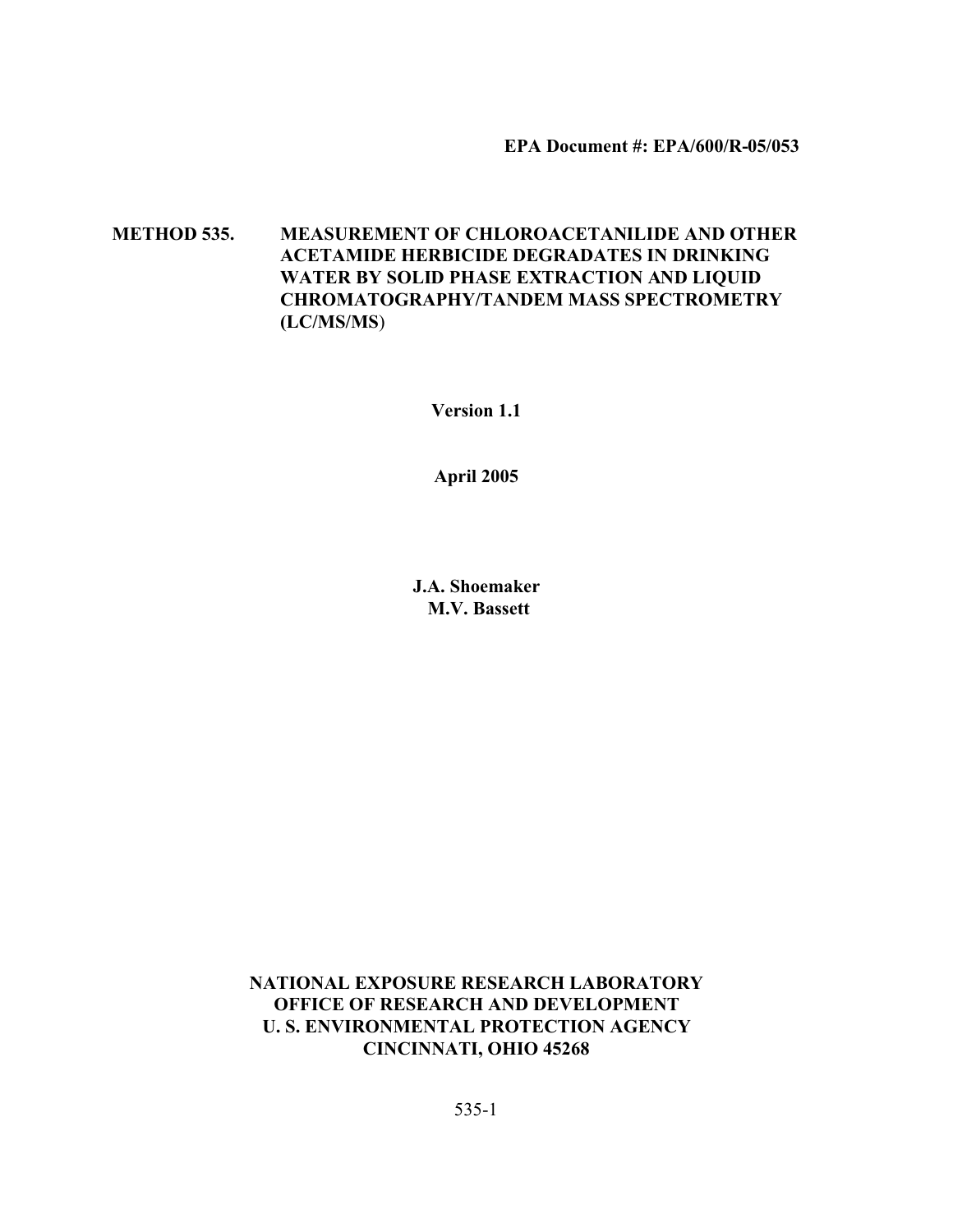#### **METHOD 535**

### **MEASUREMENT OF CHLOROACETANILIDE AND OTHER ACETAMIDE HERBICIDE DEGRADATES IN DRINKING WATER BY SOLID PHASE EXTRACTION AND LIQUID CHROMATOGRAPHY/TANDEM MASS SPECTROMETRY (LC/MS/MS**)

#### **1. SCOPE AND APPLICATION**

1.1 This is a liquid chromatographic (LC)/tandem mass spectrometric (MS/MS) method applicable to the determination of the ethanesulfonic acid (ESA) and oxanilic acid (OA) degradates of the chloroacetanilide and other acetamide herbicides in finished drinking waters. The single laboratory Lowest Concentration Minimum Reporting Level (LCMRL) has also been determined in reagent water.<sup>1</sup> The following compounds can be determined using this method:

| <b>Analyte</b>        | Chemical Abstracts Service (CAS)<br><b>Registry Number</b> |
|-----------------------|------------------------------------------------------------|
| <b>Acetochlor ESA</b> | 187022-11-3                                                |
| Acetochlor OA         | 184992-44-4                                                |
| Alachlor ESA          | 142363-53-9                                                |
| Alachlor OA           | 171262-17-2                                                |
| Dimethenamid ESA      | 205939-58-8                                                |
| Dimethenamid OA       |                                                            |
| <b>Flufenacet ESA</b> |                                                            |
| Flufenacet OA         |                                                            |
| Metolachlor ESA       | 171118-09-5                                                |
| Metolachlor OA        | 152019-73-3                                                |
| Propachlor ESA        |                                                            |
| Propachlor OA         |                                                            |

1.2 The Minimum Reporting Level (MRL) is the lowest analyte concentration that meets Data Quality Objectives (DQOs) that are developed based on the intended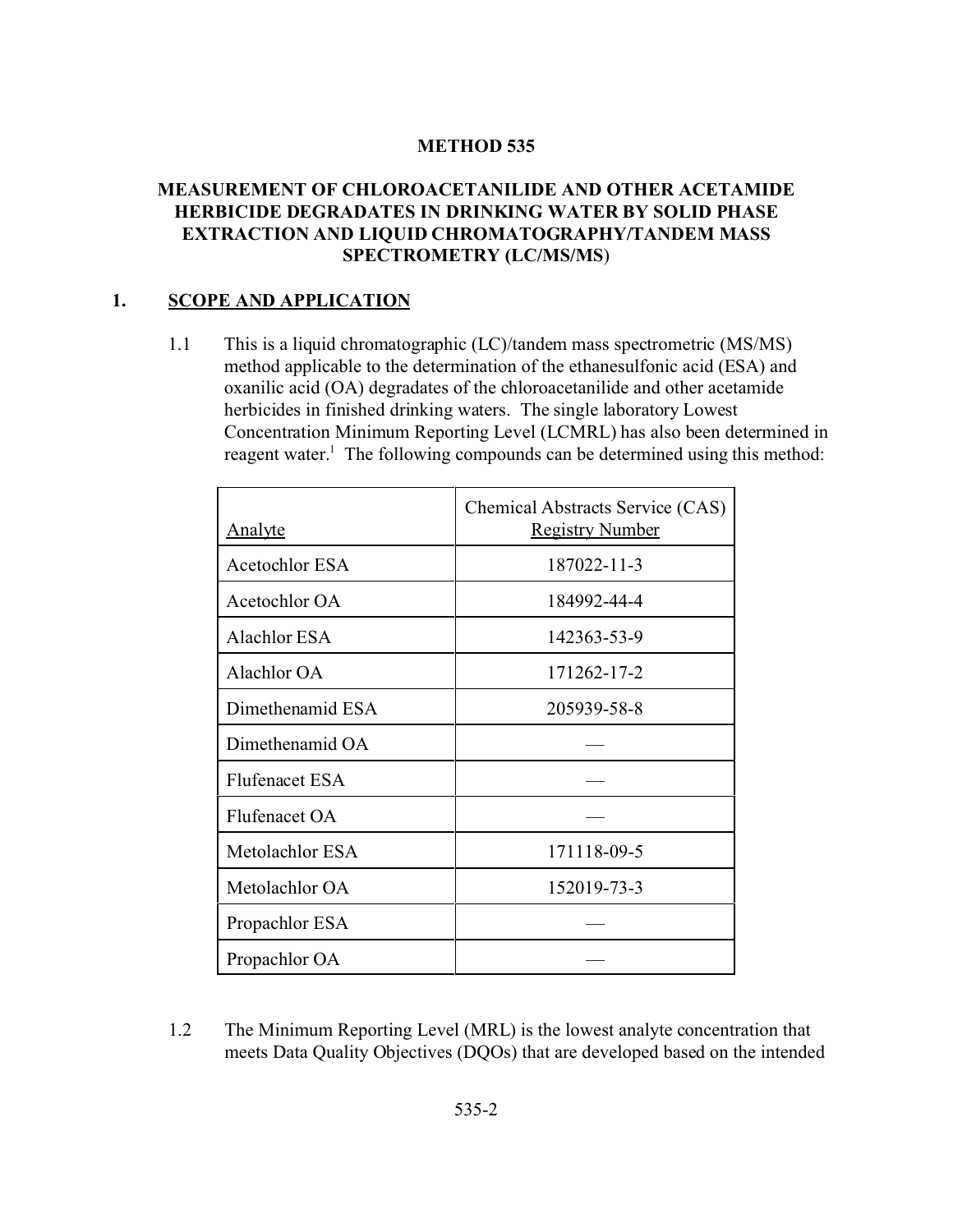use of this method. The lowest concentration MRL (LCMRL) is a single laboratory determination of the lowest true concentration for which a future recovery is expected, with 99% confidence, to be between 50 and 150% recovery. The procedure used to determine the LCMRL is described elsewhere.<sup>1</sup> Single laboratory LCMRLs for analytes in this method range from 0.016 - 0.11 µg/L for the ion trap instrument and  $0.22 - 0.55 \mu g/L$  for the triple quadrupole instrument, and are listed in Table 5.

- 1.3 Laboratories using this method are not required to determine the LCMRL for this method, but must demonstrate that their laboratory MRL for this method meets the requirements described in Section 9.2.4.
- 1.4 Detection limit (DL) is defined as the statistically calculated minimum concentration that can be measured with 99% confidence that the reported value is greater than zero.<sup>2</sup> The DL is compound dependent and is dependent on extraction efficiency, sample matrix, fortification concentration, and instrument performance. Determining the DL for analytes in this method is optional (Sect. 9.2.5). DLs for target analytes range from  $0.0060 - 0.043 \mu g/L$  for the ion trap instrument and 0.057 - 0.11 µg/L for the triple quadrupole instrument, and are listed in Table 5.
- 1.5 This method is intended for use by or under the supervision of analysts skilled in solid phase extractions, LC/MS/MS analysis and the interpretation of LC/MS/MS chromatograms and mass spectra.

#### **2. SUMMARY OF METHOD**

2.1 Analytes and surrogate are extracted and concentrated by passing a 250-mL water sample through a solid phase extraction (SPE) cartridge containing 0.5 g of nonporous graphitized carbon. The compounds are eluted from the solid phase with a small quantity of methanol containing 10 mM ammonium acetate. The methanol extract is then concentrated to dryness and reconstituted with 1 mL of water containing 5 mM ammonium acetate. The analytes are chromatographically separated by injecting an aqueous aliquot (100  $\mu$ L) into an LC system equipped with a reversed phase  $(C_{18})$  column. After elution from the column, the analytes are detected by liquid chromatography/tandem mass spectrometry (LC/MS/MS). The concentration of each identified component is measured by an internal standard procedure, i.e. relating the product ion response of that compound to the product ion response of the compound that is used as an internal standard. A surrogate analyte, whose concentration is known in every sample, is measured with the same internal standard calibration procedure.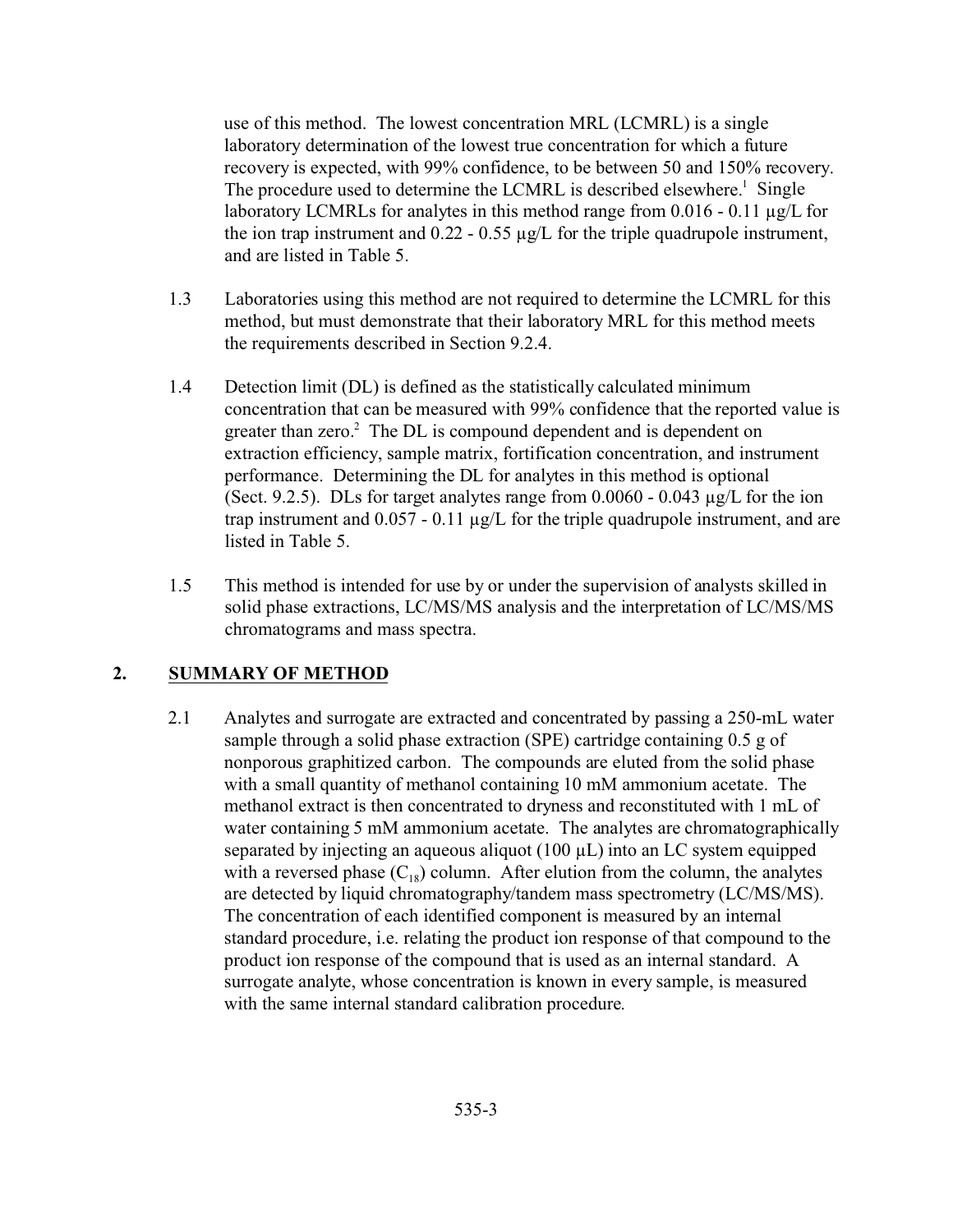# **3. DEFINITIONS**

- 3.1 ANALYSIS BATCH A set of samples that is analyzed on the same instrument during a 24-hour period that begins and ends with the analysis of the appropriate Continuing Calibration Check (CCC) standards. Additional CCCs may be required depending on the length of the analysis batch and/or the number of field samples.
- 3.2 CALIBRATION STANDARD (CAL) A solution prepared from the primary dilution standard solution and/or stock standard solution, internal standard(s), and the surrogate(s). The CAL solutions are used to calibrate the instrument response with respect to analyte concentration.
- 3.3 COLLISIONALLY ACTIVATED DISSOCIATION (CAD) The process of converting the precursor ion's translational energy into internal energy by collisions with neutral gas molecules to bring about dissociation into product ions.
- 3.4 CONTINUING CALIBRATION CHECK (CCC) A calibration standard containing the target analytes, internal standard(s) and surrogate(s), which is analyzed periodically to verify the accuracy of the existing calibration for those analytes.
- 3.5 DETECTION LIMIT (DL) The minimum concentration of an analyte that can be identified, measured and reported with 99% confidence that the analyte concentration is greater than zero. This is a statistical determination of precision (Sect. 9.2.5), and accurate quantitation is not expected at this level.<sup>2</sup>
- 3.6 EXTRACTION BATCH A set of up to 20 field samples (not including QC samples) extracted together by the same person(s) during a work day using the same lot of solid phase extraction devices, solvents, surrogate, internal standard and fortifying solutions. Required QC samples include Laboratory Reagent Blank, Laboratory Fortified Blank, Laboratory Fortified Sample Matrix, and either a Field Duplicate or Laboratory Fortified Sample Matrix Duplicate.
- 3.7 FIELD DUPLICATES (FD1 and FD2) Two separate samples collected at the same time and place under identical circumstances, and treated exactly the same throughout field and laboratory procedures. Analyses of FD1 and FD2 give a measure of the precision associated with sample collection, preservation, and storage, as well as laboratory procedures.
- 3.8 INTERNAL STANDARD  $(IS) A$  pure analyte(s) added to a sample, extract, or standard solution in known amount(s) and used to measure the relative responses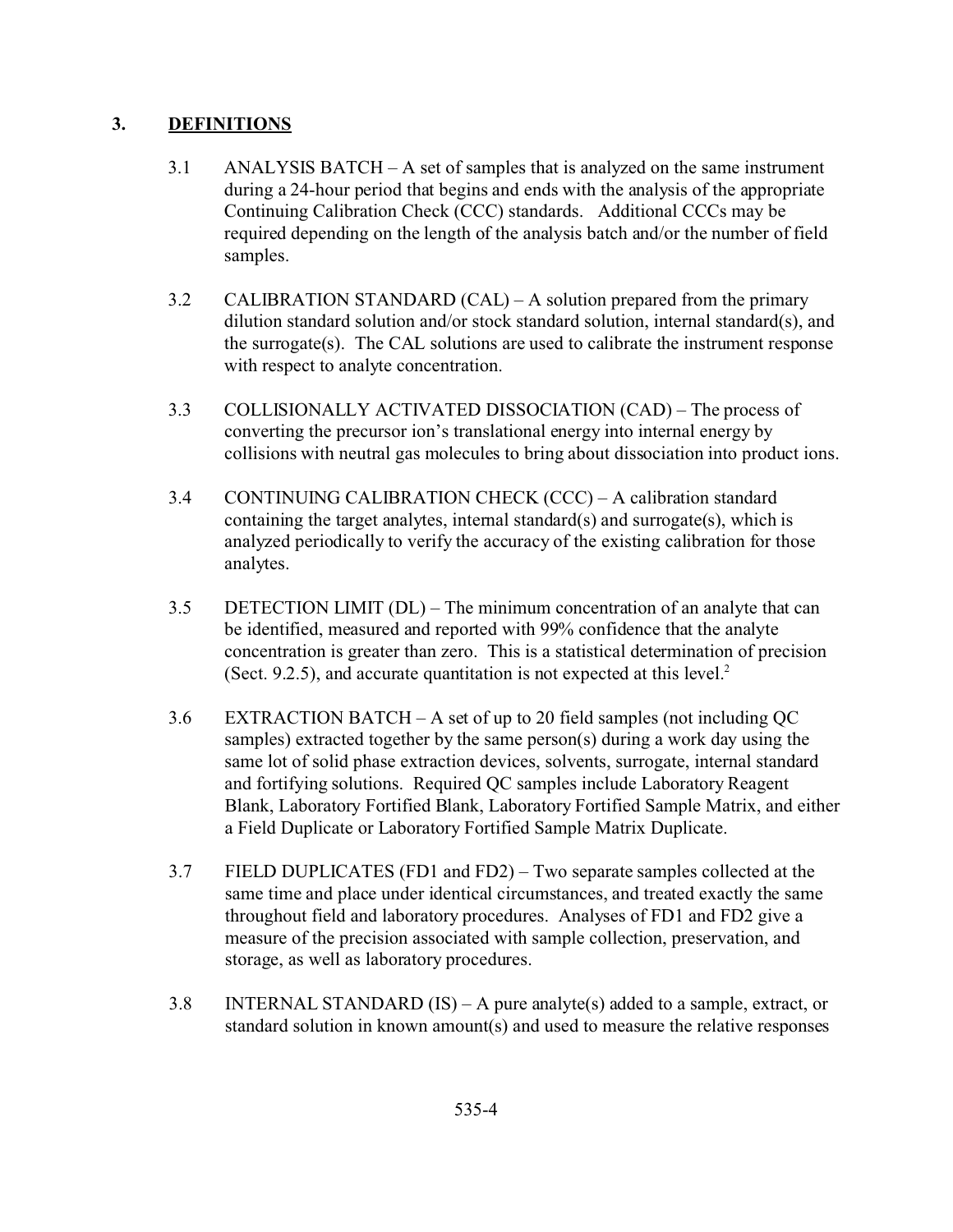of other target analytes and surrogates that are components of the same solution. The internal standard must be an analyte that is not a sample component.

- 3.9 LABORATORY FORTIFIED BLANK (LFB) An aliquot of reagent water or other blank matrix to which known quantities of the target analytes and all the preservation compounds are added in the laboratory. The LFB is analyzed exactly like a sample, and its purpose is to determine whether the methodology is in control, and whether the laboratory is capable of making accurate and precise measurements.
- 3.10 LABORATORY FORTIFIED SAMPLE MATRIX (LFSM) An aliquot of a preserved field sample to which known quantities of the target analytes are added in the laboratory. The LFSM is processed and analyzed exactly like a sample, and its purpose is to determine whether the sample matrix contributes bias to the analytical results. The background concentrations of the analytes in the sample matrix must be determined in a separate sample extraction and the measured values in the LFSM corrected for background concentrations.
- 3.11 LABORATORY FORTIFIED SAMPLE MATRIX DUPLICATE (LFSMD) A second aliquot of the field sample used to prepare the LFSM. The LFSMD is fortified, extracted, and analyzed identically to the LFSM. The LFSMD is used instead of the Field Duplicate to assess method precision when the occurrence of target analytes are low.
- 3.12 LABORATORY REAGENT BLANK (LRB) An aliquot of reagent water or other blank matrix that is treated exactly as a sample including exposure to all glassware, equipment, solvents and reagents, sample preservatives, internal standard, and surrogates that are used in the analysis batch. The LRB is used to determine if target analytes or other interferences are present in the laboratory environment, the reagents, or the apparatus.
- 3.13 LOWEST CONCENTRATION MINIMUM REPORTING LEVEL (LCMRL) The single laboratory LCMRL is the lowest true concentration for which a future recovery is expected, with 99% confidence, to be between 50 and 150% recovery.<sup>1</sup>
- 3.14 MATERIAL SAFETY DATA SHEET (MSDS) Written information provided by vendors concerning a chemical's toxicity, health hazards, physical properties, fire, and reactivity data including storage, spill, and handling precautions.
- 3.15 MINIMUM REPORTING LEVEL (MRL) The minimum concentration that can be reported as a quantitated value for a target analyte in a sample following analysis. This defined concentration can be no lower than the concentration of the lowest calibration standard for that analyte and can only be used if acceptable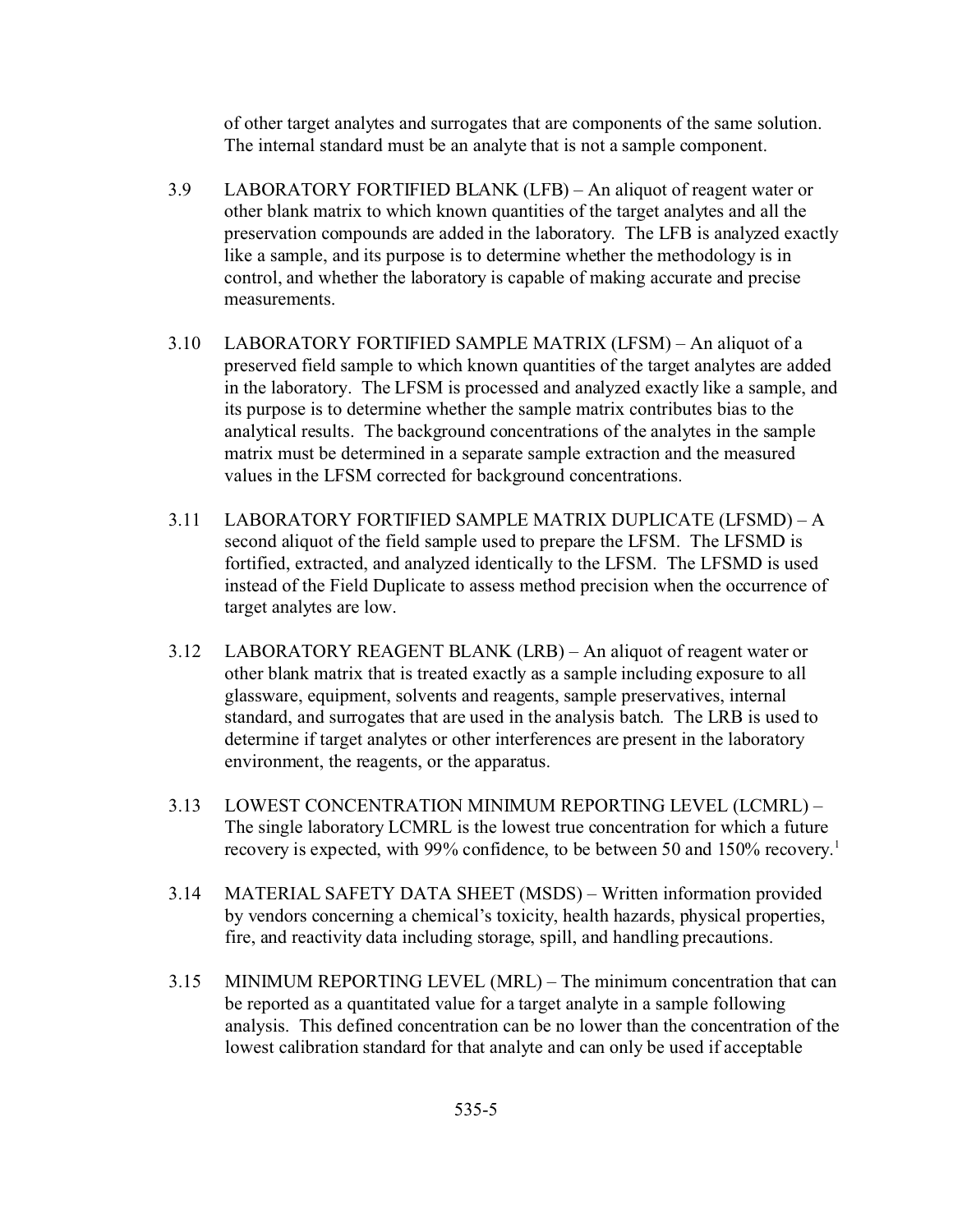quality control criteria for this standard are met. A procedure for verifying a laboratory's MRL is provided in Section 9.2.4.

- 3.16 PRECURSOR ION For the purpose of this method, the precursor ion is the deprotonated molecule ([M-H] of the target analyte. In MS/MS, the precursor ion is mass selected and fragmented by collisionally activated dissociation to produce distinctive product ions of smaller *m/z*.
- 3.17 PRIMARY DILUTION STANDARD (PDS) SOLUTION A solution containing the analytes prepared in the laboratory from stock standard solutions and diluted as needed to prepare calibration solutions and other needed analyte solutions.
- 3.18 PRODUCT ION For the purpose of this method, a product ion is one of the fragment ions produced in MS/MS by collisionally activated dissociation of the precursor ion.
- 3.19 QUALITY CONTROL SAMPLE (QCS) A solution of target analytes of known concentrations that is obtained from a source external to the laboratory and different from the source of calibration standards. It is used to check laboratory performance with externally prepared test materials.
- 3.20 STOCK STANDARD SOLUTION (SSS) A concentrated solution containing one or more target analytes prepared in the laboratory using assayed reference materials or purchased from a reputable commercial source.
- 3.21 SURROGATE ANALYTE (SUR) A pure analyte, which chemically resembles target analytes and is extremely unlikely to be found in any sample. This analyte is added to a sample aliquot in known amount(s) before processing and is measured with the same procedures used to measure other sample components. The purpose of the SUR is to monitor method performance with each sample.

# **4. INTERFERENCES**

4.1 Interfering contamination may occur when a sample containing low concentrations of compounds is analyzed immediately after a sample containing relatively high concentrations of compounds. After analysis of a sample containing high concentrations of compounds, a laboratory reagent blank should be analyzed to ensure that accurate values are obtained for the next sample. In the case of automated analysis, the analyst may not be aware of high concentration samples until after an entire batch is analyzed. In this situation, the analyst should carefully review data from samples analyzed immediately after high concentration samples, and reanalyze them if necessary.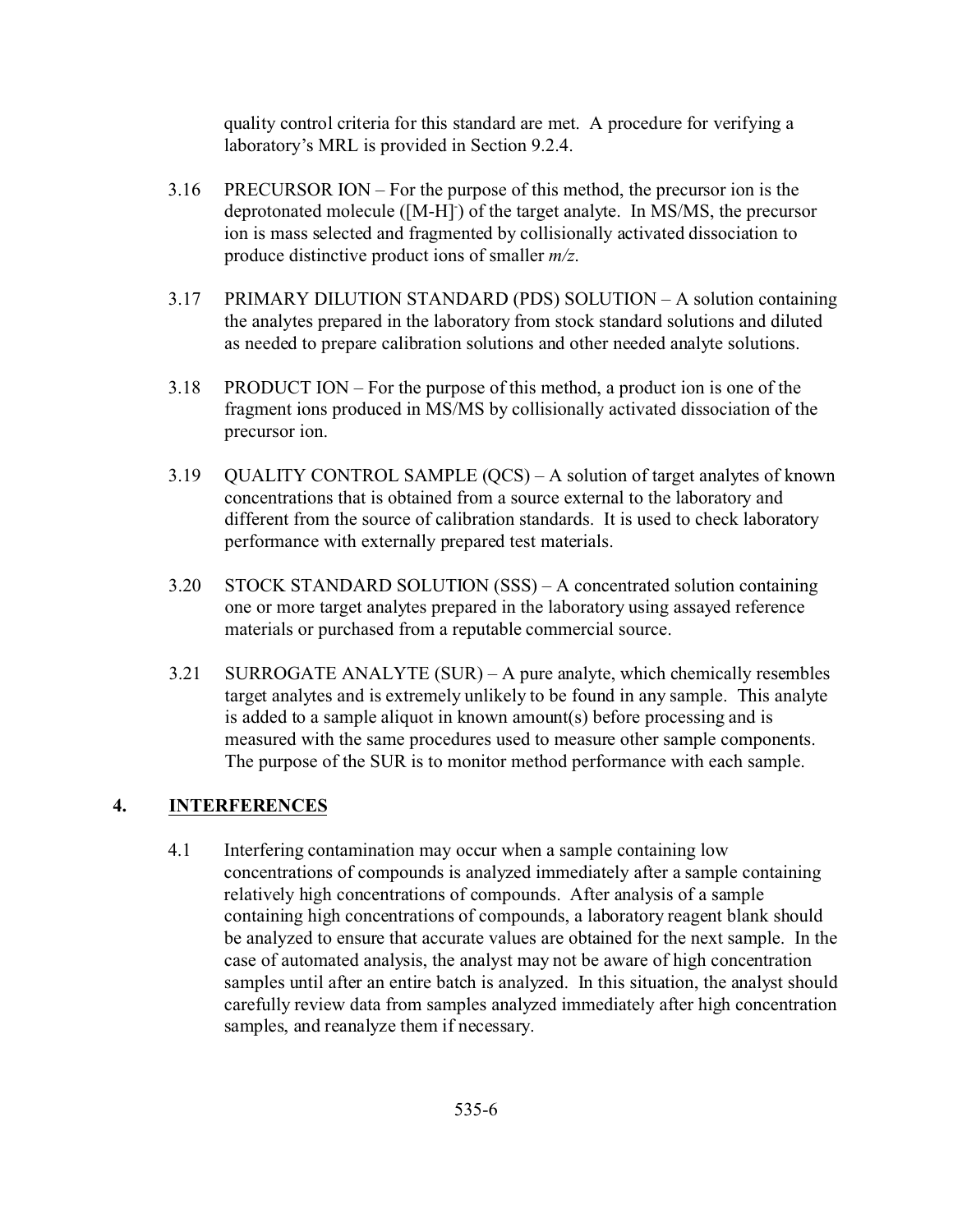- 4.2 Matrix interferences may be caused by contaminants that are co-extracted from the sample. The extent of matrix interferences will vary considerably from source to source, depending upon the nature of the water. Humic and/or fulvic material is co-extracted by this method and high levels can cause enhancement and/or suppression in the electrospray ionization source or low recoveries on the carbon SPE. For this method, total organic carbon (TOC) is a good indicator of humic content of the sample. See Section 13.4 for more details.
- 4.3 The carbon solid phase cartridges did not produce any interferences during method development. However, brands and lots of carbon cartridges should be tested to ensure that contamination does not preclude analyte identification and quantitation. The analysis of laboratory reagent blanks can provide important information regarding the presence or absence of such interferences.
- 4.4 Method interferences may be caused by contaminants in solvents, reagents (including reagent water), sample bottles and caps, and other sample processing hardware that lead to discrete artifacts and/or elevated baselines in the chromatograms. All items such as these must be routinely demonstrated to be free from interferences (less than 1/3 the MRL for each target analyte), under the conditions of the analysis, by analyzing laboratory reagent blanks as described in Section 9.3. **Subtracting blank values from sample results is not permitted.**

# **5. SAFETY**

- 5.1 The toxicity or carcinogenicity of each reagent used in this method has not been precisely defined; each chemical compound should be treated as a potential health hazard, and exposure to these chemicals should be minimized. The laboratory is responsible for maintaining a current awareness file of OSHA regulations regarding the safe handling of the chemicals specified in this method. A reference file of MSDSs should also be made available to all personnel involved in the chemical analysis.
- 5.2 Pure standard materials and stock standard solutions of these compounds should be handled with suitable protection to skin, eyes, etc. $3-5$
- **6. EQUIPMENT AND SUPPLIES** (All specifications are suggested. Brand names and/or catalog numbers are included for illustration only, and do not imply endorsement of the product.)
	- 6.1 GLASSWARE All glassware must be meticulously cleaned. Wash glassware with detergent and tap water, rinse with tap water, followed by reagent water. A final rinse with solvents may be needed. In place of a solvent rinse, non-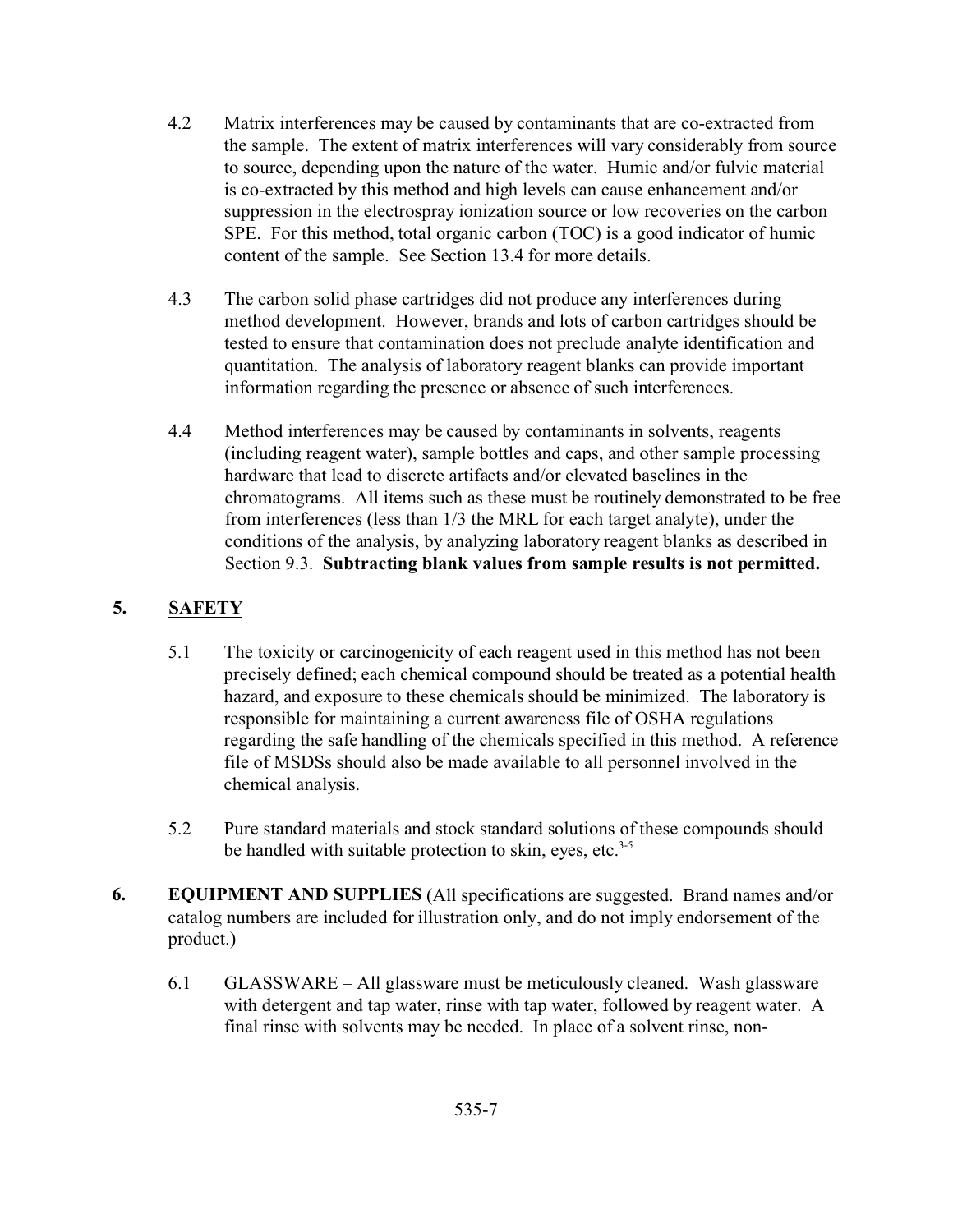volumetric glassware can be heated in a muffle furnace at  $400^{\circ}$ C for 2 hours. Volumetric glassware should not be heated above  $120^{\circ}$ C.

- 6.2 SAMPLE CONTAINERS Amber glass bottles (250 mL or larger) fitted with PTFE (polytetrafluoroethylene) lined screw caps.
- 6.3 VIALS Amber glass autosampler vials with PTFE faced septa for storing standards and extracts.
- 6.4 VOLUMETRIC FLASKS Class A, various sizes used for preparation of standards.
- 6.5 GRADUATED CYLINDERS Various sizes.
- 6.6 MICRO SYRINGES Various sizes.
- 6.7 BALANCE Analytical, capable of accurately weighing to 0.0001 g.
- 6.8 DISPOSABLE PIPETTES 1 mL, used to transfer sample extracts to autosampler vials.
- 6.9 CONICAL COLLECTION TUBES –15 mL, or other glassware suitable for collection of the eluent from the solid phase cartridge after extraction.
- 6.10 SOLID PHASE EXTRACTION (SPE) APPARATUS USING CARTRIDGES
	- 6.10.1 SPE CARTRIDGES 0.5 g, 6 mL SPE cartridges containing a nonporous graphitized carbon sorbent phase (Supelclean ENVI-Carb SPE cartridges, Supelco Catalog No. 57904 or equivalent).
	- 6.10.2 VACUUM EXTRACTION MANIFOLD A manual vacuum manifold (Supelco Cat. No. 57030 and 57275 or equivalent) for cartridge extractions, or an automatic/robotic sample preparation (Zymark Autotrace SPE Workstation or equivalent) system designed for use with solid phase extraction cartridges, may be used if all quality control requirements discussed in Section 9 are met. Extraction and/or elution steps may not be changed or omitted to accommodate the use of an automated system.
	- 6.10.3 SAMPLE DELIVERY SYSTEM Use of a transfer tube system (Supelco "Visiprep"; cat. #: 57275 or equivalent), which transfers the sample directly from the sample container to the SPE cartridge, is recommended. Sample reservoirs, which attach to the cartridge, may be used, although they hold only 75 mL at one time.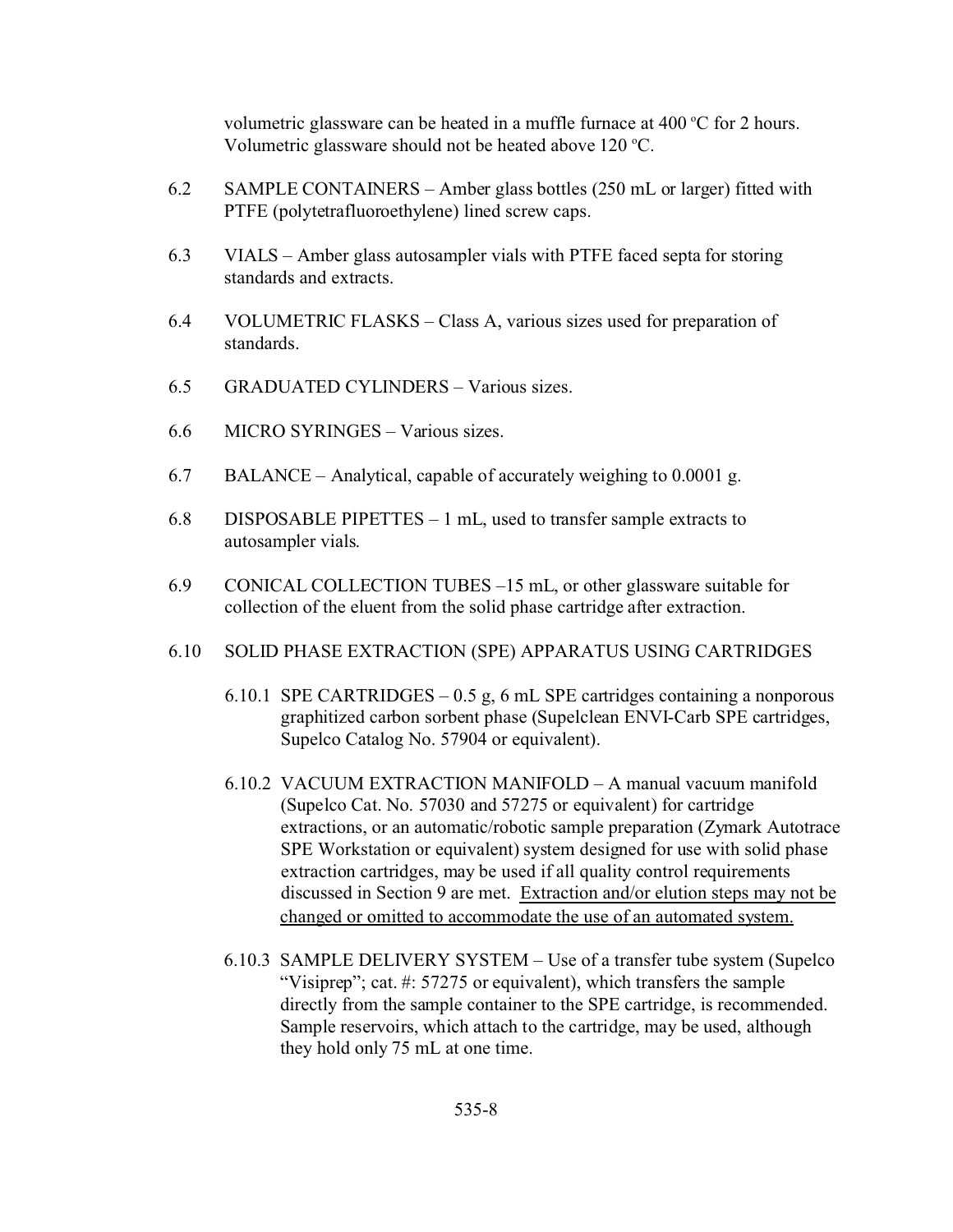- 6.10.4 LABORATORY OR ASPIRATOR VACUUM SYSTEM Sufficient capacity to maintain a vacuum of approximately 25 cm (10 in) of mercury.
- 6.11 EXTRACT CONCENTRATION SYSTEM Extracts are concentrated by blowdown with nitrogen using a water bath set at 60-65 °C (Meyer N-EVAP, model 111, Organomation Associates, Inc. or equivalent). Other types of evaporation/concentration equipment may be used as long as all QC requirements in Section 9 are met.

#### 6.12 LIQUID CHROMATOGRAPHY (LC)/TANDEM MASS SPECTROMETER(MS/MS)/DATA SYSTEM

- 6.12.1 LC SYSTEM Capable of reproducibly injecting up to  $100$ - $\mu$ L aliquots, and performing binary linear gradients at a constant flow rate near the flow rate used for development of this method, e.g., 0.4 mL/min. The use of a column heater is required. During method development, the column was heated to 65 °C to achieve adequate separation of alachlor ESA and acetochlor ESA, although other temperatures may be used as long as the resolution requirement in Section 9.10 is met. The LC must be capable of pumping the water/methanol mobile phase without the use of a vacuum degasser. Vacuum degassers will volatilize the ammonium acetate mobile phase causing the analyte peaks to shift to earlier retention times over the course of the analysis batch. Sparging the mobile phase prior to use for a short time period (approximately 5 minutes) is acceptable.
- 6.12.2 LC/Tandem Mass Spectrometer The LC/MS/MS must be capable of negative ion electrospray ionization (ESI) near the suggested LC flow rate of 0.4 mL/min. The system must be capable of performing MS/MS to produce unique product ions (Sect. 3.18) for the target analytes within specified retention time segments. A minimum of 20 scans across the chromatographic peak is recommended to ensure adequate precision. Data is demonstrated in Tables 5-9 using an ion trap mass spectrometer (Finnigan LCQ Deca) and a triple quadrupole mass spectrometer (Micromass Quattro Micro).
- 6.12.3 An interfaced data system is required to acquire, store, reduce, and output mass spectral data. The computer software should have the capability of processing stored LC/MS/MS data by recognizing an LC peak within any given retention time window. The software must allow integration of the ion abundance of any specific ion within specified time or scan number limits. The software must be able to calculate relative response factors, construct linear regressions or quadratic calibration curves, and calculate analyte concentrations.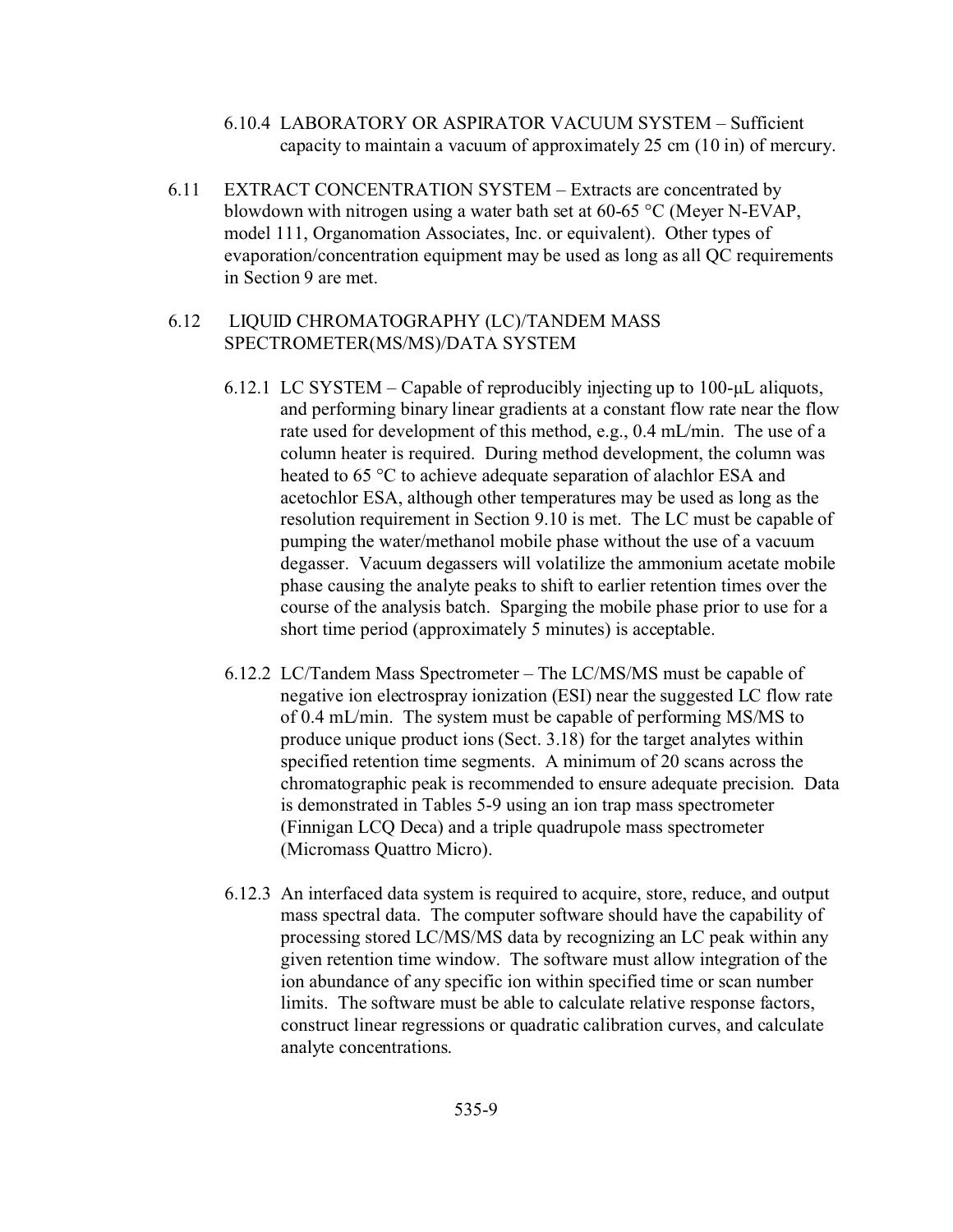6.12.4 ANALYTICAL COLUMN – An LC  $C_{18}$  column (2.1 x 100 mm) packed with 5  $\mu$ m d<sub>p</sub> C<sub>18</sub> solid phase particles (Agilent # : 79916OD-552 or equivalent) was used on the triple quadrupole instrument. For the ion trap instrument, an LC C<sub>18</sub> column (2.1 x 200 mm) packed with 5  $\mu$ m d<sub>p</sub> C<sub>18</sub> solid phase particles (Agilent # : 79916OD-572 or equivalent) was used to achieve more separation between target analytes. Any column that provides adequate resolution, peak shape, capacity, accuracy, and precision (Sect. 9) may be used. The  $C_{18}$  columns employed in the method development were used for over 10 months with no measurable degradation due to the elevated column temperatures (60 to 70 °C).

# **7. REAGENTS AND STANDARDS**

- 7.1 GASES, REAGENTS, AND SOLVENTS Reagent grade or better chemicals should be used. Unless otherwise indicated, it is intended that all reagents shall conform to the specifications of the Committee on Analytical Reagents of the American Chemical Society, where such specifications are available. Other grades may be used, provided it is first determined that the reagent is of sufficiently high purity to permit its use without lessening the quality of the determination.
	- 7.1.1 REAGENT WATER Purified water which does not contain any measurable quantities of any target analytes or interfering compounds greater than 1/3 the MRL for each compound of interest.
	- 7.1.2 METHANOL (CH<sub>3</sub>OH, CAS#: 67-56-1) High purity, demonstrated to be free of analytes and interferences (Fisher Optima grade or equivalent).
	- 7.1.3 AMMONIUM ACETATE (NH<sub>4</sub>C<sub>2</sub>H<sub>3</sub>O<sub>2</sub>, CAS#: 631-61-8) High purity, demonstrated to be free of analytes and interferences (Sigma-Aldrich ACS grade or equivalent).
	- 7.1.4 10 mM AMMONIUM ACETATE/METHANOL To prepare 1 L, add 0.7708 g ammonium acetate to 1L of methanol. During method development, this solution was shown to be stable for at least 18 days.
	- 7.1.5 5 mM AMMONIUM ACETATE/REAGENT WATER To prepare 1 L, add 0.3854 g ammonium acetate to 1 L of reagent water ( $pH \sim 6.5$ ). This solution is prone to volatility losses and should be replaced at least every 48 hours.
	- 7.1.6 AMMONIUM CHLORIDE (NH<sub>4</sub>Cl, CAS#: 12125-02-9) Acts as a sample dechlorinating agent (Sect. 8.1.1).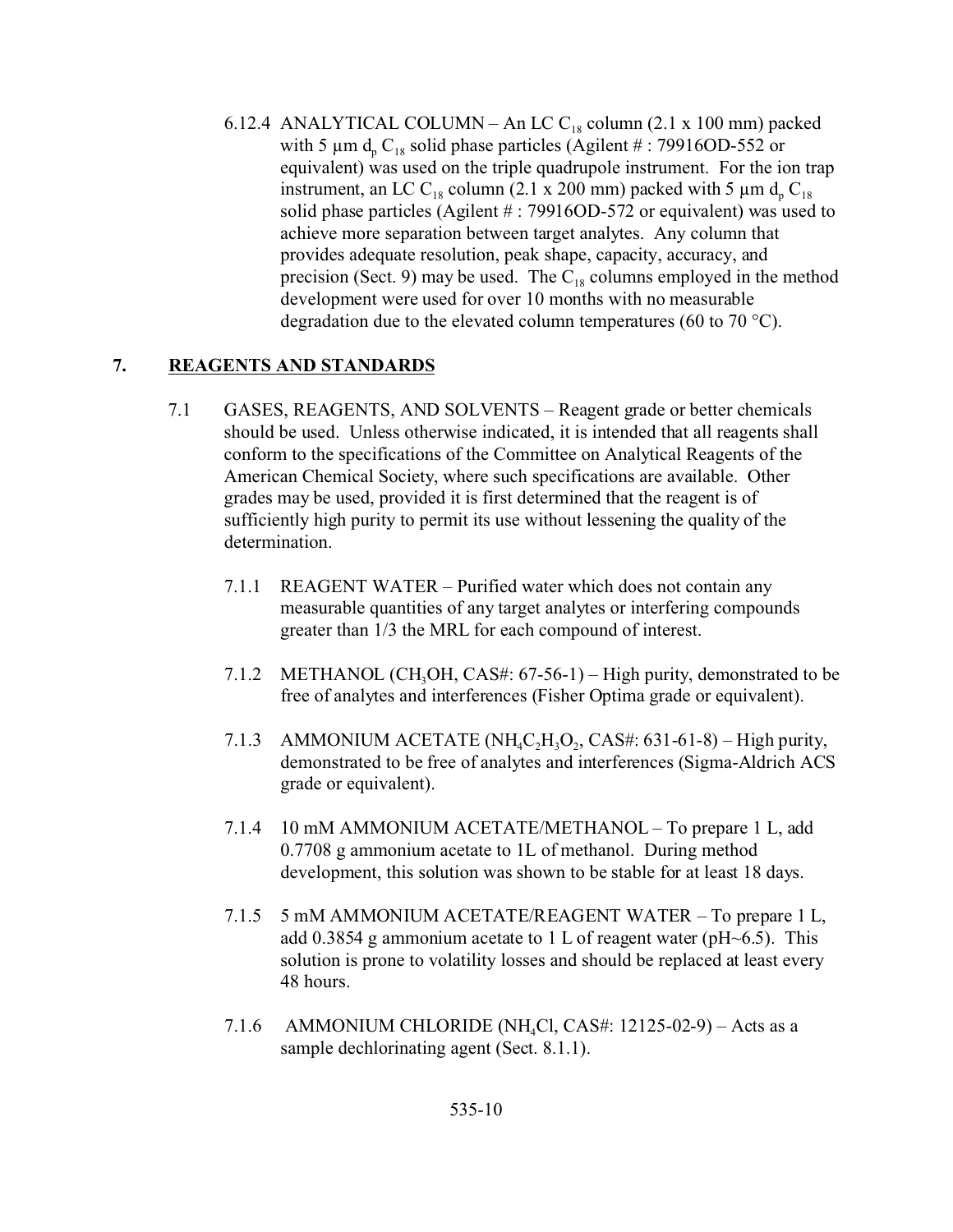- 7.1.7 NITROGEN Used for the following purposes.
	- 7.1.7.1 Nitrogen aids in aerosol generation of the ESI liquid spray and used as collision gas in some MS/MS instruments. The nitrogen used should meet or exceed instrument manufacturer's specifications.
	- 7.1.7.2 Nitrogen is used to concentrate sample extracts, Ultra High Purity or equivalent.
- 7.1.8 ARGON (OPTIONAL) Can be used as collision gas in some MS/MS instruments. Argon should meet or exceed instrument manufacturer's specifications.
- 7.2 STANDARD SOLUTIONS Solution concentrations listed in this Section were used to develop this method and are included as an example. If compounds used to prepare solutions are 96% pure or greater, the weight may be used without correction for purity to calculate the concentration of the stock standard. Standards for sample fortification generally should be prepared in the smallest volume that can be accurately measured to minimize the addition of organic solvent to aqueous samples. **Even though stability times for standard solutions are suggested in the following sections, laboratories should use standard QC practices to determine when Standard Solutions described in this section need to be replaced.**
	- 7.2.1 INTERNAL STANDARD ANALYTE (IS) STANDARD SOLUTION BUTACHLOR ESA – This IS was not commercially available when the method was developed. Thus, the IS was synthesized by the procedure listed in Appendix A of this method. Commercially available standards may be used, if available. Alternate internal standards may be used provided they meet the definition of an IS (Sect. 3.8) and they meet the QC requirements in Section 9.6.
		- 7.2.1.1 IS STOCK SOLUTION If preparing from neat material, accurately weigh approximately 5 mg of the neat IS to the nearest 0.1 mg into a tared, 1-mL volumetric flask. Dilute to the mark with methanol. Stock solutions have been shown to be stable for 6 months when stored at 4 °C or less.
		- 7.2.1.2 IS PRIMARY DILUTION STANDARD (IS PDS) Prepare the IS PDS by adding enough of the IS stock standard to a volumetric flask partially filled with methanol to make a final concentration near 10 µg/mL when filled to the mark with methanol. The IS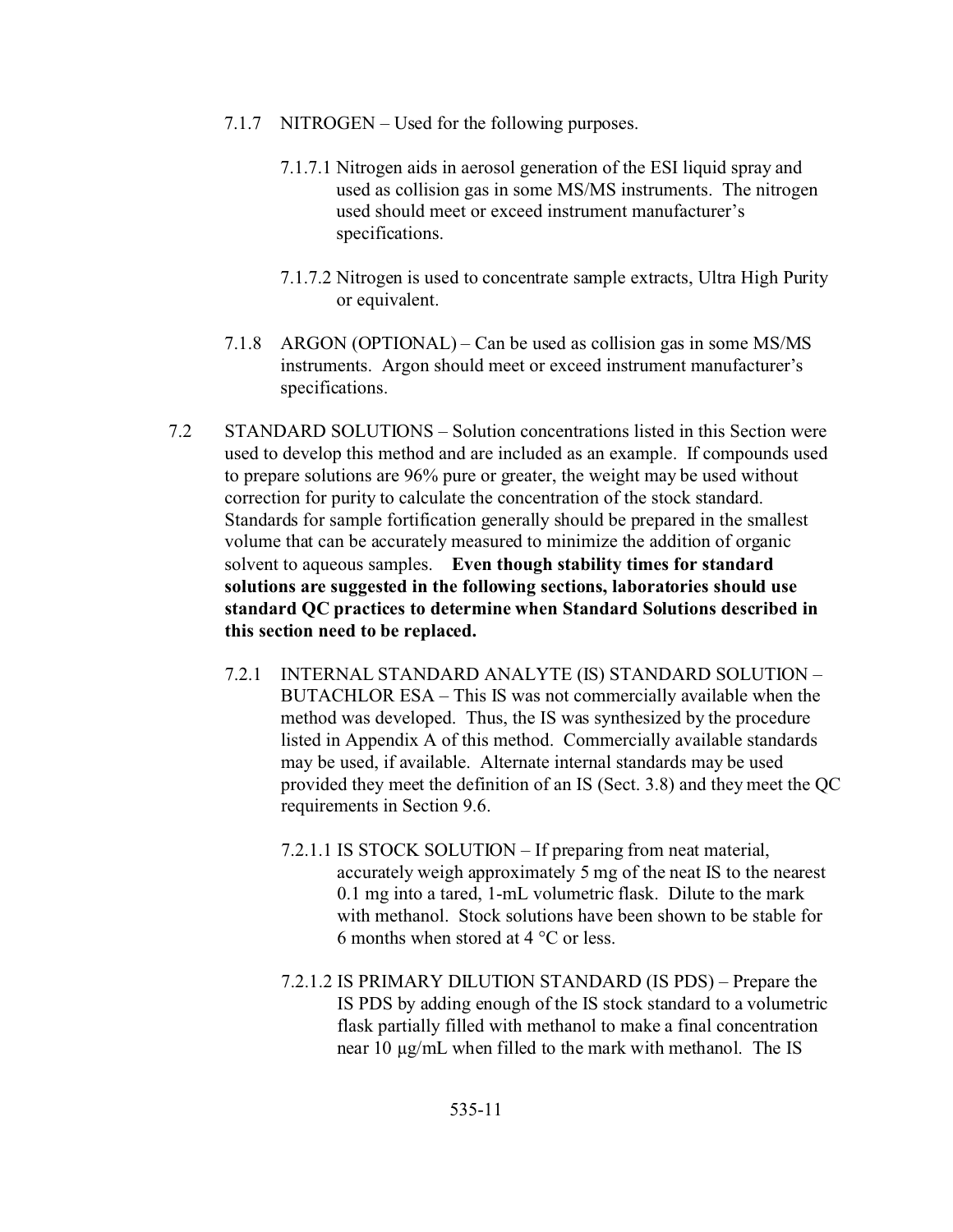PDS has been shown to be stable for 6 months when stored at 4 °C or less.

- 7.2.2 SURROGATE ANALYTE (SUR) STANDARD SOLUTION, DIMETHACHLOR ESA – This SUR was not commercially available when the method was developed. Thus, the SUR was synthesized by the procedure listed in Appendix B of this method. Commercially available standards may be used, if available. Alternate surrogates may be used provided they meet the definition of a surrogate (Sect. 3.21) and they meet the QC requirements in Section 9.7.
	- 7.2.2.1 SUR STOCK SOLUTION If preparing from neat material, accurately weigh approximately 5 mg of the neat SUR to the nearest 0.1 mg into a tared, 1-mL volumetric flask. Dilute to the mark with methanol. Stock solutions have been shown to be stable for 6 months when stored at  $4^{\circ}$ C or less.
	- 7.2.2.2 SUR PRIMARY DILUTION STANDARD (SUR PDS) Prepare the SUR PDS by adding enough of the SUR stock standard to a volumetric flask partially filled with methanol to make a final concentration near 24  $\mu$ g/mL when filled to the mark with methanol. The SUR PDS has been shown to be stable for 12 months when stored at 4 °C or less.
- 7.2.3 ANALYTE STANDARD SOLUTIONS Obtain the analytes listed in the table in Section 1.1 as neat standards. Prepare the Analyte Stock and Primary Dilutions Standards as described below.
	- 7.2.3.1 ANALYTE STOCK STANDARD SOLUTION If preparing from neat material, accurately weigh approximately 5 mg of pure material to the nearest 0.1 mg into a tared, 5-mL volumetric flask. Dilute to the mark with methanol. Repeat for each target analyte.
	- 7.2.3.2 ANALYTE PRIMARY DILUTION STANDARD (PDS) SOLUTION (10-40  $\mu$ g/mL) – The analyte PDS contains all the target analytes of interest in methanol at various concentrations. The ESI and MS/MS response varies by compound; therefore, a mix of concentrations may be needed in the analyte PDS. See Tables in Section 17 for suggested concentrations for each analyte. During method development, the analyte PDS was prepared such that approximately the same instrument response was obtained for all the analytes. The analyte PDS is prepared by dilution of the Analyte Stock Standard solution and is used to prepare the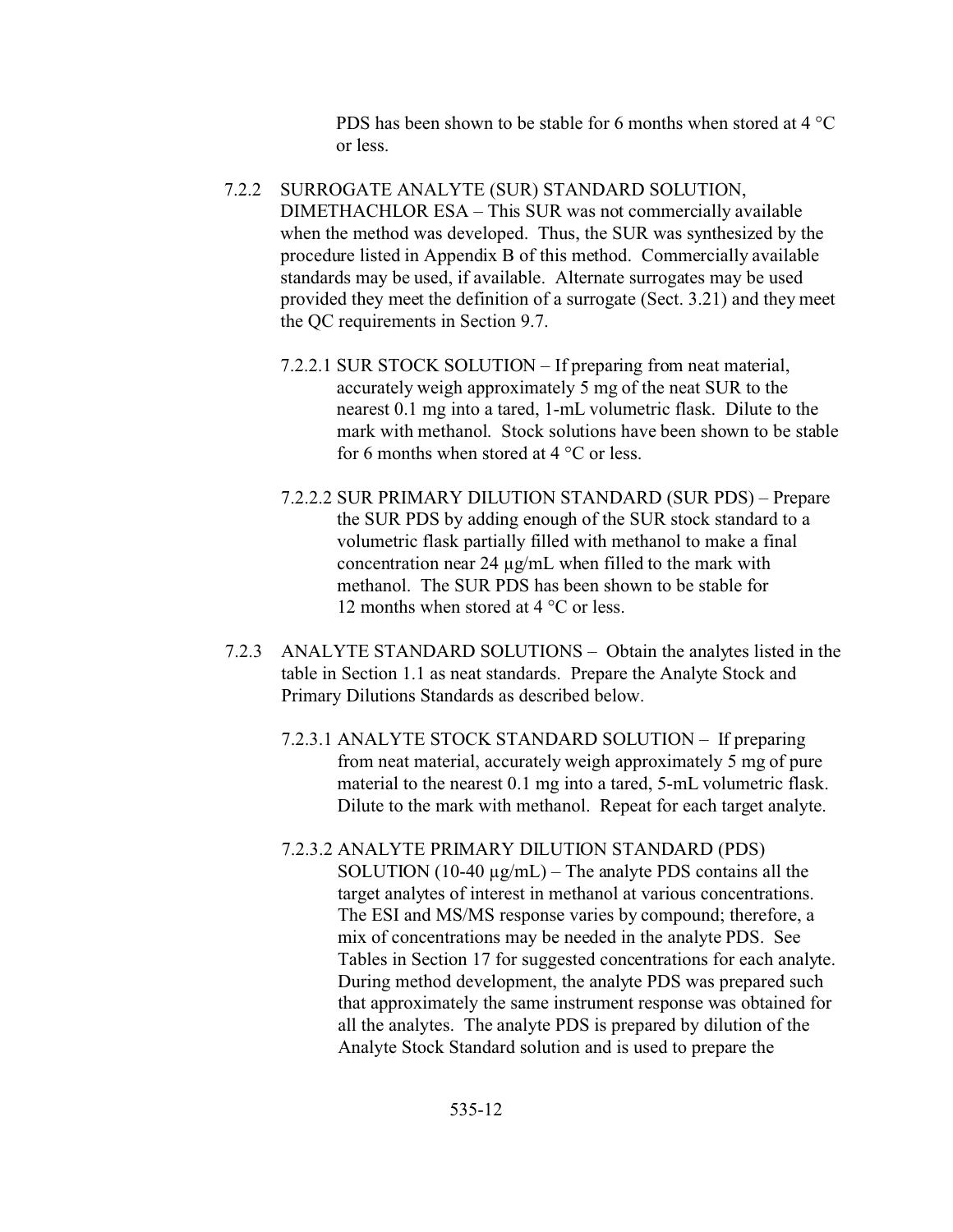calibration standards, and fortify the LFBs, the LFSMs, the LFSMDs and FDs with the target analytes. The analyte PDS has been shown to be stable for 6 months when stored at 4 °C or less.

7.2.4 CALIBRATION STANDARDS (CAL) – At least five calibration concentrations are required to prepare the initial calibration curve spanning a 20-fold concentration range (Sect. 10.2). Larger concentration ranges will require more calibration points. Prepare the calibration standards over the concentration range of interest from dilutions of the analyte PDS in 5mM ammonium acetate/reagent water (Sect. 7.1.5). The target analyte concentrations found in Tables 5-9 can be used as a starting point for determining the calibration range. The IS and SUR are added to the calibration standards at a constant concentration. During method development, the concentration of the SUR was 120 µg/L in the standard  $(0.48 \mu g/L)$  in the sample) and the IS was 80  $\mu g/L$ . The lowest concentration calibration standard must be at or below the MRL, which may depend on system sensitivity. The CAL standards may be also be used as CCCs. If stored, the aqueous standards must be stored refrigerated in the same manner as the samples. During method development, the calibration standards were shown to be stable for at least two months. Longer storage times are acceptable provided appropriate QC measures are documented demonstrating the calibration standard stability.

# **8. SAMPLE COLLECTION, PRESERVATION, AND STORAGE**

# 8.1 SAMPLE BOTTLE PREPARATION

- 8.1.1 Prior to shipment to the field, ammonium chloride (Sect. 7.1.6) must be added as a dry solid to each amber bottle fitted with a PTFE lined screw cap. A 250-mL sample bottle or larger is recommended. Add ammonium chloride to yield a sample concentration of 100 mg/L. During method development, 25 to 30 mg of ammonium chloride was added to each 250-mL sample bottle.
- 8.1.2 Sample bottles must not be prerinsed with sample before collection. Doing so will wash out the preservative added to the bottles prior to shipment.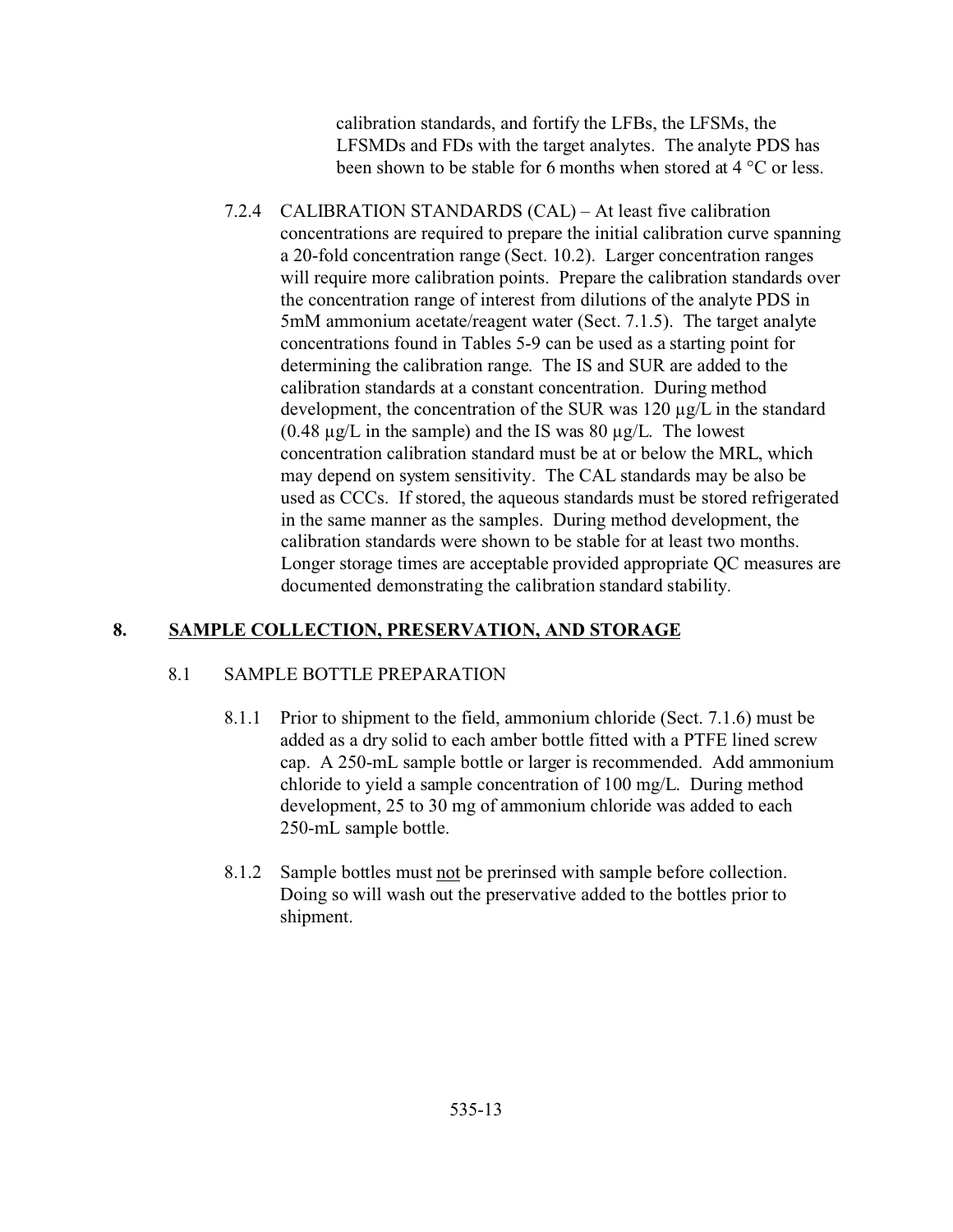### 8.2 SAMPLE COLLECTION

- 8.2.1 Open the tap, and allow the system to flush until the water temperature has stabilized (usually about 2 min). Collect samples from the flowing system.
- 8.2.2 When sampling from an open body of water, fill a wide-mouth bottle or beaker with sample from a representative area, and carefully fill sample bottles from the container. Sampling equipment, including automatic samplers, must be free of plastic tubing, gaskets, and other parts that may leach interfering analytes into the water sample.
- 8.2.3 Fill sample bottles, taking care not to flush out the sample preservation reagents. Samples do not need to be collected headspace free.
- 8.2.4 After collecting the sample, cap carefully to avoid spillage, and agitate by hand for 1 minute. Keep samples sealed from collection time until analysis.
- 8.3 SAMPLE SHIPMENT AND STORAGE All samples should be cooled (ice or chemical freeze packs) during shipment and must not exceed 10  $\degree$ C during the first 48 hours after collection. Samples must be confirmed to be at or below 10  $^{\circ}$ C when they are received at the laboratory. Samples stored in the lab must be held at or below  $6^{\circ}$ C and protected from light until analysis. Samples should not be frozen.

NOTE: Samples that are significantly above 10  $^{\circ}$ C at the time of collection may need to be iced or refrigerated for a period of time, in order to chill them prior to shipping. This will allow them to be shipped with sufficient ice (or chemical freeze packs) to meet the above requirements.

8.4 SAMPLE AND EXTRACT HOLDING TIMES – Results of the sample storage stability study of all target analytes indicated that all compounds are stable for 14 days in water samples that are collected, dechlorinated, shipped and stored as described in Sections 8.1 - 8.3. Therefore, aqueous samples must be extracted within 14 days. Sample extracts may be stored at  $4^{\circ}$ C or less for up to 28 days after sample extraction. Data from holding time studies are shown in Tables 10 and 11.

# **9. QUALITY CONTROL**

9.1 QC requirements include the Initial Demonstration of Capability and ongoing QC requirements that must be met when preparing and analyzing field samples. This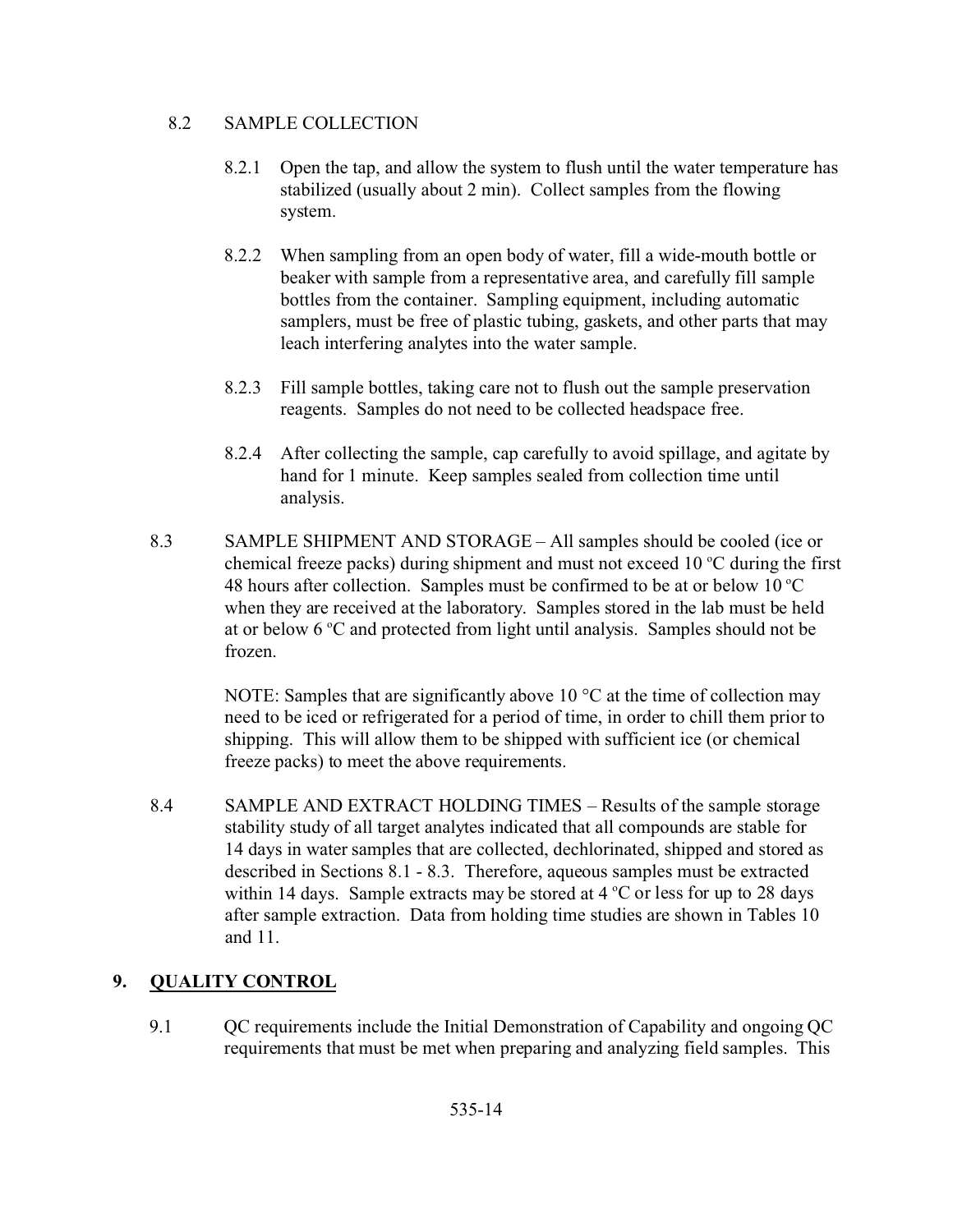section describes each QC parameter, their required frequency, and the performance criteria that must be met in order to meet EPA quality objectives. The QC criteria discussed in the following sections are summarized in Section 17, Tables 12 & 13. These QC requirements are considered the minimum acceptable QC criteria. Laboratories are encouraged to institute additional QC practices to meet their specific needs.

9.1.1 METHOD MODIFICATIONS – The analyst is permitted to modify LC columns and conditions provided the QC in Section 9 is still met. The analyst is also allowed to modify the internal and surrogate standards. Each time such method modifications are made, the analyst must repeat the procedures of the IDC (Sect. 9.2). The analyst may not modify the LC mobile phase components or LC modifiers (Sect. 13.4.1)

**Caution: Matrix enhancement is a significant problem when analyzing SPE extracts by LC/MS/MS. Thus, if the analyst chooses to modify the LC conditions (e.g., flow rate, temperature, gradient), care must be taken ensure that the target analytes do not elute too closely to the major portion of the TOC elution. An LC/MS analysis of a spiked matrix extract will be necessary to evaluate this.**

- 9.2 INITIAL DEMONSTRATION OF CAPABILITY (IDC) The IDC must be successfully performed prior to analyzing any field samples. Prior to conducting the IDC, the analyst must first generate an acceptable Initial Calibration following the procedure outlined in Section 10.2.
	- 9.2.1 INITIAL DEMONSTRATION OF LOW SYSTEM BACKGROUND Before any field samples are analyzed, and any time a new set of reagents or SPE cartridges is used, it must be demonstrated that a laboratory reagent blank is reasonably free of contamination and that the criteria in Section 9.3 are met.
	- 9.2.2 INITIAL DEMONSTRATION OF PRECISION Prepare and analyze 4-7 replicate LFBs fortified at or near the mid-range of the initial calibration curve, according to the procedure described in Section 11. Ammonium chloride, as described in Section 8.1.1, must also be added to these samples. The relative standard deviation (RSD) of the results of the replicate analyses must be <20% for all target analytes and the surrogate.
	- 9.2.3 INITIAL DEMONSTRATION OF ACCURACY Using the same set of replicate LFB data generated for Section 9.2.2, calculate the average recovery. The average recovery of the replicate values must be within  $\pm 30\%$  of the true value.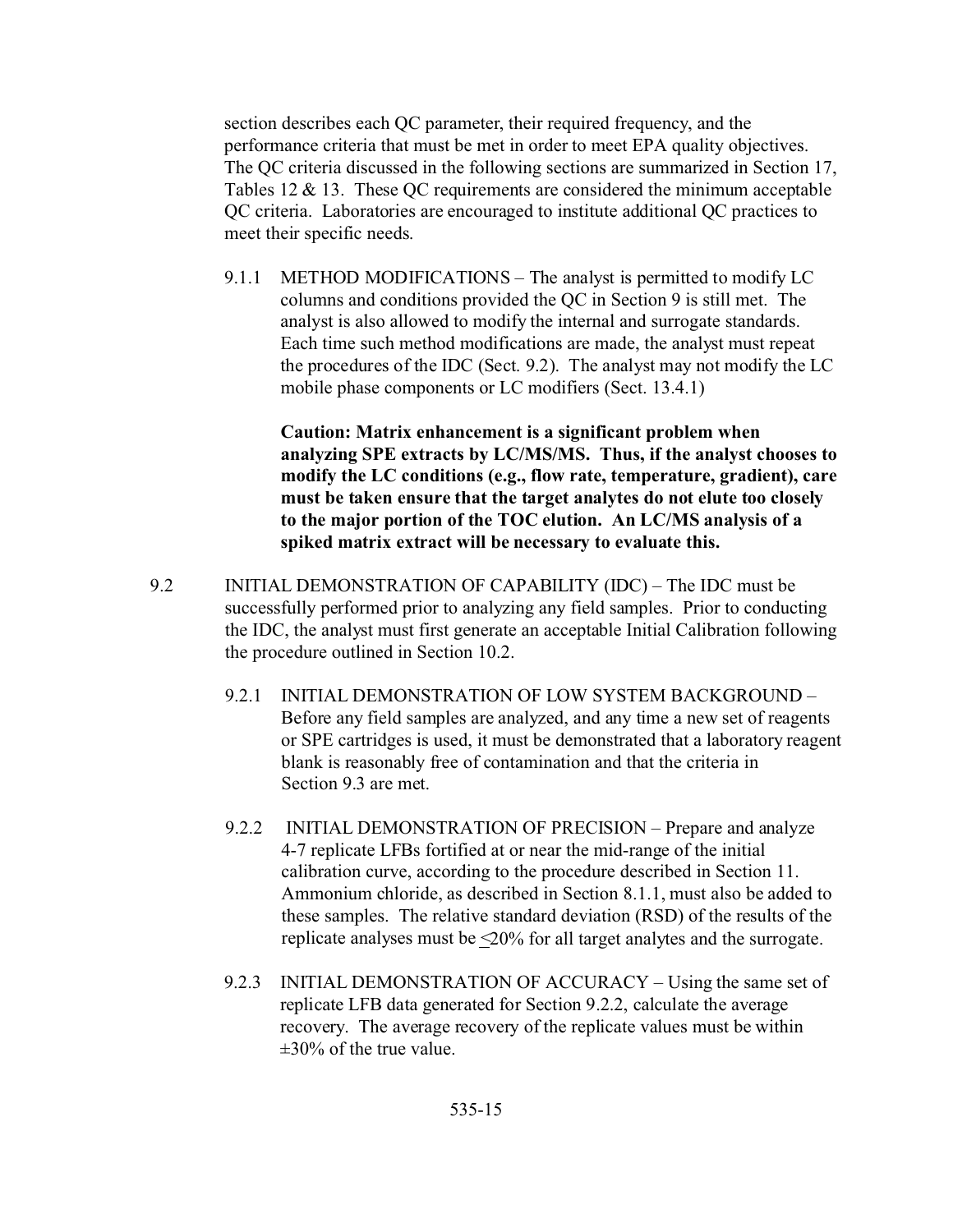- 9.2.4 MINIMUM REPORTING LEVEL (MRL) CONFIRMATION Establish a target concentration for the MRL based on the intended use of the method. Establish an Initial Calibration following the procedure outlined in Section 10.2. The lowest calibration standard used to establish the Initial Calibration (as well as the low-level Continuing Calibration Check standard) must be at or below the concentration of the MRL. Establishing the MRL concentration too low may cause repeated failure of ongoing QC requirements. Confirm or validate the MRL following the procedure outlined below.<sup>1</sup>
	- 9.2.4.1 Fortify, extract, and analyze seven replicate Laboratory Fortified Blanks at the proposed MRL concentration. These LFBs must contain ammonium chloride as described in Section 8.1.1. Calculate the mean (*Mean*) and standard deviation for these replicates. Determine the Half Range for the prediction interval of results (*HR*<sub>*PIR*</sub>) using the equation below

$$
HRPR = 3.963S
$$

where S is the standard deviation, and 3.963 is a constant value for seven replicates.

9.2.4.2 Confirm that the upper and lower limits for the Prediction Interval of Result ( $PIR = Mean \pm HR_{PIR}$ ) meet the upper and lower recovery limits as shown below.

The Upper PIR Limit must be  $\leq 150\%$  recovery.

 $\frac{Mean + HRPR}{Forified Concentration} \times 100 \le 150\%$ 

The Lower PIR Limit must be  $\geq 50\%$  recovery.

 $\frac{Mean - HR_{\text{PIR}}}{Forified\ Connection} x100 \geq 50\%$ 

9.2.4.3 The MRL is validated if both the Upper and Lower PIR Limits meet the criteria described above (Sect. 9.2.4.2). If these criteria are not met, the MRL has been set too low and must be determined again at a higher concentration.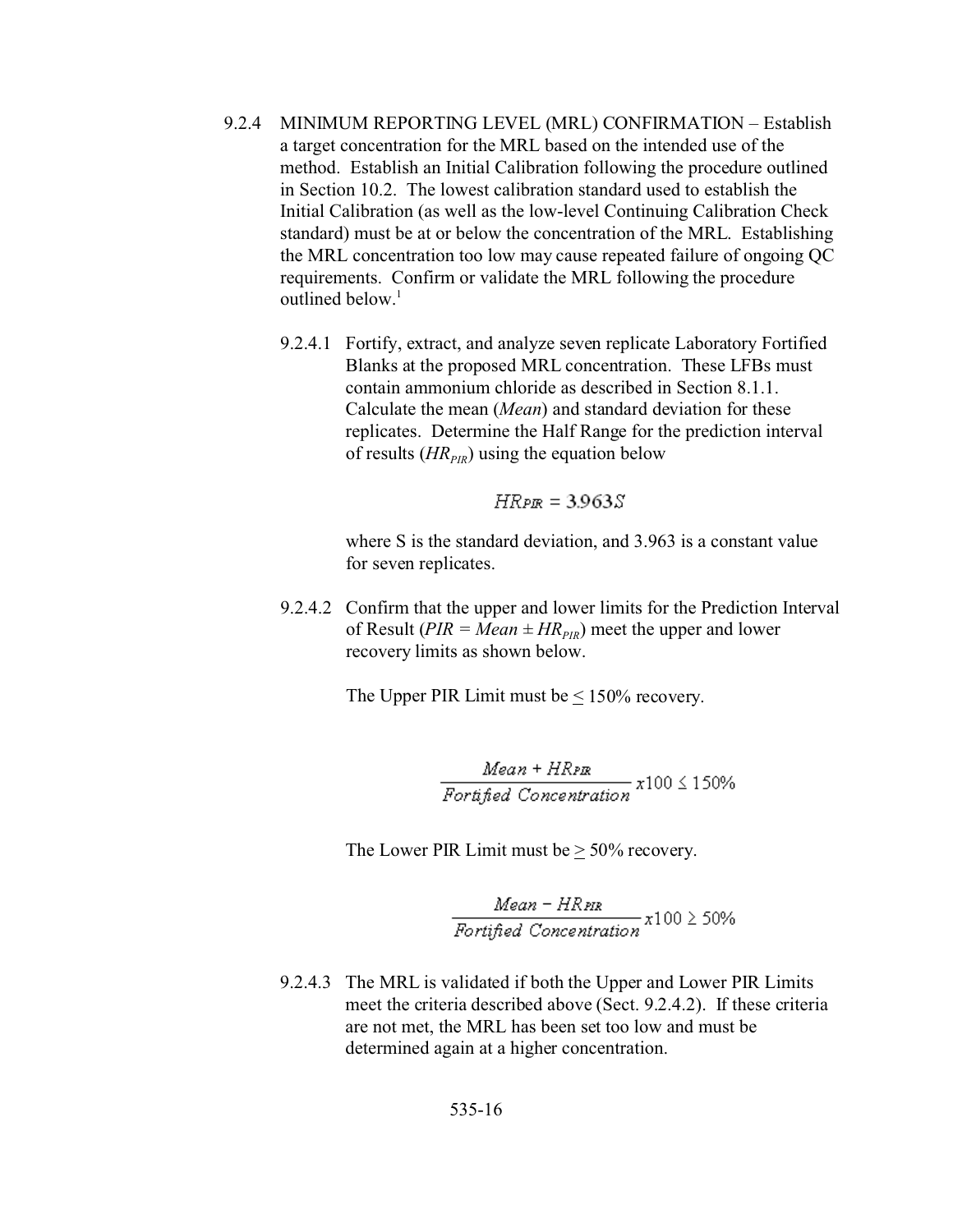9.2.5 DL DETERMINATION *(optional)* – *While DL determination is not a specific requirement of this method, it may be required by various regulatory bodies associated with compliance monitoring. It is the responsibility of the laboratory to determine if DL determination is required based upon the intended use of the data.* 

Replicate analyses for this procedure should be done over at least 3 days (both the sample extraction and the LC/MS/MS analyses should be done over at least 3 days). Prepare at least 7 replicate LFBs using solutions at a concentration estimated to be near the DL. This concentration may be estimated by selecting a concentration at 2-5 times the noise level. The fortification amount used to obtain the DLs in Table 5 can be used as a guide, however the appropriate concentration will depend on the sensitivity of the LC/MS/MS system used. Ammonium chloride must be added to these samples as described in Section 8.1.1. Analyze the seven replicates through all steps of Section 11. (NOTE: If an MRL verification data set meets these requirements, a DL may be calculated from the MRL verification data, and no additional analyses are necessary). Calculate the DL using the following equation

Detection Limit =  $St_{(n-1,-1,-alpha = 0.99)}$ 

where

 $t_{(n-1,1-alpha=0.99)}$  = Student's t value for the 99% confidence level with n-1 degrees of freedom  $n =$  number of replicates, and  $S =$  standard deviation of replicate analyses.

NOTE: Do not subtract blank values when performing DL calculations. The DL is a statistical determination of precision only.<sup>2</sup> If the DL replicates are fortified at a low enough concentration, it is likely that they will not meet the precision and accuracy criteria for CCCs, and may result in a calculated DL that is higher than the fortified concentration. Therefore, no precision and accuracy criteria are specified.

- 9.2.6 CALIBRATION CONFIRMATION If a QCS is available, analyze the QCS as described in Section 9.11 to confirm the accuracy of the standards/calibration curve.
- 9.3 LABORATORY REAGENT BLANK (LRB) An LRB is required with each extraction batch (Sect. 3.6) of samples to determine any background system contamination. If within the retention time window of any analyte, the LRB produces a peak that would prevent the determination of that analyte, determine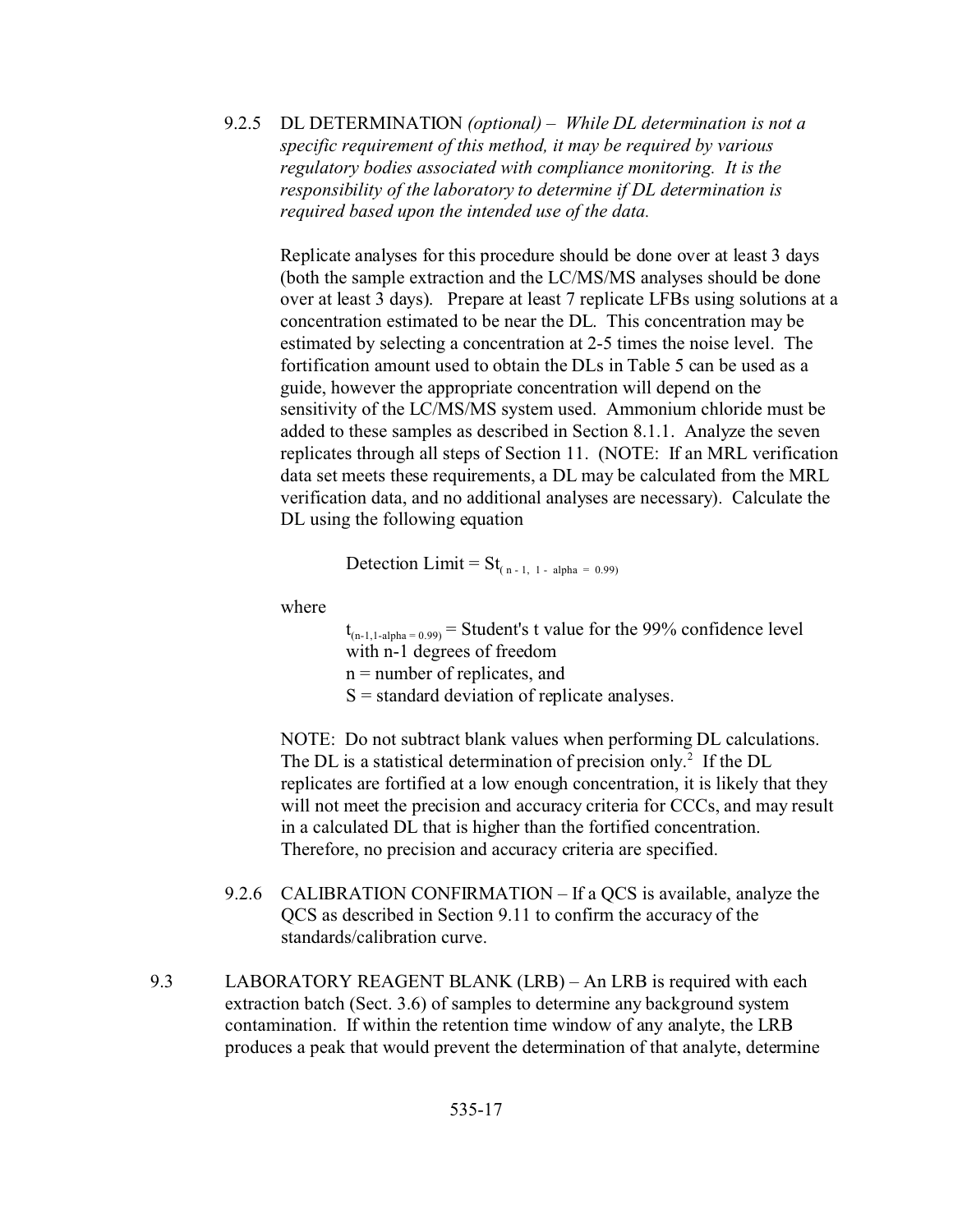the source of contamination and eliminate the interference before processing samples. Background contamination must be reduced to an acceptable level before proceeding. Background from target analytes or contaminants that interfere with the measurement of target analytes must be  $\leq 1/3$  the MRL. If the target analytes are detected in the LRB at concentrations equal to or greater than this level, then all data for the problem analyte(s) must be considered invalid for all samples in the extraction batch. Any time a new batch of SPE materials is received, or new supplies of other reagents are used, repeat the demonstration of low system background described in Section 9.2.1.

NOTE: Although quantitative data below the MRL may not be reliably accurate for data reporting, such data is useful in determining an MRL cut off for analytes that are typically detected in LRBs. Therefore, blank contaminantion levels may be estimated by extrapolation, when the concentration is below the lowest calibration standard.

- 9.4 CONTINUING CALIBRATION CHECK (CCC) CCC Standards are analyzed at the beginning of each analysis batch, after every ten field samples, and at the end of the analysis batch. See Section 10.3 for concentration requirements, frequency requirements, and acceptance criteria.
- 9.5 LABORATORY FORTIFIED BLANKS (LFB) With each extraction batch, extract and analyze an LFB containing each analyte of concern. If more than 20 field samples are included in a batch, analyze an LFB for every 20 samples. The fortified concentration of the LFB must be rotated between low, medium, and high concentrations from batch to batch. The low concentration LFB must be as near as practical to the MRL. Similarly, the high concentration LFB should be near the high end of the calibration range established during the initial calibration (Sect. 10.2). Results of LFB analyses corresponding to the low fortification concentration for an analyte must be within 50-150% of the true value for all analytes. Results of LFB analyses from medium and high level concentrations must be 70-130% of the true value for all analytes. If the LFB results do not meet these criteria for target analytes, then all data for the problem analyte(s) must be considered invalid for all samples in the extraction batch.
- 9.6 INTERNAL STANDARDS (IS) The analyst must monitor the peak area of the IS in all injections during each analysis batch. The IS response (as indicated by peak area) in each chromatographic run must not deviate by more than  $\pm 50\%$  from the average area measured during the initial calibration for the IS. A poor injection, as well as matrix enhancement or suppression, could cause the IS area to exceed these criteria. Inject a second aliquot of the suspect extract to determine whether the failure is due to poor injection.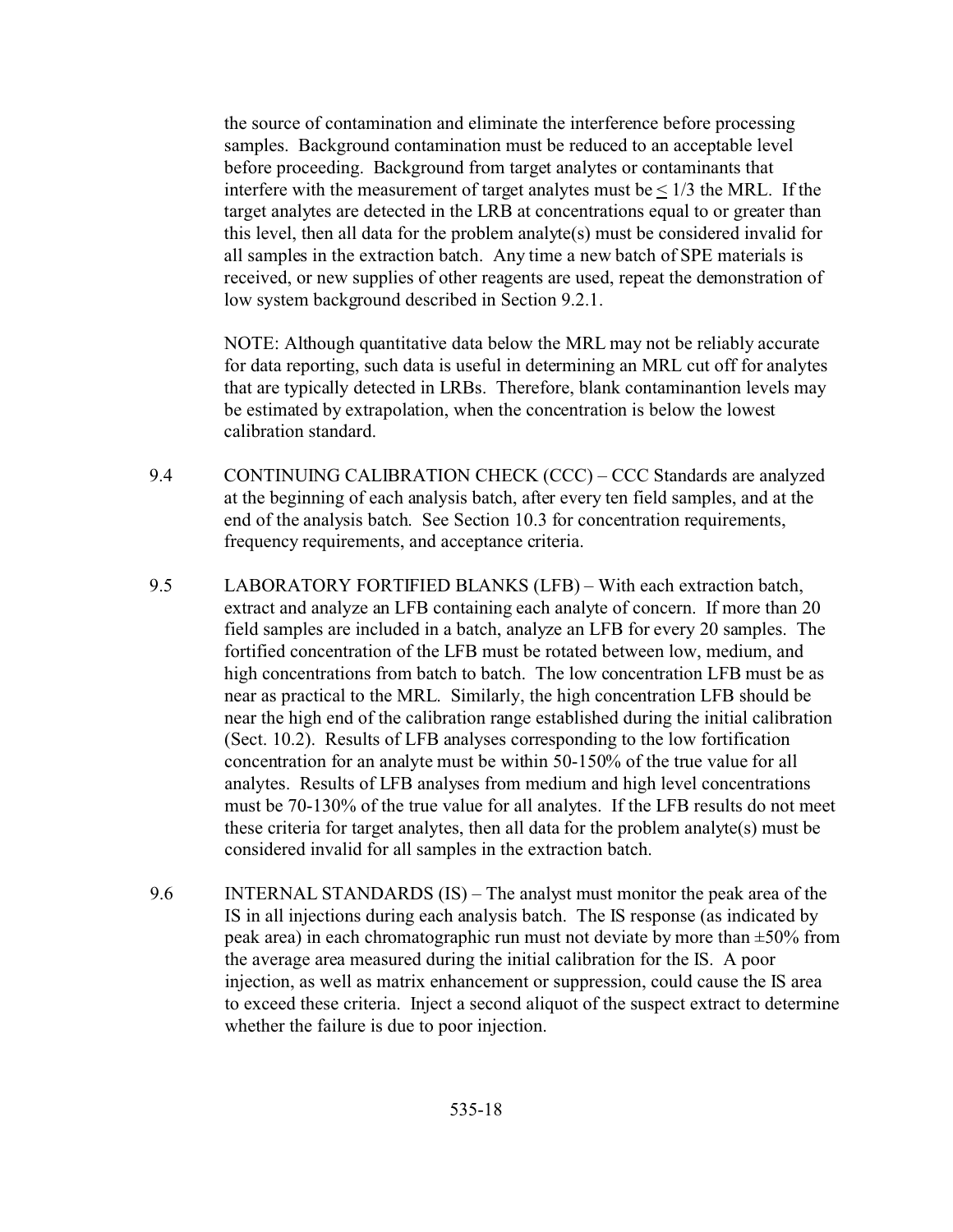- 9.6.1 If the reinjected aliquot produces an acceptable internal standard response, report results for that injection.
- 9.6.2 If the IS area for the reinjected extract deviates greater than 50% from the initial calibration average, the analyst should check the continuing calibration check standards that ran before and after the sample. If the continuing calibration check fails the criteria of Section 10.3, recalibration is in order per Section 10.2, followed by sample reanalysis. If the calibration standard is acceptable, extraction of the sample should be repeated provided the sample is still within holding time. If reextraction is not possible, sample recollection should be ordered if data is supporting a regulatory monitoring requirement. Otherwise, report results obtained from the reinjected extract, but annotate as suspect.
- 9.7 SURROGATE (SUR) RECOVERY The SUR PDS is fortified into all calibration standards, samples, LFBs, LFSMs, LFSMDs, FDs, and LRBs. The SUR is also added to the calibration curve and calibration check standards. The SUR is a means of assessing method performance from extraction to final chromatographic measurement.
	- 9.7.1 Surrogate recovery criteria are 70-130% of the fortified amount for the method surrogate. When surrogate recovery from a sample, blank, or CCC does not meet these criteria, check : (1) calculations to locate possible errors, (2) standard solutions for degradation, (3) contamination, and (4) instrument performance. Correct any problems that are identified. If these steps do not reveal the cause of the problem, reanalyze the extract.
	- 9.7.2 If the reanalysis meets the surrogate recovery criterion, report only data for the reanalyzed extract.
	- 9.7.3 If the extract reanalysis fails the 70-130% recovery criterion, the analyst should check the calibration by reinjecting the most recently acceptable calibration standard. If the calibration standard fails the criteria of Section 10.3, recalibration is in order (Sect. 10.2), followed by sample reanalysis. If the calibration standard is acceptable and a duplicate sample is available, extraction and analysis of the duplicate should be performed provided the sample is still within the holding time. If a duplicate sample is not available, sample recollection should be ordered if the data is supporting a regulatory monitoring requirement. If this sample reanalysis also fails the recovery criterion, report all data for that sample as suspect due to surrogate recovery failure or potential sample matrix effect.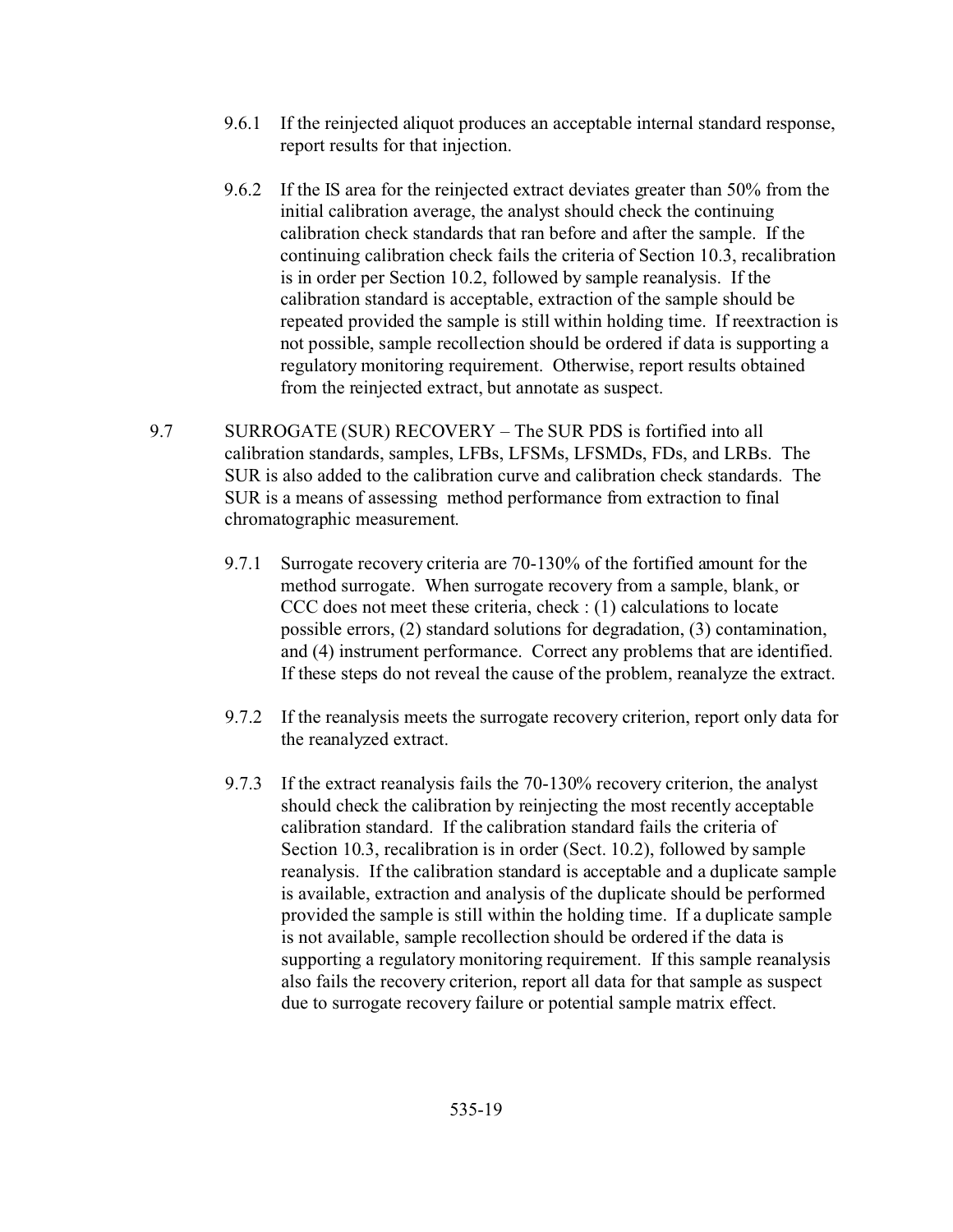- 9.8 LABORATORY FORTIFIED SAMPLE MATRIX (LFSM) Analysis of an LFSM is required in each extraction batch and is used to determine that the sample matrix does not adversely affect method accuracy. Assessment of method precision is accomplished by analysis of a Field Duplicate (Sect. 9.9), however, infrequent occurrence of target analytes would hinder this assessment. If the occurrence of target analytes in the samples is infrequent, or if historical trends are unavailable, a second LFSM, or LFSMD, must be prepared, extracted, and analyzed from a duplicate of the field sample. Extraction batches that contain LFSMDs will not require the extraction of a Field Duplicate. If a variety of different sample matrices are analyzed regularly, for example, drinking water from groundwater and surface water sources, method performance should be established for each. Over time, LFSM data should be documented for all routine sample sources for the laboratory.
	- 9.8.1 Within each extraction batch, a minimum of one field sample is fortified as an LFSM for every 20 samples extracted. The LFSM is prepared by spiking a sample with an appropriate amount of the analyte PDS (Sect. 7.2.3.2). Select a spiking concentration that is greater than or equal to the matrix background concentration, if known. Use historical data and rotate through the designated concentrations when selecting a fortifying concentration, such that fortified concentrations range from near the MRL to the high level standard. LFSM recoveries may fall outside the acceptance limits (Sect. 9.8.3) if an analyte is present in the sample at a concentration that greatly exceeds the spiking concentration.
	- 9.8.2 Calculate the percent recovery  $(R)$  for each analyte using the equation

$$
R = \frac{(A-B)}{C} \times 100
$$

where

- $A$  = measured concentration in the fortified sample
- $B$  = measured concentration in the unfortified sample, and
- $C =$  fortification concentration.
- 9.8.3 Analyte recoveries may exhibit a matrix bias. For samples fortified at or above their native concentration, recoveries should be between 60-140%, except for low-level fortification near or at the MRL (within a factor of two times the MRL concentration), where 50-150% recoveries are acceptable. If the accuracy of any analyte falls outside the designated range, and the laboratory performance for that analyte is shown to be in control in the CCCs, the recovery is judged to be matrix biased. The result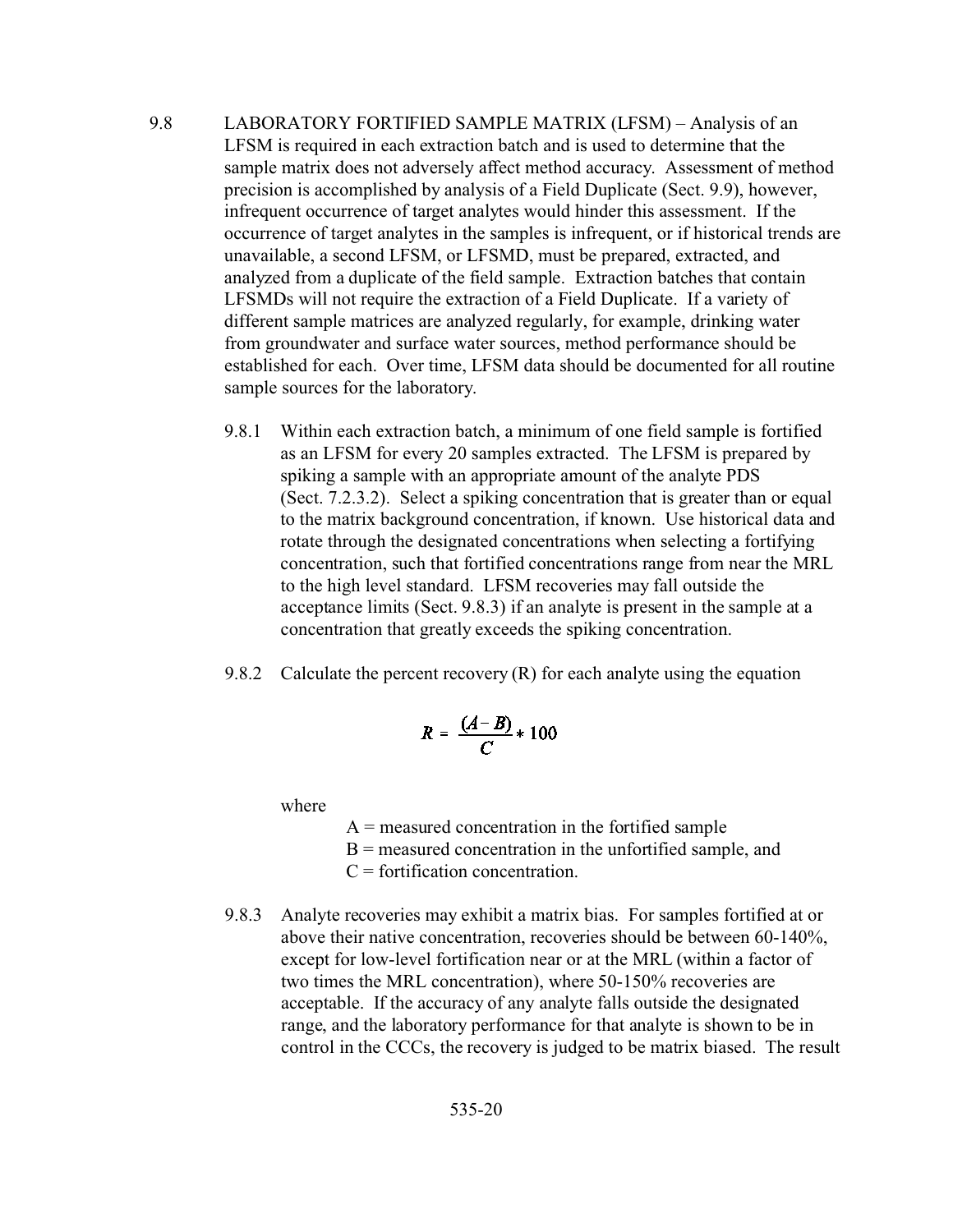for that analyte in the unfortified sample is labeled suspect/matrix to inform the data user that the results are suspect due to matrix effects.

- 9.9 FIELD DUPLICATE OR LABORATORY FORTIFIED SAMPLE MATRIX DUPLICATE (FD or LFSMD) – Within each extraction batch, a minimum of one Field Duplicate (FD) or Laboratory Fortified Sample Matrix Duplicate (LFSMD) must be analyzed. Duplicates check the precision associated with sample collection, preservation, storage, and laboratory procedures. If target analytes are not routinely observed in field samples, an LFSMD must be analyzed rather than a FD. Refer to Section 9.8.1 for guidance on spiking concentrations.
	- 9.9.1 Calculate the relative percent difference (RPD) for duplicate measurements (FD1 and FD2) using the equation

$$
RPD = \frac{|FD1 - FD2|}{(FD1 + FD2)/2} * 100
$$

9.9.2 If an LFSMD is analyzed instead of a Field Duplicate, calculate the relative percent difference (RPD) for duplicate LFSMs (LFSM and LFSMD) using the equation

$$
RPD = \frac{|LFSM - LFSMD|}{(LFSM + LFSMD)/2} * 100
$$

- 9.9.3 RPDs for FDs, or duplicate LFSMs, should fall in the range of 0-30% for samples fortified at or above their native concentration. Greater variability may be observed when LFSMs are spiked near the MRL. At the MRL, RPDs should fall in the range of 0-50% for samples fortified at or above their native concentration. If the RPD of any analyte falls outside the designated range, and the laboratory performance for that analyte is shown to be in control in the LFB, the recovery is judged to be matrix biased. The result for that analyte in the unfortified sample is labeled suspect/matrix to inform the data user that the results are suspect due to matrix effects.
- 9.10 RESOLUTION CHECK The resolution of alachlor ESA and acetochlor ESA, in a calibration standard or CCC near or above mid level calibration, must be monitored in each analysis batch. These closely eluting peaks, which are not baseline resolved, must have a resolution  $(R_s)$  of 1.0 or greater using the equation

$$
R_s = \frac{1.18(t_2 - t_1)}{W_{0.5,1} + W_{0.5,2}}
$$

535-21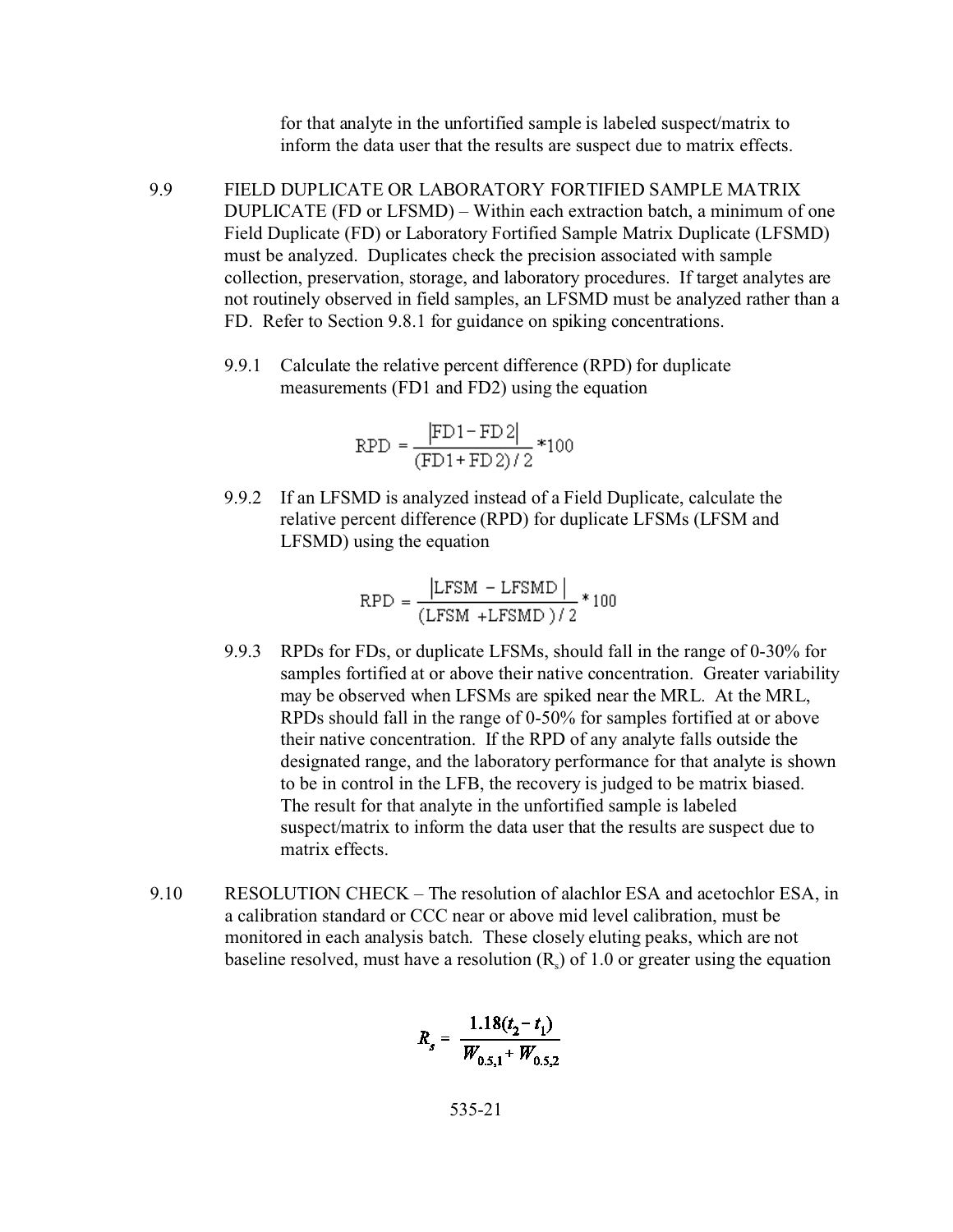where

 $t_1$  and  $t_2$  = retention times of the first and second adjacent peaks in minutes  $W_{0.5,1}$  and  $W_{0.5,2}$  = widths of the adjacent peaks at half height in minutes.

At a minimum, resolution must be monitored once for every 24-hour analysis batch and may be monitored at any time during the 24-hour period. It is recommended that resolution be checked prior to sample analysis, especially if the system in use has a history of resolution problems. If a resolution check fails, the problem must be corrected and all samples analyzed since the most recent successful calculation of the resolution check, including the QC samples, must be reanalyzed.

Note: Alachlor ESA and acetochlor ESA are structural isomers and have nearly identical product ions in MS/MS. There are dissimilar products ions at m/z 176 (alachlor ESA) and m/z 162 (acetochlor ESA); however, their relative intensity is typically less than 20%. If sufficient sensitivity for these dissimilar ions can be achieved, these ions may be used for quantitation and the resolution requirement is not necessary.

9.11 QUALITY CONTROL SAMPLE (QCS) – *The QCS is required only if an alternate source is available for these target analytes.* Each time that new PDSs are prepared, analyze a QCS from an external source. If standards are prepared infrequently, analyze a QCS at least quarterly. The QCS may be injected as a calibration standard, or fortified into reagent water and analyzed as an LFB. If the QCS is analyzed as a calibration check standard, then the acceptance criteria are the same as for the CCC (Sect. 10.3.3). If the QCS is analyzed as an LFB, then the acceptance criteria are the same as for an LFB (Sect. 9.5). If measured analyte concentrations are not of acceptable accuracy, check the entire analytical procedure to locate and correct the problem.

#### **10. CALIBRATION AND STANDARDIZATION**

10.1 After initial calibration is successful, a Continuing Calibration Check (CCC) is required at the beginning and end of each analysis batch, and after every tenth sample (Sect. 10.3). Initial calibration should be repeated each time a major instrument modification or maintenance is performed.

#### 10.2 INITIAL CALIBRATION

10.2.1 ESI-MS/MS TUNE

10.2.1.1 Calibrate the mass scale of the MS with the calibration compounds and procedures prescribed by the manufacturer.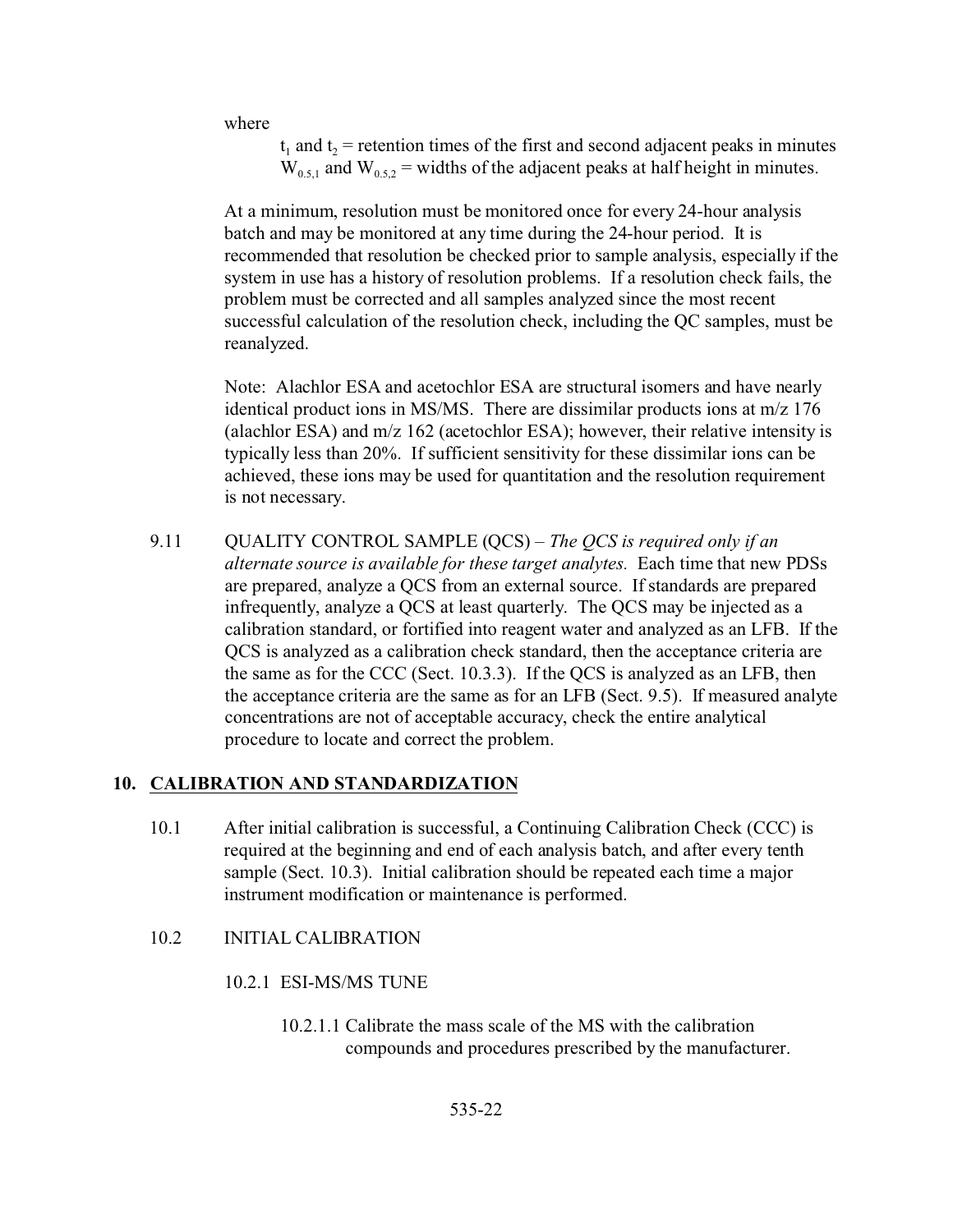- 10.2.1.2 Optimize the [M-H]- for each target analyte by infusing approximately 0.5-1.0 µg/mL of each analyte (prepared in the initial mobile phase conditions) directly into the mass spectrometer at the LC mobile phase flow rate (approximately 0.4 mL/min). This tune can be done on a mix of the target analytes. The MS parameters (capillary voltage, temperatures, gas flows, etc.) are varied until optimal analyte responses are determined. The ESAs and OAs may have different optima requiring some compromise between the optima. See Table 2 for ESI-MS conditions used in method development.
- 10.2.1.3 Optimize the product ion (Sect. 3.18) for each target by infusing approximately 0.5-1.0 µg/mL of each analyte (prepared in the initial mobile phase conditions) directly into the mass spectrometer at the LC mobile phase flow rate (approximately 0.4 mL/min). This tune can be done on a mix of the target analytes. The MS/MS parameters (collision gas pressure, collision energy, etc.) are varied until optimal analytes responses are determined. Typically, all the ESAs have very similar MS/MS conditions and all the OAs have similar MS/MS conditions. See Tables 3 and 4 for MS/MS conditions used in method development.
- 10.2.2 Establish LC operating parameters equivalent to the suggested conditions in Section 17, Table 1.
- 10.2.3 Inject a mid-level CAL standard under LC/MS conditions to obtain the retention times of each target analyte. Ensure that the LC conditions are adequate to meet the resolution check in Section 9.10 for alachlor ESA and acetochlor ESA. Divide the chromatogram into retention time windows each of which contains one or more chromatographic peaks. During MS/MS analysis, fragment a small number of selected precursor ions ([M-H]; Sect. 3.16) for the analytes in that window and choose the most abundant product ion. The product ions (also the quantitation ion) chosen during method development are in Tables 3 and 4, although these will be instrument dependent. For maximum sensitivity, small mass windows of  $\pm 2$  daltons (depending on the instrument) around the product ion mass were used. If sufficient sensitivity exists to meet the MRL, wider mass ranges may be used to obtain more confirmation ions.
- 10.2.4 Inject a mid-level CAL standard under LC/MS/MS conditions to ensure that each target analyte is observed in its MS/MS window and that there is at least 20 scans across the peak for optimum precision. Ensure that there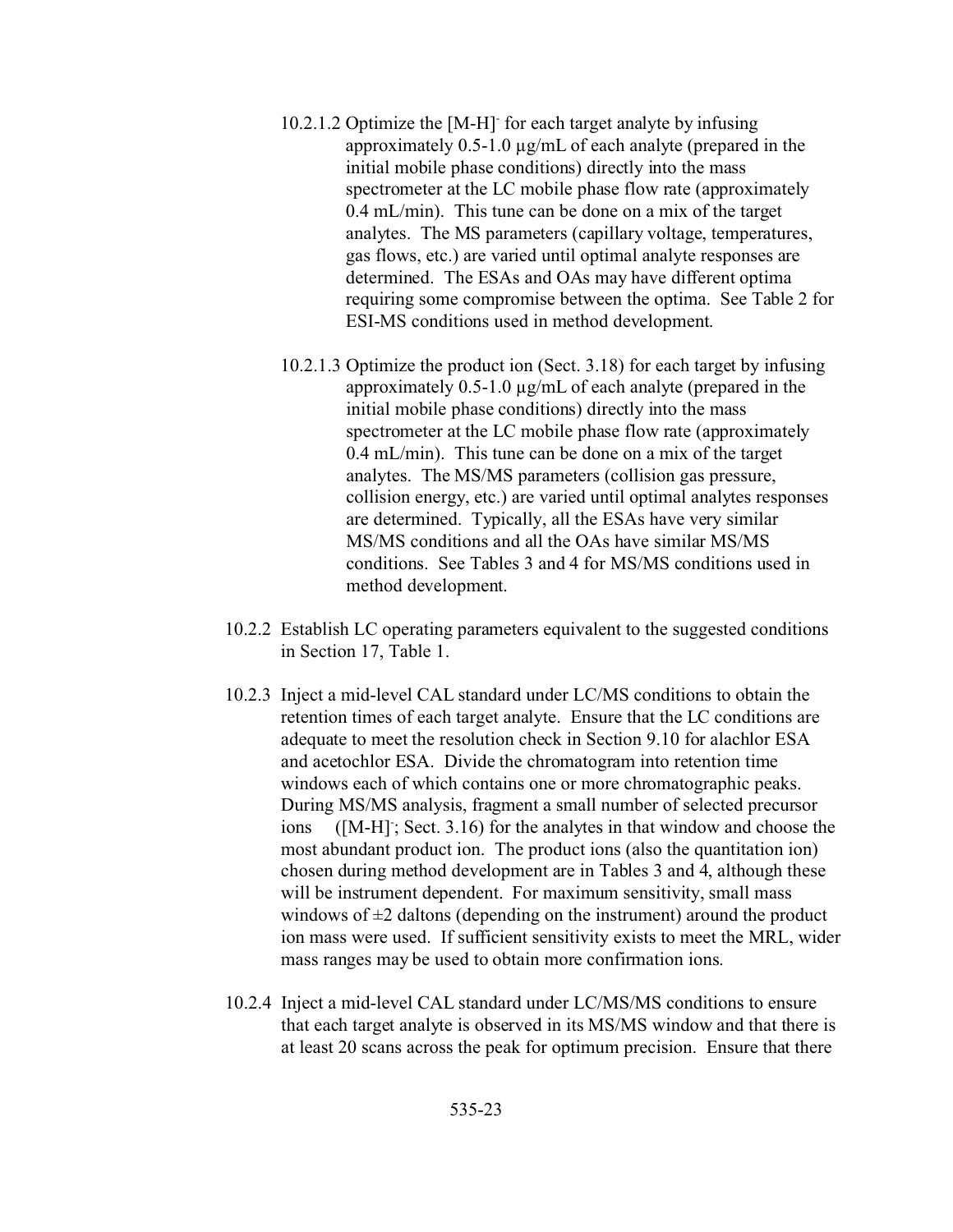are enough scans on either side of the chromatographic peak to account for shifts in retention times due to injection imprecision.

- 10.2.5 Prepare a set of at least 5 CAL standards as described in Section 7.2.4. The lowest concentration CAL standard must be at or below the MRL, which may depend on system sensitivity. It is recommended that at least four of the CAL standards are at a concentration greater than or equal to the MRL.
- 10.2.6 The LC/MS/MS system is calibrated using the internal standard technique. Concentrations may be calculated through the use of average relative response factor (RRF) or through the use of a calibration curve. Calculate the RRFs using the equation

$$
RRF = \frac{(Ax)(Q_{is})}{(A_{is})(Q_{x})} * 100
$$

where

- $A_x$  = integrated abundance (peak area) of the quantitation ion of the analyte.
- $A_{is}$  = integrated abundance (peak area) of the IS quantitation ion.
- $Q_x$  $Q_x$  = quantity of analyte injected in ng or concentration units.
	- $Q_i =$  quantity of internal standard injected in ng or concentration units.
	- RRF = relative response factor

Average RRF calibrations may only be used if the RRF values over the calibration range are relatively constant. Average RRF is determined by calculating the mean RRF of a minimum of five calibration concentrations. Average RRF calibrations may only be used if the criteria in Section 10.2.8 are met.

10.2.7 As an alternative to calculating average RRFs, use the LC/MS/MS data system software to generate a linear regression or quadratic calibration curve. Forcing the calibration curve through the origin is not recommended. The triple quadrupole instrument used during method development yielded linear curves for the target analytes over the concentration range of interest. However, the ion trap instrument yielded weighted (1/X) quadratic curves. Data may be fit with either a linear regression (response vs. concentration) or quadratic fit (response vs. concentration) and weighting may be used, if necessary.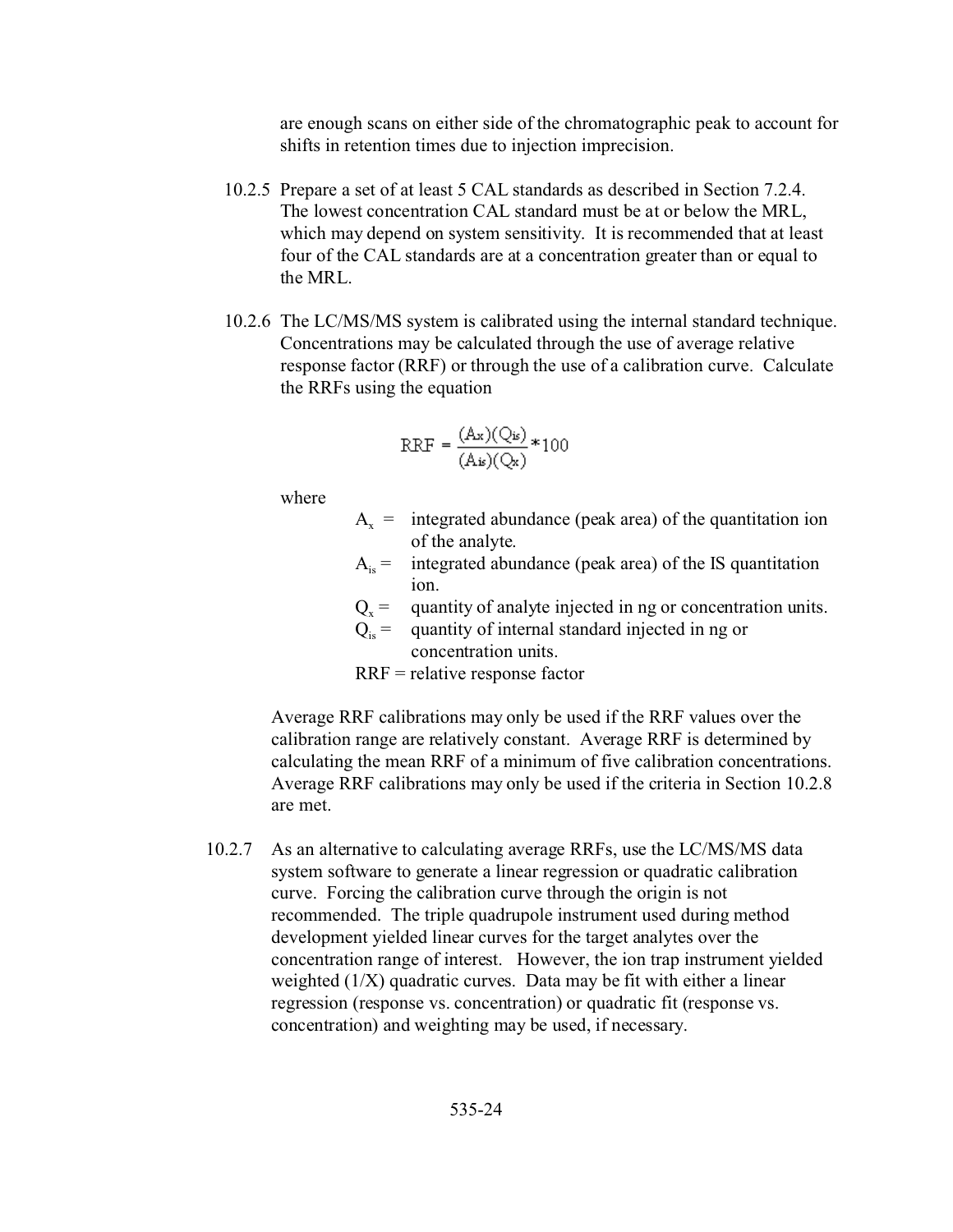10.2.8 When quantitated using the initial calibration curve, each calibration point, except the lowest point, for each analyte should calculate to be within 70-130% of its true value. The lowest calibration point should calculate to be within 50-150% of its true value. If these criteria cannot be met, the analyst will have difficulty meeting ongoing QC criteria. It is recommended that corrective action is taken to reanalyze the calibration standards, restrict the range of calibration, or select an alternate method of calibration.

> CAUTION: When acquiring MS/MS data, LC operating conditions must be carefully reproduced for each analysis to provide reproducible retention times. If this is not done, the correct ions will not be monitored at the appropriate times. As a precautionary measure, the chromatographic peaks in each window must not elute too close to the edge of the time window.

- 10.3 CONTINUING CALIBRATION CHECK (CCC) Minimum daily calibration verification is as follows. Verify the initial calibration at the beginning and end of each group of analyses, and after every tenth sample during analyses. In this context, a "sample" is considered to be a field sample. LRBs, CCCs, LFBs, LFSMs, FDs and LFSMDs are not counted as samples. The beginning CCC each day must be at or below the MRL in order to verify instrument sensitivity prior to any analyses. If standards have been prepared such that all low CAL points are not in the same CAL solution, it may be necessary to analyze two CAL standards to meet this requirement. Alternatively, the analyte concentrations in the analyte PDS may be customized to meet this criteria. Subsequent CCCs should alternate between a medium and high concentration CAL standard.
	- 10.3.1 Inject an aliquot of the appropriate concentration CAL standard and analyze with the same conditions used during the initial calibration.
	- 10.3.2 Determine that the absolute area of the quantitation ion of the internal standard has not changed by more than  $\pm$  50% from the average area measured during initial calibration. If the IS area has changed by more than  $\pm 50\%$ , remedial action may be necessary (Sect. 10.3.4). If the loss in area cannot be recovered, recalibrate according to Section 10.2 and verify sensitivity by analyzing a CCC at or below the MRL (Sect 10.3.3). Control charts are useful aids in documenting system sensitivity changes.
	- 10.3.3 Calculate the concentration of each analyte and surrogate in the CCC. The calculated amount for each analyte for medium and high level CCCs must  $be \pm 30\%$  of the true value. The calculated amount for the lowest calibration point for each analyte must be within  $\pm$  50% of the true value. If these conditions do not exist, then all data for the problem analyte must be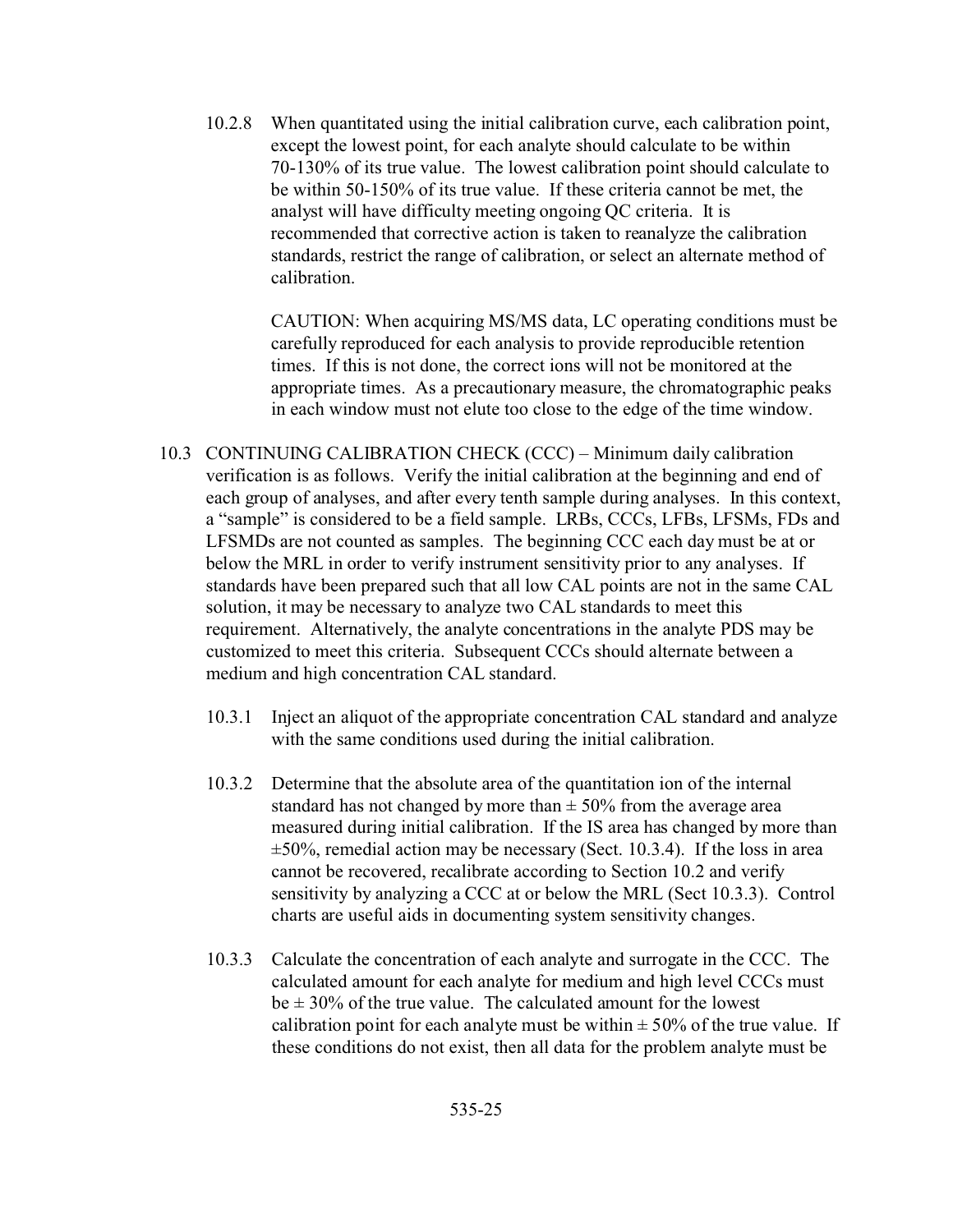considered invalid, and remedial action should be taken (Sect. 10.3.4) which may require recalibration. Any field or QC samples that have been analyzed since the last acceptable calibration verification should be reanalyzed after adequate calibration has been restored, with the following exception. **If the CCC fails because the calculated concentration is greater than 130% (150% for the low-level CCC) for a particular target analyte, and field sample extracts show no detection for that target analyte, non-detects may be reported without reanalysis.**

10.3.4 REMEDIAL ACTION – Failure to meet CCC QC performance criteria may require remedial action. Major maintenance such a cleaning the atmospheric pressure ionization source, cleaning the mass analyzer, replacing the LC column, etc., require returning to the initial calibration step (Sect. 10.2).

# **11. PROCEDURE**

11.1 This procedure may be performed manually (Sect. 11.4) or in an automated mode (Sect. 11.3) using a robotic or automatic sample preparation device. The data presented in Tables 5-11 demonstrate data collected by both manual and automated extraction. Extraction and/or elution steps may not be changed or omitted in the manual or automated mode.

#### 11.2 SAMPLE PREPARATION

- 11.2.1 Samples are dechlorinated, collected and stored as presented in Section 8. All field and QC samples must contain the dechlorinating agent listed in Section 8.1.1, including the LRB and LFB. Determine sample volume. The sample volume may be measured directly in a graduated cylinder to the nearest 10 mL. To minimize the need to use a different graduated cylinder for each sample, an indirect measurement may be done in one of two ways: by marking the level of the sample on the bottle or by weighing the sample and bottle to the nearest 10 g. After extraction, proceed to Section 11.6 for final volume determination. The LRB and LFB may be prepared by measuring 250 mL of reagent water with a graduated cylinder or filling a 250-mL sample bottle to near the top.
- 11.2.2 Add an aliquot of the SUR PDS (Sect. 7.2.2.2) to each sample, cap and invert to mix. During method development, a 5- $\mu$ L aliquot of the 24  $\mu$ g/mL SUR PDS was added to 250 mL of sample for a final concentration of  $0.48 \mu g/L$ .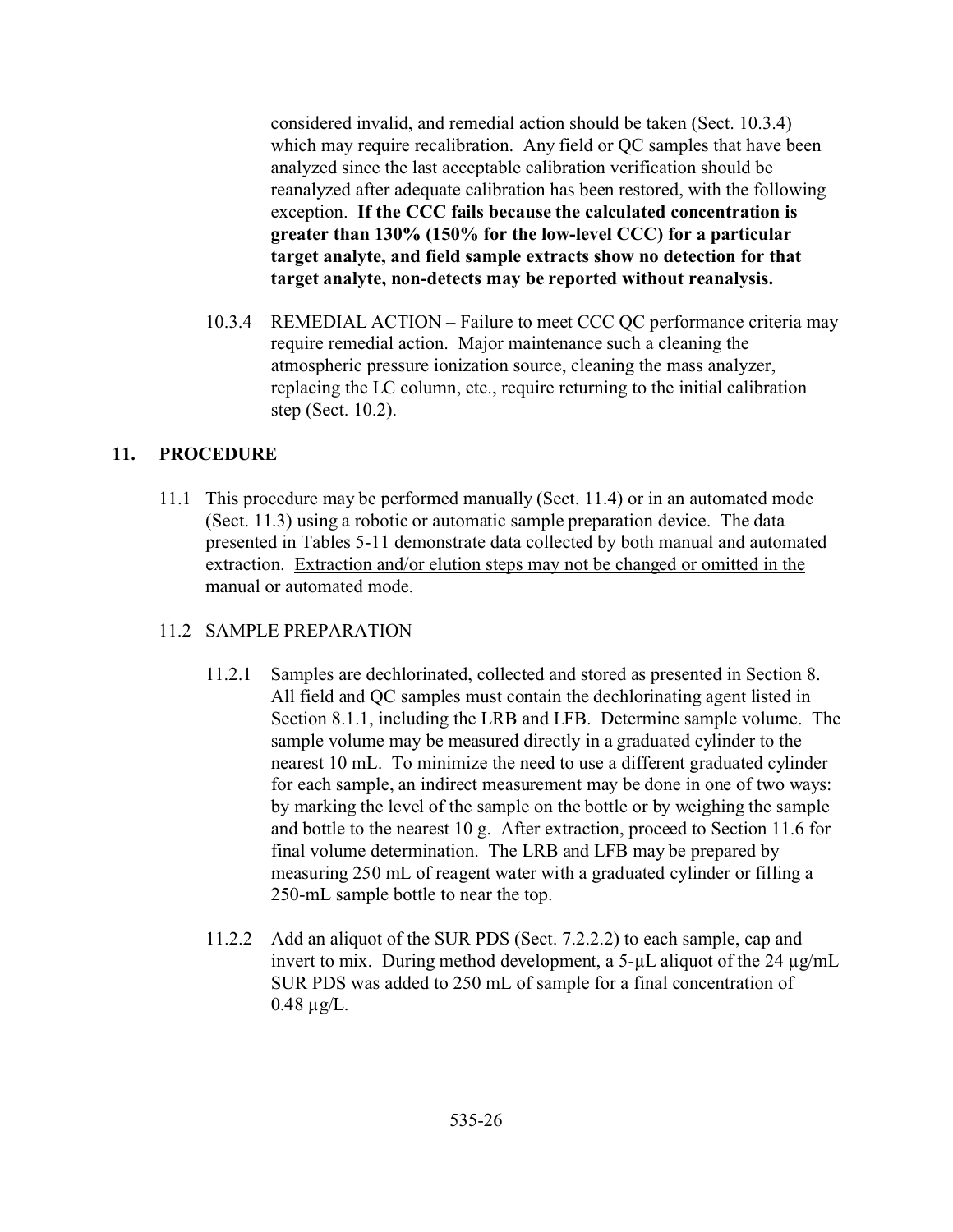- 11.2.3 In addition to the SUR and dechlorination agent, if the sample is an LFB, FD, LFSM, or LFSMD, add the necessary amount of analyte PDS (Sect. 7.2.3.2). Cap and invert each sample to mix.
- 11.2.4 Continue to Section 11.3 if performing automated extractions or 11.4 if performing manual extractions.

## 11.3 AUTOMATED CARTRIDGE SPE PROCEDURE

11.3.1 The parameters used during method development are shown in the table below. Minor modifications to the automated method are allowed providing the QC criteria in Section 9 are met. Modifications to the solvents used and the volumes of solvents used is not permitted.

| <b>Zymark AutoTrace Extraction Workstation Procedure</b> |     |                                                                  |                |                       |  |  |  |  |  |
|----------------------------------------------------------|-----|------------------------------------------------------------------|----------------|-----------------------|--|--|--|--|--|
| Step 1:                                                  |     | Process 6 samples using the following procedure:                 |                |                       |  |  |  |  |  |
| Step $2$ :                                               |     | Condition cartridge with 10 mL of 10 mM ammonium acetate/MeOH    |                |                       |  |  |  |  |  |
| Step 3:                                                  |     | Condition cartridge with 10 mL of 10 mM ammonium acetate/MeOH    |                |                       |  |  |  |  |  |
| Step 4:                                                  |     | Condition cartridge with 10 mL of reagent water                  |                |                       |  |  |  |  |  |
| Step 5:                                                  |     | Condition cartridge with 10 mL of reagent water                  |                |                       |  |  |  |  |  |
| Step 6:                                                  |     | Condition cartridge with 10 mL of reagent water                  |                |                       |  |  |  |  |  |
| Step 7:                                                  |     | Load 275 mL of sample onto cartridge**                           |                |                       |  |  |  |  |  |
| Step 8:                                                  |     | Rinse cartridge with 5 mL of reagent water                       |                |                       |  |  |  |  |  |
| Step 9:                                                  |     | Dry cartridge with nitrogen gas for 3 minutes                    |                |                       |  |  |  |  |  |
| Step 10:                                                 |     | Soak and collect 5-mL fraction using 10 mM ammonium acetate/MeOH |                |                       |  |  |  |  |  |
| Step 11:                                                 |     | Collect 10-mL fraction using 10 mM ammonium acetate/MeOH         |                |                       |  |  |  |  |  |
| Step 12:                                                 |     | Clean each sample path with 50 mL of reagent water               |                |                       |  |  |  |  |  |
| Step 13:                                                 | End |                                                                  |                |                       |  |  |  |  |  |
|                                                          |     | <b>Flow Rates</b>                                                |                | <b>SPE Parameters</b> |  |  |  |  |  |
| Condition:                                               |     | 10 mL/min                                                        | Push Delay:    | 5 sec                 |  |  |  |  |  |
| Load:                                                    |     | 10 mL/min                                                        | Air Factor:    | 0.0                   |  |  |  |  |  |
| Rinse:                                                   |     | $5$ mL/min                                                       | Autowash Vol.: | $2.00$ mL             |  |  |  |  |  |
| Elute:                                                   |     | $5$ mL/min                                                       |                |                       |  |  |  |  |  |
| Cond Air Push:                                           |     | 10 mL/min                                                        |                |                       |  |  |  |  |  |
| Rinse Air Push:                                          |     | 10 mL/min                                                        |                |                       |  |  |  |  |  |
| Elute Air Push:                                          |     | $5$ mL/min                                                       |                |                       |  |  |  |  |  |

\*\*A sample volume larger than the actual sample size is entered to ensure that all of the sample is used.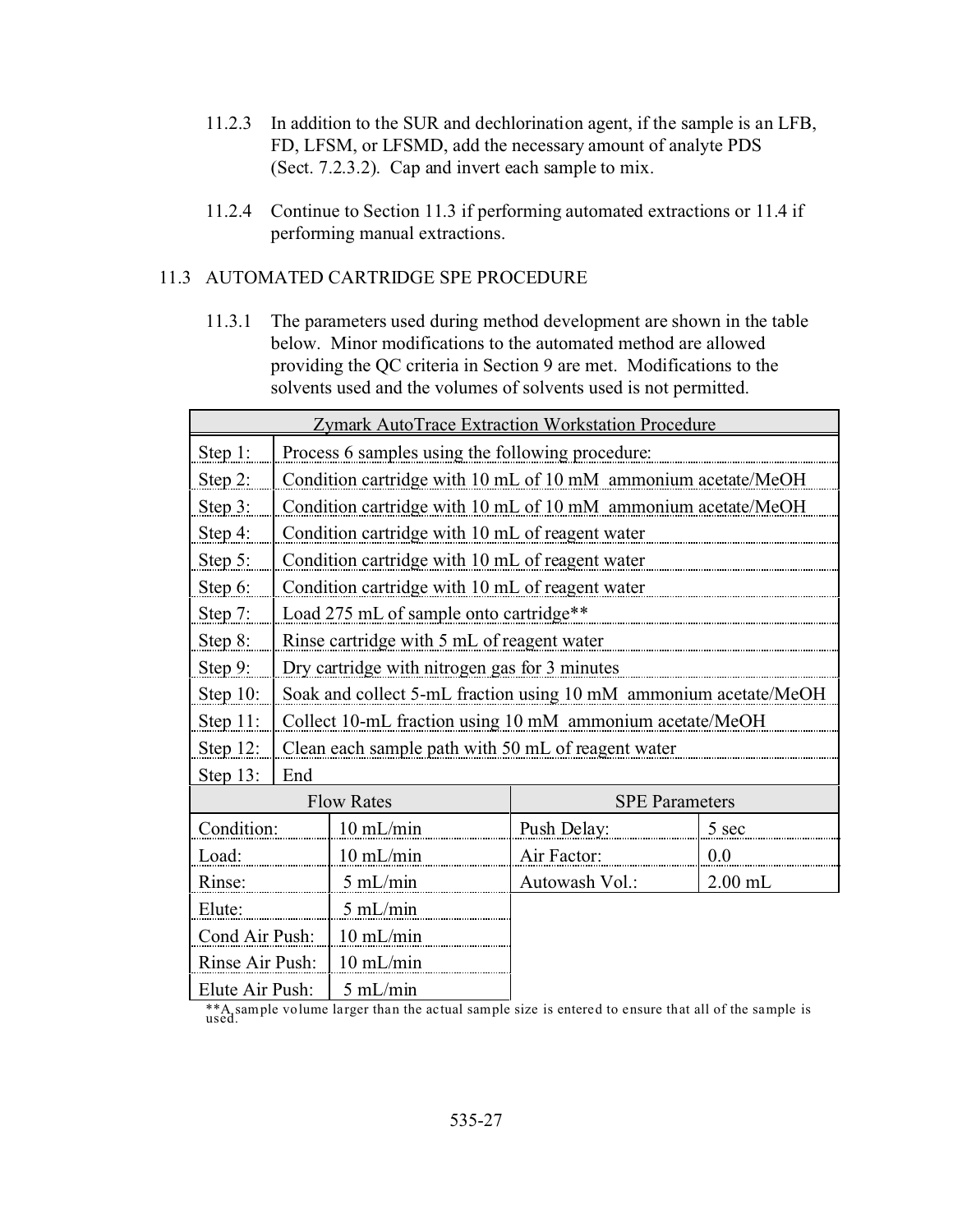11.3.2 After automated collection of the eluant into the collection tubes, transfer the collection tubes to the nitrogen evaporator and proceed to Section 11.5.

# 11.4 MANUAL CARTRIDGE SPE PROCEDURE

- 11.4.1 CARTRIDGE CLEAN-UP AND CONDITIONING DO NOT allow cartridge packing material to go dry during any of the conditioning steps. Rinse each cartridge with 20 mL of 10 mM ammonium acetate/methanol (Sect. 7.1.4). Next, rinse each cartridge with 30 mL of reagent water, without allowing the water to drop below the top edge of the packing. If the cartridge goes dry during the conditioning phase, the conditioning must be started over. Add approximately 3 mL of reagent water to the cartridge, attach the transfer tube, turn on the vacuum, and begin adding sample to the cartridge.
- 11.4.2 SAMPLE EXTRACTON Adjust the vacuum so that the approximate flow rate is 10-15 mL/min. Do not allow the cartridge to go dry before all the sample has passed through. After all of the sample has passed through the cartridge, remove the transfer tubing from the top of the cartridge and rinse the cartridge with 5 mL of reagent water. Draw air or nitrogen through the cartridge for 3 min at high vacuum (10-15 in. Hg).
- 11.4.3 CARTRIDGE ELUTION Lift the extraction manifold top and insert a rack with collection tubes into the extraction tank to collect the extracts as they are eluted from the cartridge. Elute the analytes from the cartridge with 15 mL of 10 mM ammonium acetate/methanol at a low vacuum (5 mL/min used to collect method data), such that the solvent exits the cartridge in a dropwise fashion.
- 11.5 EXTRACT CONCENTRATION Concentrate the extract to dryness under a gentle stream of nitrogen in a heated water bath (60-70  $^{\circ}$ C) to remove all the ammonium acetate/methanol. Add the appropriate amount of 5 mM ammonium acetate/reagent water (Sect. 7.1.5) and the IS PDS (Sect. 7.2.1.2) to the collection vial to bring the volume to 1 mL (10 µL of the 8 µg/mL IS PDS for an extract concentration of 80 µg/L used for method development). Transfer to autosampler vial.
- 11.6 SAMPLE VOLUME DETERMINATION If the level of the sample was marked on the sample bottle, use a graduated cylinder to measure the volume of water required to fill the original sample bottle to the mark made prior to extraction. Determine to the nearest 10 mL. If using weight to determine volume, weigh the empty bottle to the nearest 10 g and determine the sample weight by subtraction of the empty bottle from the original weight (Sect. 11.2.1). Assume a sample density of 1.0 g/mL. In either case, the sample volume will be used in the final calculations of the analyte concentration (Sect. 12.2).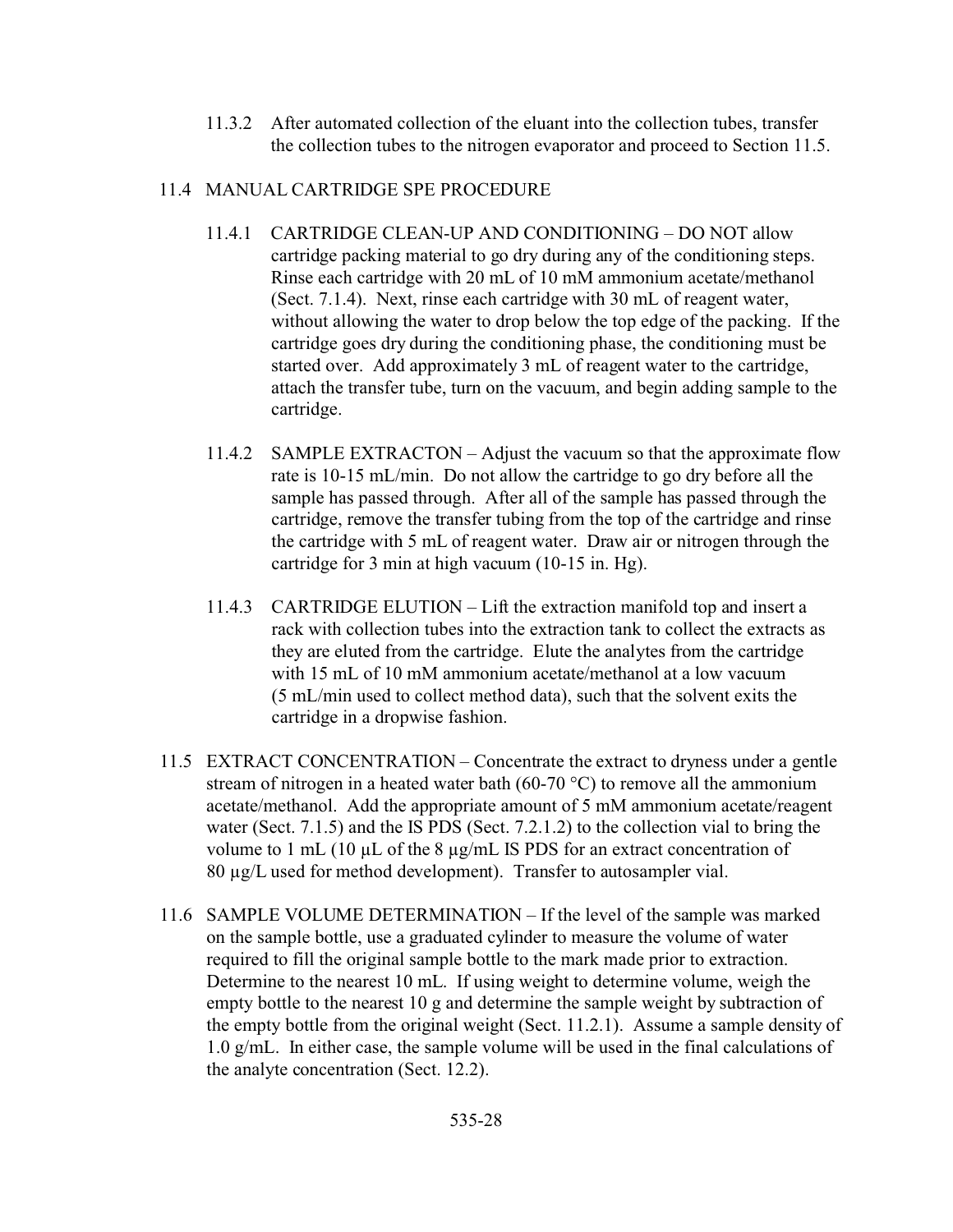#### 11.7 EXTRACT ANALYSIS

- 11.7.1 Establish operating conditions equivalent to those summarized in Tables 1-4 of Section 17. Instrument conditions and columns should be optimized prior to the initiation of the IDC. Confirm that resolution of alachlor ESA and acetochlor ESA peaks meets the requirements of Section 9.10.
- 11.7.2 Establish an appropriate retention time window for each analyte. This should be based on measurements of actual retention time variation for each compound in standard solutions analyzed on the LC over the course of time. Plus or minus three times the standard deviation of the retention time obtained for each compound while establishing the initial calibration and completing the IDC can be used to calculate a suggested window size; however, the experience of the analyst should weigh heavily on the determination of the appropriate retention window size.
- 11.7.3 Calibrate the system by either the analysis of a calibration curve (Sect. 10.2) or by confirming the initial calibration is still valid by analyzing a continuing calibration check as described in Section 10.3. If establishing an initial calibration for the first time, complete the IDC as described in Section 9.2. Confirm that the system meets the resolution check criteria as described in Section 9.10 once for every 24-hour analytical batch.
- 11.7.4 Begin analyzing field and QC samples at their appropriate frequency by injecting the same size aliquots  $(100 \mu L)$  was used in method development), under the same conditions used to analyze the initial calibration.
- 11.7.5 At the conclusion of data acquisition, use the same software that was used in the calibration procedure to identify peaks of interest in predetermined retention time windows. Use the data system software to examine the ion abundances of the peaks in the chromatogram. Identify an analyte by comparison of its retention time with that of the corresponding analyte peak in a reference standard. Comparison of the mass spectra is not particularly useful given the limited  $\pm 1$ -2 dalton mass range around a single product ion for each target analyte.

**CAUTION: Alachlor ESA and acetochlor ESA are not baseline resolved under the conditions in this method and they have the same quantitation ion. Each chromatogram must be manually checked by the analyst to verify that the data system has correctly identified the peaks in the alachlor ESA/acetochlor ESA retention time window.**

11.7.6 The analyst must not extrapolate beyond the established calibration range. If an analyte peak area exceeds the range of the initial calibration curve, the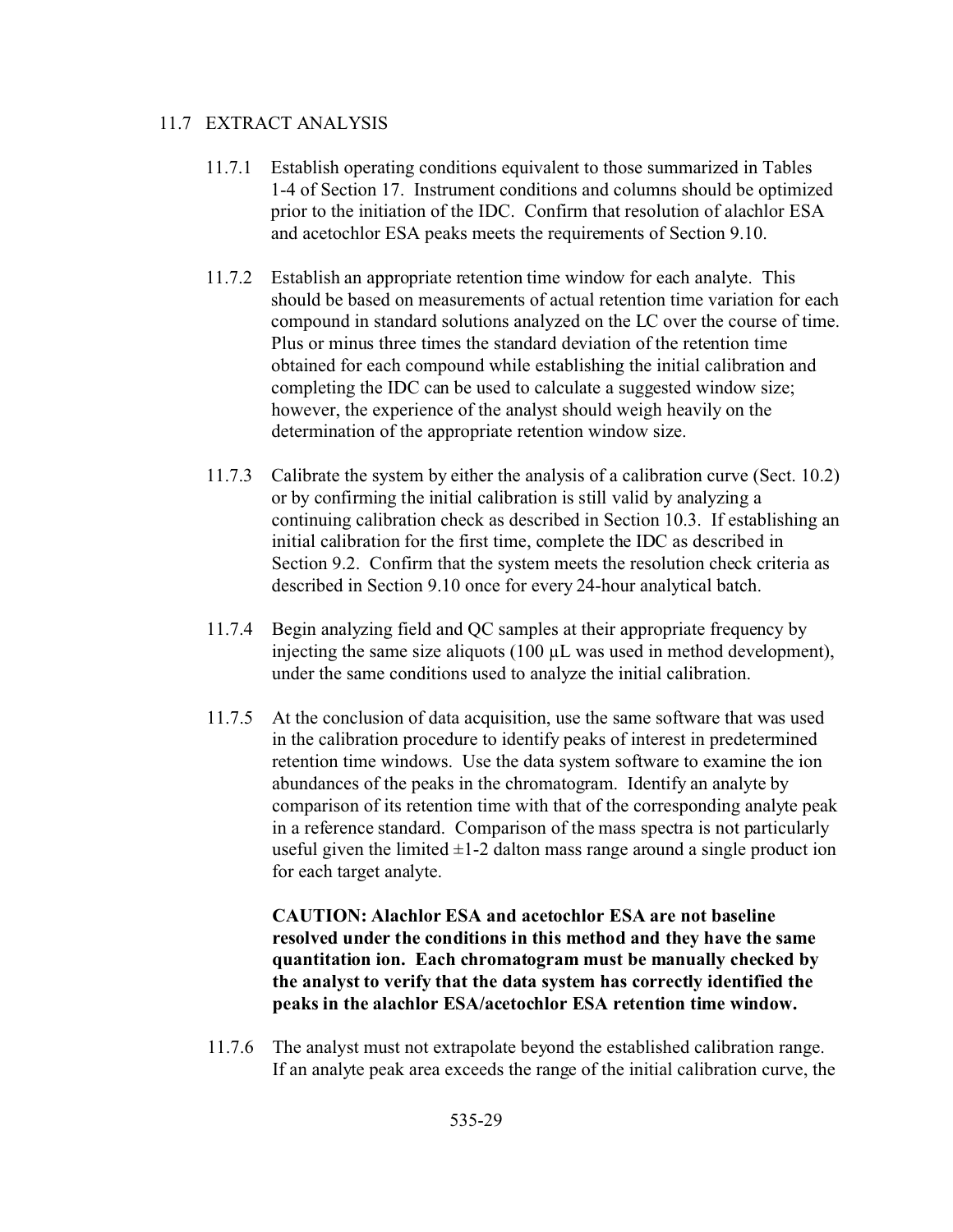extract may be diluted with 5 mM ammonium acetate/reagent water (Sect. 7.1.5) with the appropriate amount of internal standard added to match the original concentration. Re-inject the diluted extract. Incorporate the dilution factor into the final concentration calculations. Acceptable surrogate performance (Sect. 9.7) should be determined from the undiluted sample extract. The resulting data should be documented as a dilution, with an increased MRL.

# **12. DATA ANALYSIS AND CALCULATION**

- 12.1 Complete chromatographic resolution is not necessary for accurate and precise measurements of analyte concentrations using MS/MS with the exception of alachlor ESA and acetochlor ESA (Sect. 9.10). In validating this method, concentrations were calculated by measuring the product ions listed in Tables 3 and 4. Other ions may be selected at the discretion of the analyst.
- 12.2 Calculate analyte and surrogate concentrations, using the multipoint calibration established in Section 10. Do not use daily calibration verification data to quantitate analytes in samples. Adjust final analyte concentrations to reflect the actual sample volume determined in Section 11.6.
- 12.3 Prior to reporting the data, the chromatogram should be reviewed for any incorrect peak identification (especially in the case of the closely resolved acetochlor ESA and alachlor ESA) or poor integration.
- 12.4 Calculations must utilize all available digits of precision, but final reported concentrations should be rounded to an appropriate number of significant figures (one digit of uncertainty), typically two, and not more than three significant figures.

Note: Some data in Section 17 of this method are reported with more than two significant figures. This is done to better illustrate the method performance.

# **13. METHOD PERFORMANCE**

- 13.1 PRECISION, ACCURACY, DLs AND LCMRLs Demonstration data are presented using two commercially available tandem mass spectrometers in two separate laboratories. DLs and LCMRLs are presented in Section 17, Table 5. Precision and accuracy are presented for four water matrices: reagent water (Table 6 and 7); chlorinated (finished) surface water (Table 8); high TOC chlorinated surface water (Table 9); and day zero of the holding time in chlorinated ground water (Table 10).
- 13.2 EVALUATION OF ADDITIONAL ACETANILIDE DEGRADATES Propachlor sulfinyl acetic acid (SAA) and alachlor SAA were evaluated for inclusion in this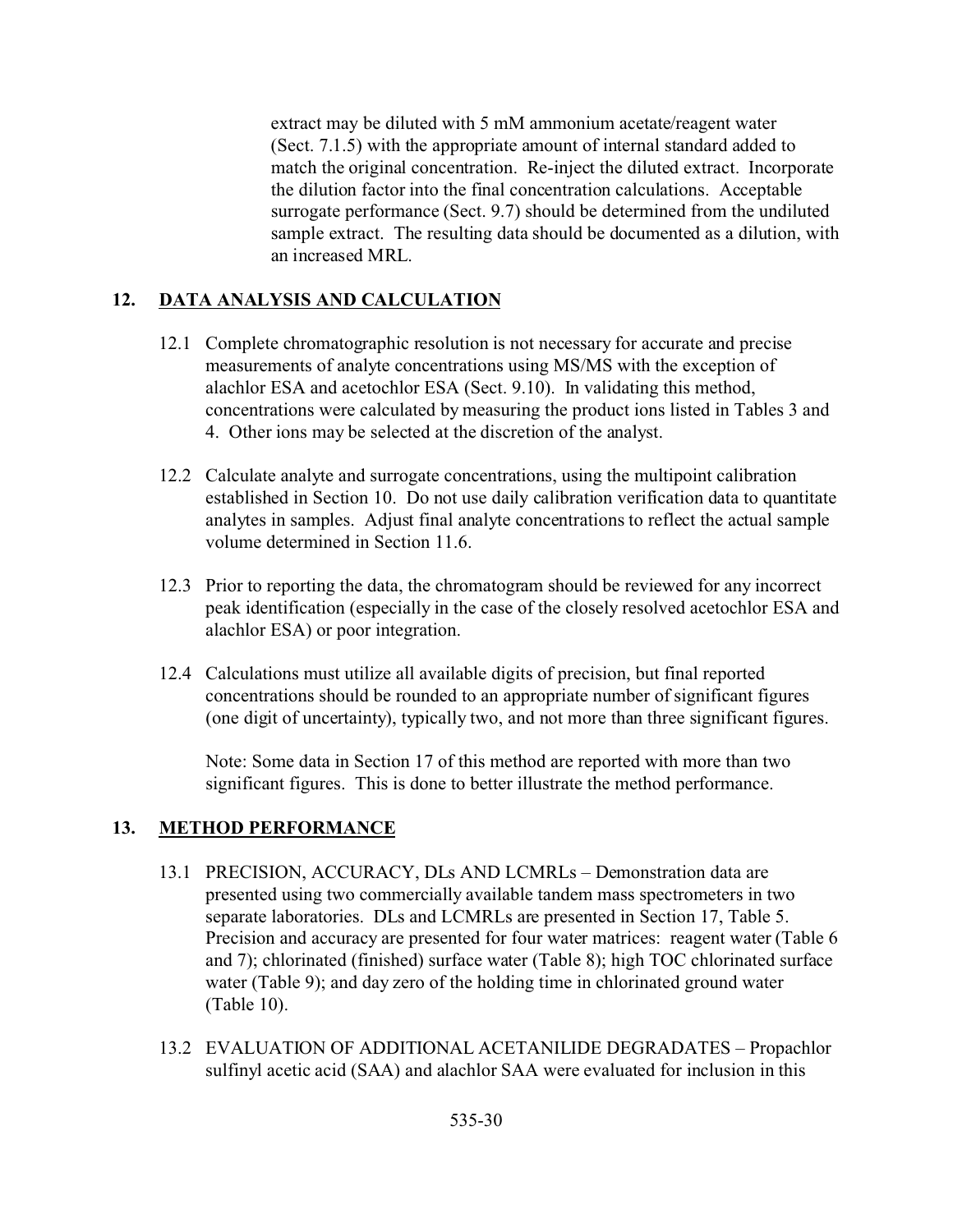method. The two compounds were not included due to low and inconsistent recoveries on the carbon cartridges.

#### 13.3 ANALYTE STABILITY STUDIES

- 13.3.1 AQUEOUS SAMPLES Chlorinated ground water samples, fortified with target analytes at 0.10-0.80 µg/L, were preserved and stored as required in Section 8. The average of seven replicate analyses, conducted on days 0, 7, and 14 are presented in Section 17, Table 10. These data document the 14-day sample holding time.
- 13.3.2 EXTRACTS Extracts from the first day of the holding time study described above were stored at  $4^{\circ}$ C, and analyzed in replicate (N=7) on days 0, 7, 14, 21, and 28. The results of these analyses are presented in Table 11 and document the 28-day extract holding time.

## 13.4 PROBLEM COMPOUNDS

13.4.1 MATRIX ENHANCEMENT – Propachlor OA and flufenacet OA were prone to ESI matrix enhancement in chlorinated surface waters containing approximately 2 mg/L or higher TOC. ESI matrix enhancement of propachlor OA (132%) and flufenacet OA (158%) was observed in typical chlorinated surface water using the ion trap instrument (Table 8) due to co-eluting TOC. This matrix enhancement was not observed using the triple quadrupole instrument due to the different LC conditions (Table 1) used. The TOC eluted earlier in the chromatogram when using the triple quadrupole LC conditions instead of the ion trap LC conditions, thus less matrix enhancement was observed using the triple quadruple LC conditions. Because ion trap instruments have much longer MS/MS scan cycles than triple quadrupole instruments, different LC conditions were necessary on the ion trap instrument in order to broaden the chromatographic peaks to obtain a minimum of 20 scans across the peak. Additional information on LC/MS matrix enhancement can be found in the literature.<sup>6,7</sup>

This matrix enhancement is the primary reason for not allowing modifications to the LC mobile phase constituents. Where the TOC elutes in the chromatogram versus the target analytes will determine the amount of matrix enhancement as well as which analytes are affected. Matrix enhancement was well characterized during method development, using the LC conditions listed in Table 1, to ensure minimal inferences due to TOC.

13.4.2 SPE BREAKTHROUGH – Without the presence of matrix enhancement to obscure SPE recovery losses, the data using a triple quadrupole instrument in Table 9 illustrates the loss in recovery for propachlor OA (33%) and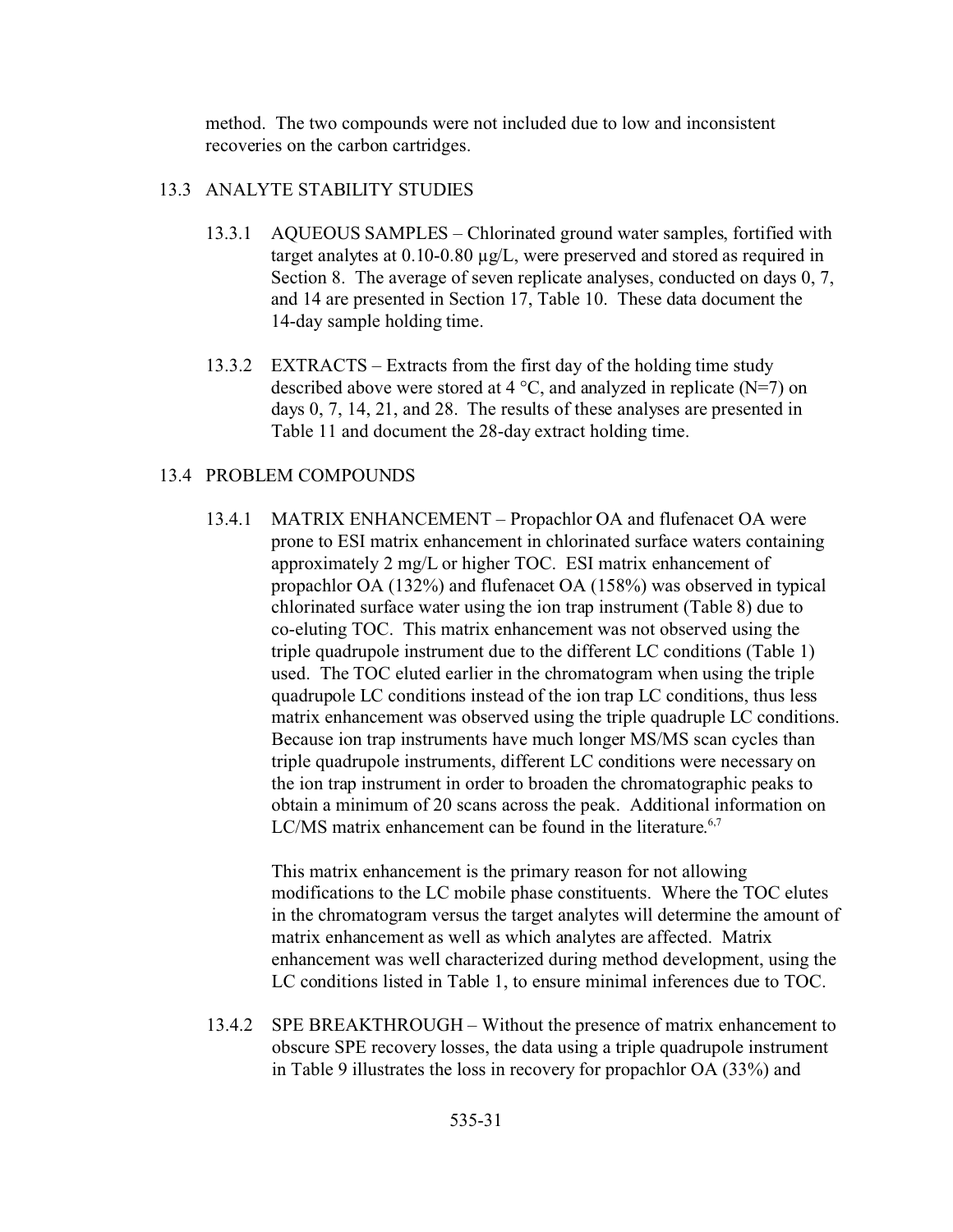flufenacet OA (42%) due to excessive TOC (8.6 mg/L) affecting retention on the graphitized carbon solid phase sorbent. The recoveries of propachlor OA (75%) and flufenacet OA (96%) on the ion trap instrument do not appear to be low, but similar to the values in Table 8, the propachlor OA and flufenacet OA recoveries in Table 9 are really matrix enhanced. Thus, the actual SPE sorbent recoveries for propachlor OA and flufenacet OA are probably more similar to those observed for the triple quadrupole data in Table 9.

13.5 SECOND LABORATORY DEMONSTRATION – The performance of this method was demonstrated on the triple quadrupole instrument by a second laboratory and included in Section 17, Tables 5-9. The detection limits and LCMRLs observed on the triple quadrupole instrument are higher than the ion trap instrument. Different LC/MS/MS systems and ESI interfaces respond very differently to the various method parameters (e.g., LC mobile phase and modifiers) and the target analytes. For example, a second triple quadrupole LC/MS/MS system investigated during the method development was more similar in sensitivity to the ion trap instrument. The authors wish to acknowledge the work of Dr. Glynda Smith of Shaw Environmental Incorporated for her participation in the second laboratory demonstration.

# **14. POLLUTION PREVENTION**

- 14.1 This method utilizes SPE technology to remove the analytes from water. It requires the use of small volumes of solvent and very small quantities of pure analytes, thereby minimizing the potential hazards to both the analyst and the environment when compared with the use of large volumes of organic solvents in conventional liquid-liquid extractions.
- 14.2 For information about pollution prevention that may be applicable to laboratory operations, consult "Less is Better: Laboratory Chemical Management for Waste Reduction" available from the American Chemical Society, on-line at http://membership.acs.org/c/ccs/pub\_9.htm.

# **15. WASTE MANAGEMENT**

15.1 The analytical procedures described in this method generate relatively small amounts of waste since only small amounts of reagents and solvents are used. The matrices of concern are finished drinking water. However, the Agency requires that laboratory waste management practices be conducted consistent with all applicable rules and regulations, and that laboratories protect the air, water, and land by minimizing and controlling all releases from fume hoods and bench operations. Also, compliance is required with any sewage discharge permits and regulations, particularly the hazardous waste identification rules and land disposal restrictions.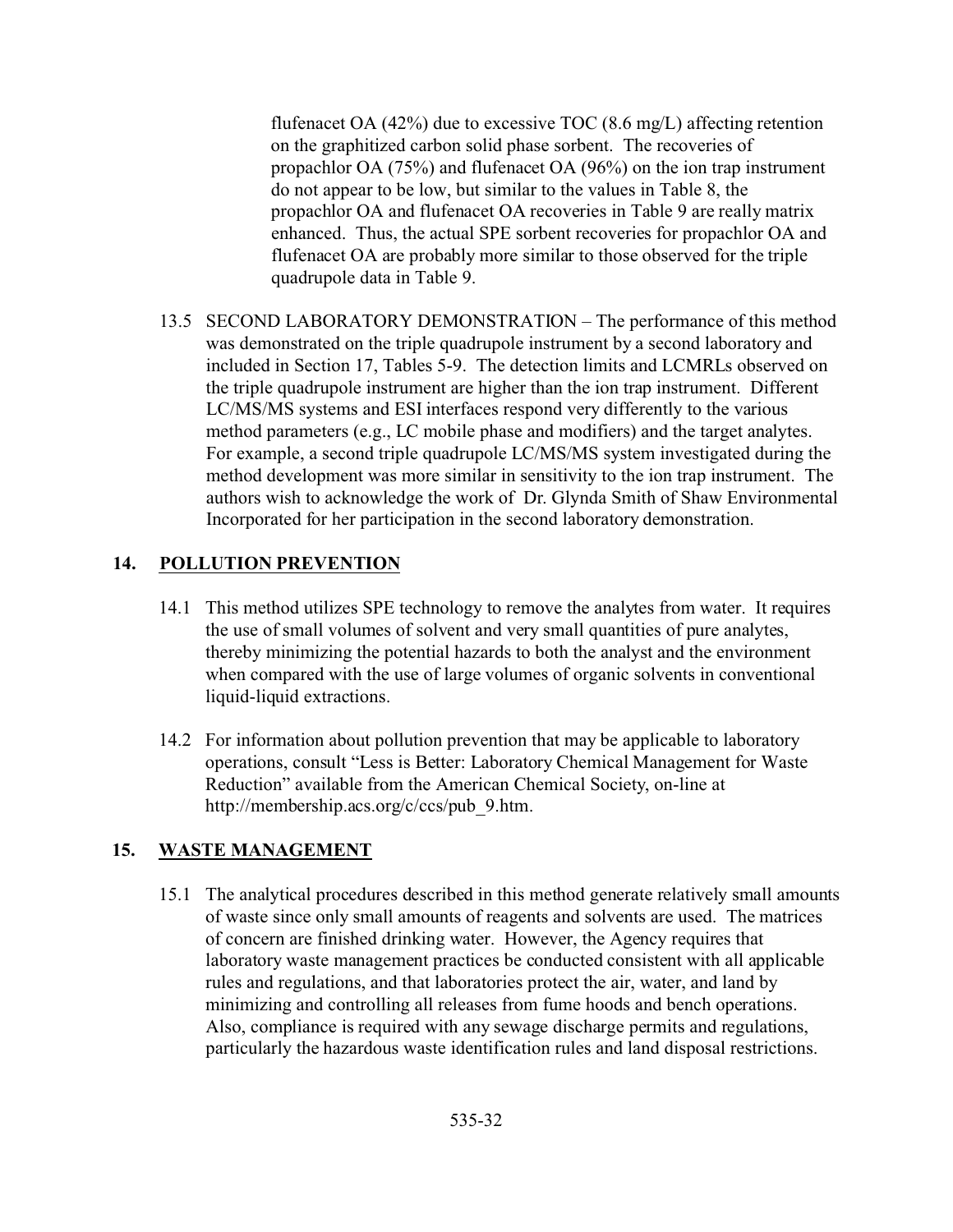## **16. REFERENCES**

- 1. "Statistical Protocol for the Determination of the Single-Laboratory Lowest Concentration Minimum Reporting Level (LCMRL) and Validation of the Minimum Reporting Level (MRL)," available at www.epa.gov/OGWDW/methods/sourcalt.html.
- 2. Glaser, J.A., D.L. Foerst, G.D. McKee, S.A. Quave, and W.L. Budde, "Trace Analyses for Wastewaters," Environ. Sci. Technol. 1981, 15, 1426-1435.
- 3. "OSHA Safety and Health Standards, General Industry," (29CRF1910). Occupational Safety and Health Administration, OSHA 2206, (Revised, July 1, 2001).
- 4. "Carcinogens-Working with Carcinogens," Publication No. 77-206, Department of Health, Education, and Welfare, Public Health Service, Center for Disease Control, National Institute of Occupational Safety and Health, Atlanta, Georgia, August 1977.
- 5. "Safety in Academic Chemistry Laboratories," American Chemical Society Publication, Committee on Chemical Safety, 6th Edition, available from the ACS Office of Society Services by e-mail at OSS@acs.org.
- 6. Leenheer, J.A., C.E. Rostad, P.M. Gates, E.T. Furlong, and I. Ferrer, "Molecular Resolution and Fragmentation of Fulvic Acid by Electrospray Ionization/Multistage Tandem Mass Spectrometry," Anal. Chem. 2001, 73, 1461-1471.
- 7. Cahill, J.D., E.T. Furlong, M.R. Burkhardt, D. Kolpin, and L.G. Anderson, "Determination of Pharmaceutical Compounds in Surface- and Ground-Water Samples by Solid-Phase Extraction and High-Performance Liquid Chromatography Electrospray Ionization Mass Spectrometry," J. Chromatogr. A 2004, 1041, 171-180.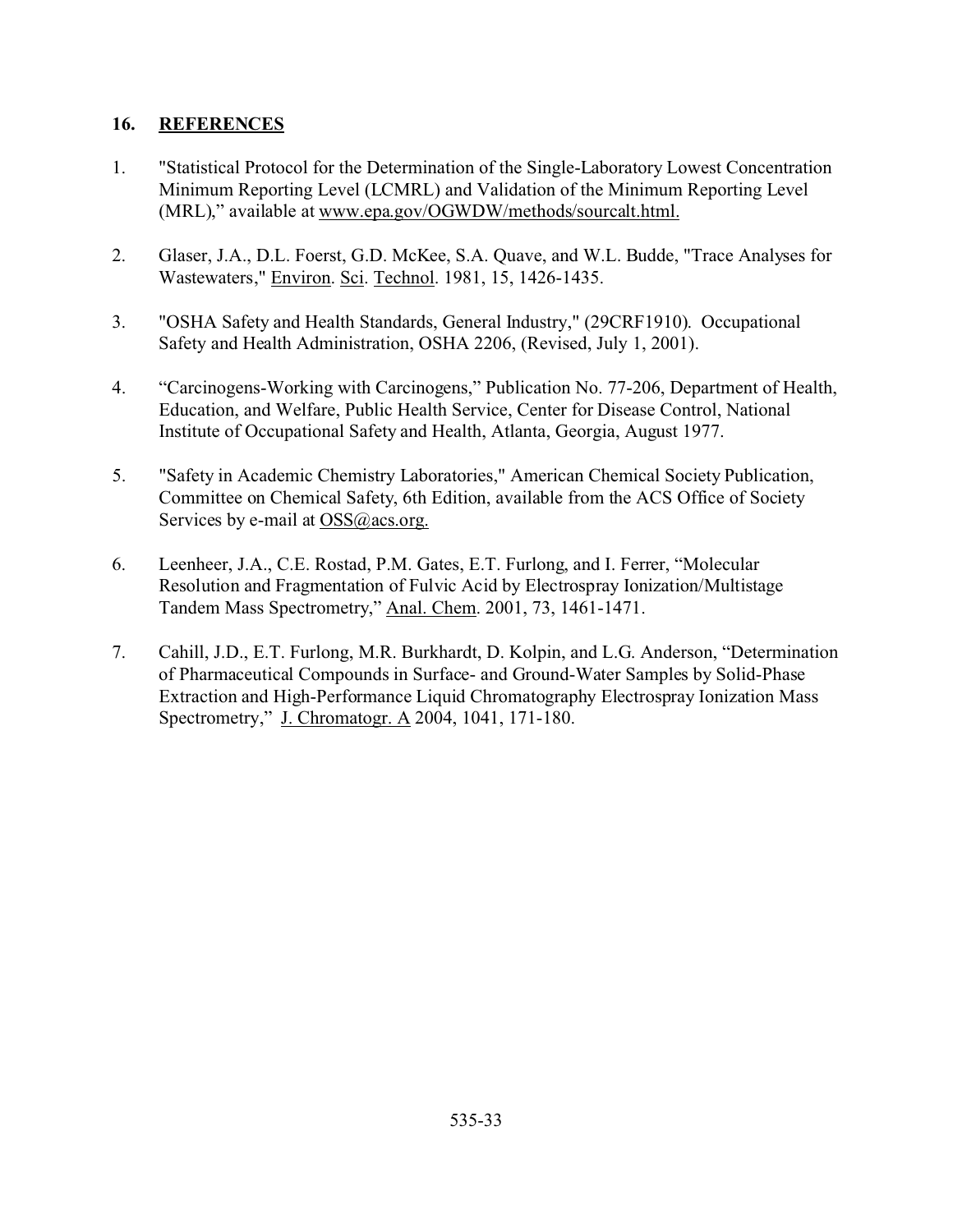# **17. TABLES, DIAGRAMS, FLOWCHARTS, AND DEMONSTRATION DATA\***

| <b>Triple Quadrupole Conditions</b>  |                                                                                           |            | <b>Ion Trap Conditions</b> |                                                                                           |            |  |
|--------------------------------------|-------------------------------------------------------------------------------------------|------------|----------------------------|-------------------------------------------------------------------------------------------|------------|--|
| <b>Time</b><br>(min)                 | %5mM<br>ammonium<br>acetate                                                               | % Methanol | <b>Time</b><br>(min)       | %5mM<br>ammonium<br>acetate                                                               | % Methanol |  |
| initial                              | 90.0                                                                                      | 10.0       | initial                    | 95.0                                                                                      | 5.0        |  |
| 7.0                                  | 80.0                                                                                      | 20.0       | 5.0                        | 72.0                                                                                      | 28.0       |  |
| 10.0                                 | 75.0                                                                                      | 25.0       | 10.0                       | 72.0                                                                                      | 28.0       |  |
| 18.0                                 | 75.0                                                                                      | 25.0       | 35.0                       | 20.0                                                                                      | 80.0       |  |
| 20.0                                 | 20.0                                                                                      | 80.0       | 35.1                       | 95.0                                                                                      | 5.0        |  |
| 25.0                                 | 20.0                                                                                      | 80.0       | 57.0                       | 95.0                                                                                      | 5.0        |  |
| 25.1                                 | 90.0                                                                                      | 10.0       |                            |                                                                                           |            |  |
| 40.0                                 | 90.0                                                                                      | 10.0       |                            |                                                                                           |            |  |
|                                      | Agilent Hypersil 2.1 x 100 mm packed<br>with 5.0 $\mu$ m C <sub>18</sub> stationary phase |            |                            | Agilent Hypersil 2.1 x 200 mm packed<br>with 5.0 $\mu$ m C <sub>18</sub> stationary phase |            |  |
| Flow rate of $0.25$ mL/min           |                                                                                           |            | Flow rate of $0.4$ mL/min  |                                                                                           |            |  |
| Column Temperature of $65^{\circ}$ C |                                                                                           |            |                            | Column Temperature of $65^{\circ}$ C                                                      |            |  |
|                                      | $100 \mu L$ injection                                                                     |            |                            | $100 \mu L$ injection                                                                     |            |  |

# **TABLE 1. LC METHOD CONDITIONS**

#### **TABLE 2. ESI-MS METHOD CONDITIONS**

| <b>Triple Quadrupole ESI Conditions</b> |                 | Ion Trap ESI Conditions  |                 |  |
|-----------------------------------------|-----------------|--------------------------|-----------------|--|
| Negative ion<br>Polarity                |                 | Polarity                 | Negative ion    |  |
| Capillary needle voltage                | $-3$ kV         | Capillary needle voltage | $-3$ kV         |  |
| Cone gas flow                           | $50$ L/hr       | Nitrogen sheath gas      | 80 (unitless)   |  |
| Nitrogen desolvation gas                | 500 L/hr        | Nitrogen auxillary gas   | 20 (unitless)   |  |
| Desolvation gas temp.                   | $210^{\circ}$ C | Heated capillary         | $275^{\circ}$ C |  |
| Cone voltage                            | 40 V            |                          |                 |  |

\*Instrumentation, when specified, does not constitute endorsement. Brand names are included for illustration only.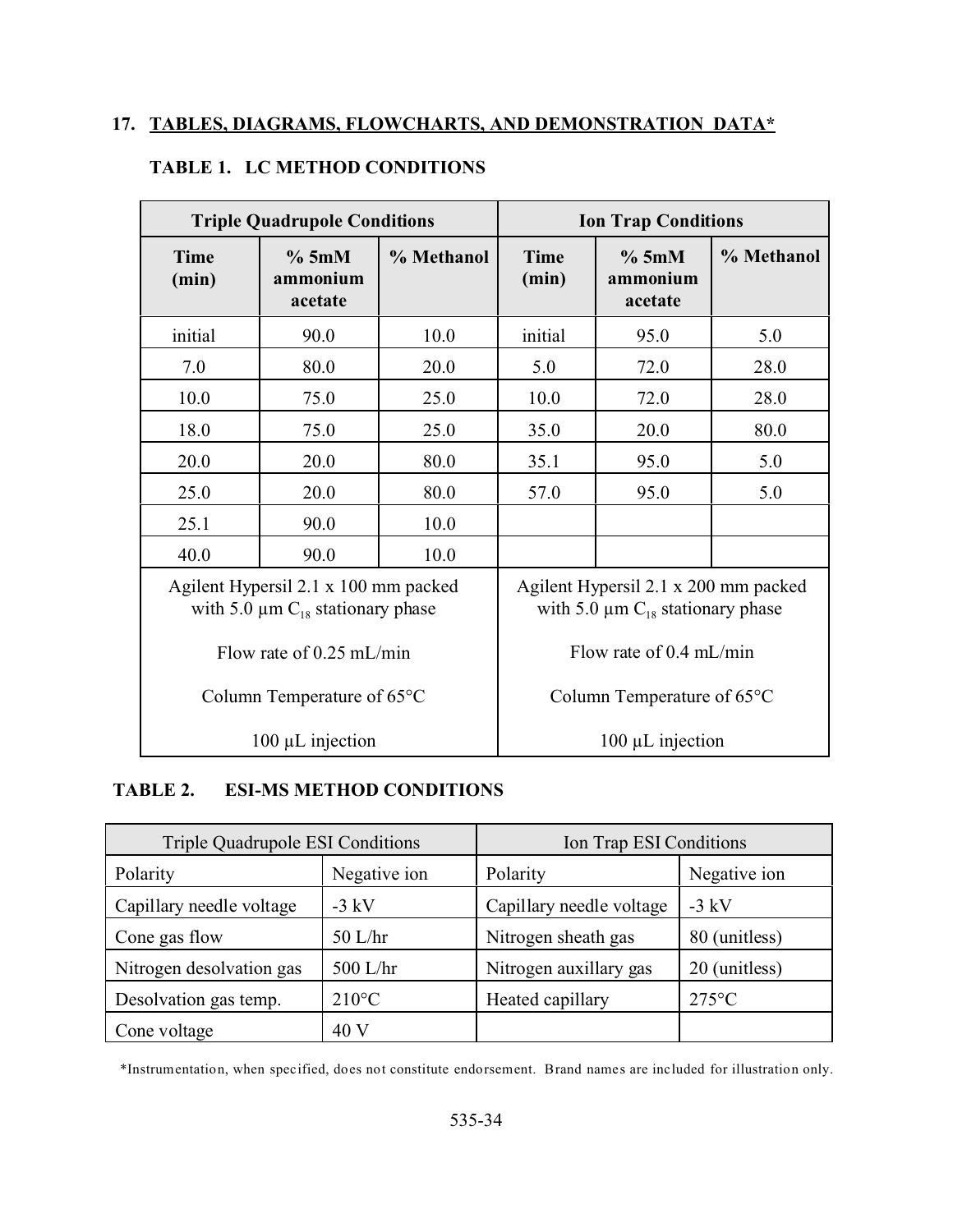| <b>Segment</b><br>$\overline{\mathbf{H}}^{\mathbf{b}}$ | Analyte                | <b>Retention Time</b><br>(min) | Precursor<br>Ion $(m/z)$ | Product<br>Ion $(m/z)^{c,d}$ | <b>Collision</b><br><b>Energy</b><br>$\left(\mathbf{ev}\right)$ |
|--------------------------------------------------------|------------------------|--------------------------------|--------------------------|------------------------------|-----------------------------------------------------------------|
| 1                                                      | Propachlor OA          | 7.33                           | 206                      | 134                          | 8                                                               |
| 1                                                      | Flufenacet OA          | 8.67                           | 224                      | 152                          | 10                                                              |
| $\overline{2}$                                         | Propachlor ESA         | 10.01                          | 256                      | 80                           | 25                                                              |
| $\overline{2}$                                         | <b>Flufenacet ESA</b>  | 10.81                          | 274                      | 80                           | 25                                                              |
| $\overline{2}$                                         | Dimethenamid OA        | 13.25                          | 270                      | 198                          | 10                                                              |
| $\overline{3}$                                         | Dimethenamid ESA       | 14.87 & 15.11 <sup>e</sup>     | 320                      | 80                           | 25                                                              |
| $\overline{3}$                                         | Alachlor OA            | 15.86                          | 264                      | 160 <sup>f</sup>             | 10                                                              |
| $\overline{3}$                                         | Acetochlor OA          | 16.34                          | 264                      | 146 <sup>f</sup>             | 10                                                              |
| $\overline{4}$                                         | <b>Alachlor ESA</b>    | 18.46                          | 314                      | 80                           | 25                                                              |
| $\overline{4}$                                         | Metolachlor OA         | 18.60                          | 278                      | 206                          | 8                                                               |
| $\overline{4}$                                         | Acetochlor ESA         | 19.12                          | 314                      | 80                           | 30                                                              |
| $\overline{4}$                                         | Metolachlor ESA        | 20.95                          | 328                      | 80                           | 25                                                              |
| $\overline{2}$                                         | Dimethachlor ESA (SUR) | 12.18 <sup>e</sup>             | 300                      | 80                           | 25                                                              |
| 5                                                      | Butachlor ESA (IS)     | 36.95                          | 356                      | 80                           | 25                                                              |

# **TABLE 3. TRIPLE QUADRUPOLE MS/MS METHOD CONDITIONS** <sup>a</sup>

<sup>a</sup> Argon used as collision gas at 2 mtorr.

<sup>b</sup> Segments are time durations in which single or multiple scan events occur.

<sup>c</sup> Ions used for quantitation purposes.

 $d$  Scan width was  $\pm 0.5$  daltons.

<sup>e</sup> Analyte has two partially resolved chromatographic peaks due to stereoisomers. Both peaks summed for quantitation purposes.

 $\frac{1}{10}$  Scan range was 145-161 daltons.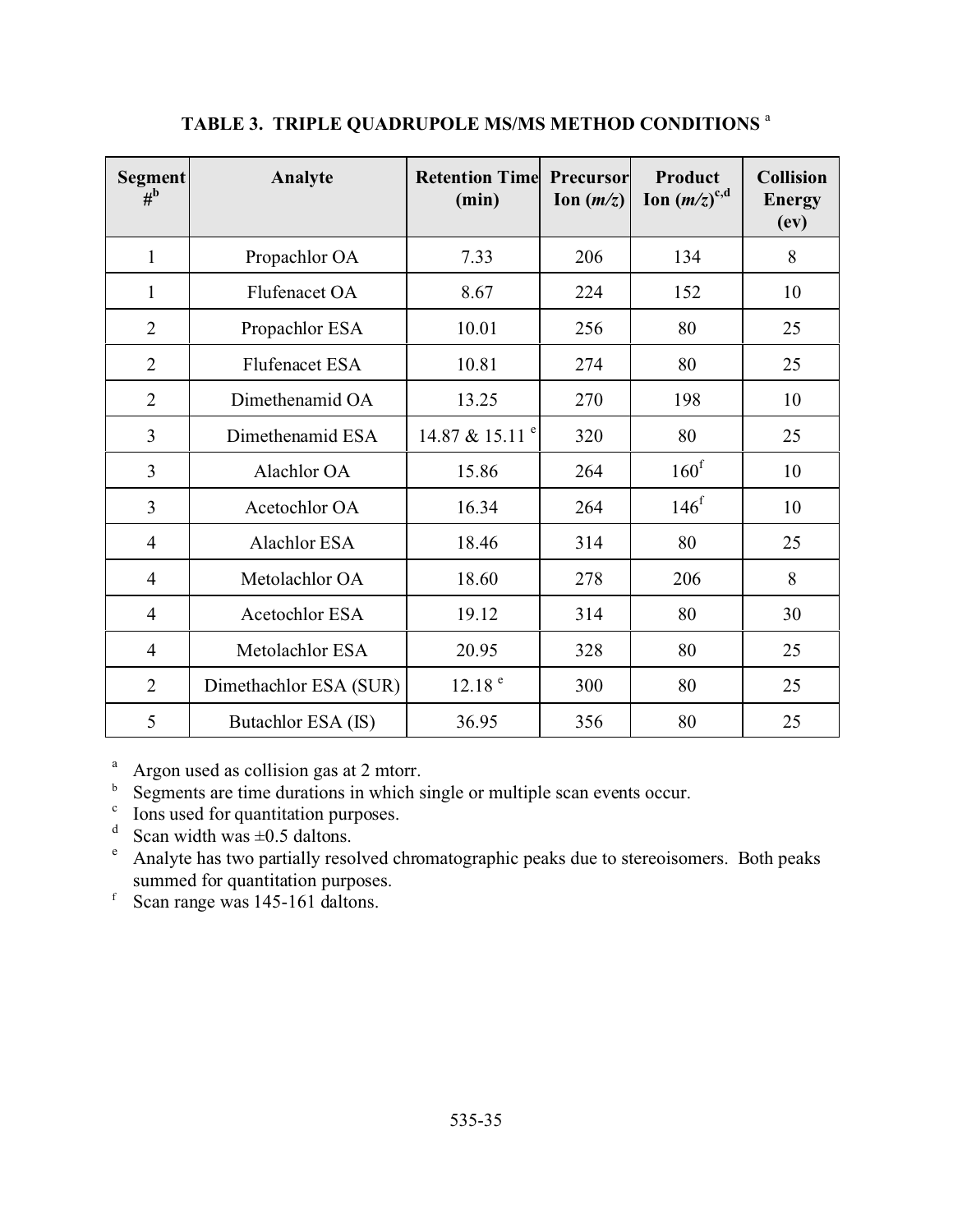| <b>Segment</b><br>$#^{\mathbf{b}}$ | Analyte                             | <b>Retention</b><br>Time (min) | <b>Precursor</b><br>Ion $(m/z)^c$ | Product<br>Ion $(m/z)^{d,e}$ | <b>Normalized</b><br><b>Collision</b><br>Energy $(\% )$ |
|------------------------------------|-------------------------------------|--------------------------------|-----------------------------------|------------------------------|---------------------------------------------------------|
| $\mathbf{1}$                       | Propachlor OA                       | 11.20                          | 206                               | 134                          | 28                                                      |
| $\overline{2}$                     | Flufenacet OA                       | 11.95                          | 224                               | 152                          | 28                                                      |
| $\overline{3}$                     | Propachlor ESA                      | 12.58                          | 256                               | 121                          | 36                                                      |
| $\overline{4}$                     | <b>Flufenacet ESA</b>               | 13.01                          | 274                               | 121                          | 36                                                      |
| 5                                  | Dimethenamid OA                     | 13.43                          | 270                               | 198                          | 28                                                      |
| 6                                  | Dimethenamid ESA <sup>f</sup>       | 14.34                          | 320                               | 121                          | 36                                                      |
| $\tau$                             | Alachlor OA                         | 15.27                          | 264                               | 160 <sup>g</sup>             | 28                                                      |
| $\tau$                             | Acetochlor OA                       | 16.46                          | 264                               | 146 <sup>g</sup>             | 28                                                      |
| 8                                  | <b>Alachlor ESA</b>                 | 16.97                          | 314                               | 121                          | 36                                                      |
| 8                                  | Metolachlor OA                      | 18.99                          | 278                               | 206                          | 28                                                      |
| 8                                  | Acetochlor ESA                      | 19.24                          | 314                               | 121                          | 36                                                      |
| 9                                  | Metolachlor ESA                     | 19.39                          | 328                               | 121                          | 36                                                      |
| $\overline{4}$                     | Dimethachlor ESA (SUR) <sup>1</sup> | 13.38                          | 300                               | 121                          | 36                                                      |
| 10                                 | Butachlor ESA (IS)                  | 29.26                          | 356                               | 121                          | 36                                                      |

**TABLE 4. ION TRAP MS/MS METHOD CONDITIONS** <sup>a</sup>

<sup>a</sup> An ion trap LC/MS/MS chromatogram of the analytes is shown in Figure 1.<br><sup>b</sup> Segments are time durations in which single or multiple scan events occur.<br><sup>c</sup> Isolation width was  $\pm 3$  daltons

<sup>d</sup> Ions used for quantitation purposes.

 $e$  Scan width was  $\pm 2$  daltons.

<sup>f</sup> Analyte has two partially resolved chromatographic peaks due to stereoisomers. Both peaks summed for quantitation purposes.

g Scan range was 145-161 daltons.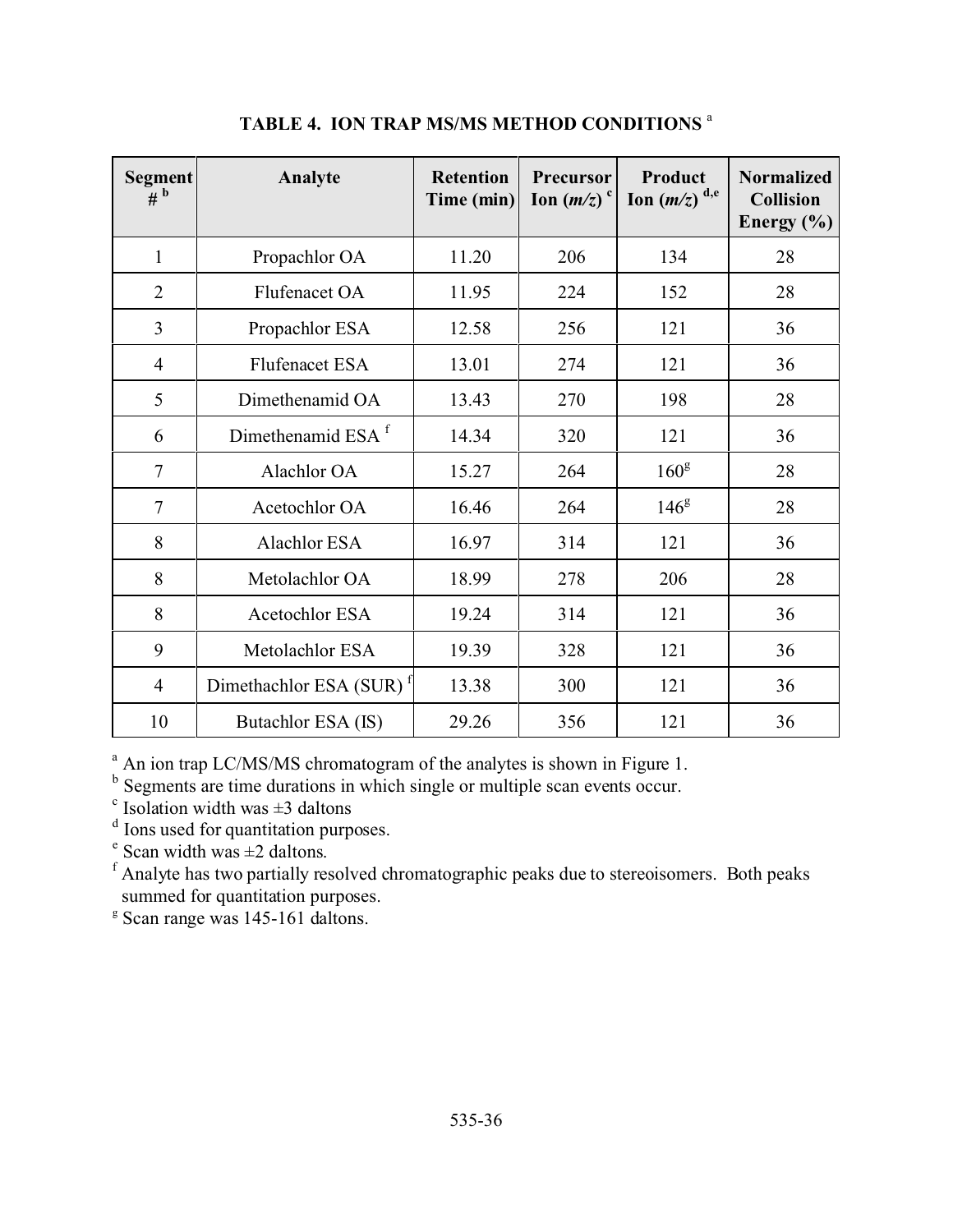|                       | Triple Quadrupole MS <sup>a</sup>            |                   |                                   |                                              | Ion Trap MS <sup>b</sup> |                                   |
|-----------------------|----------------------------------------------|-------------------|-----------------------------------|----------------------------------------------|--------------------------|-----------------------------------|
| Analyte               | <b>DL</b> Fortification<br>Level $(\mu g/L)$ | $DL^{c}(\mu g/L)$ | LCMRL <sup>d</sup><br>$(\mu g/L)$ | <b>DL</b> Fortification<br>Level $(\mu g/L)$ | $DL^{c}$ (µg/L)          | LCMRL <sup>d</sup><br>$(\mu g/L)$ |
| Propachlor OA         | 0.20                                         | 0.093             | 0.55                              | 0.080                                        | 0.036                    | 0.10                              |
| Flufenacet OA         | 0.10                                         | 0.057             | 0.22                              | 0.010                                        | 0.012                    | 0.016                             |
| Propachlor ESA        | 0.23                                         | 0.11              | 0.40                              | 0.020                                        | 0.010                    | 0.035                             |
| <b>Flufenacet ESA</b> | 0.21                                         | 0.099             | 0.35                              | 0.020                                        | 0.0060                   | 0.034                             |
| Dimethenamid OA       | 0.18                                         | 0.063             | 0.41                              | 0.020                                        | 0.013                    | 0.031                             |
| Dimethenamid ESA      | 0.24                                         | 0.093             | 0.45                              | 0.040                                        | 0.029                    | 0.048                             |
| Alachlor OA           | 0.20                                         | 0.12              | 0.52                              | 0.040                                        | 0.032                    | 0.076                             |
| Acetochlor OA         | 0.25                                         | 0.11              | 0.48                              | 0.040                                        | 0.019                    | 0.074                             |
| Alachlor ESA          | 0.20                                         | 0.082             | 0.32                              | 0.020                                        | 0.0080                   | 0.032                             |
| Metolachlor OA        | 0.20                                         | 0.090             | 0.44                              | 0.010                                        | 0.010                    | 0.017                             |
| Acetochlor ESA        | 0.18                                         | 0.095             | 0.41                              | 0.020                                        | 0.012                    | 0.030                             |
| Metolachlor ESA       | 0.23                                         | 0.11              | 0.40                              | 0.080                                        | 0.043                    | 0.11                              |

### **TABLE 5. DETECTION LIMITS AND LOWEST CONCENTRATION MRL IN REAGENT WATER**

a Samples extracted manually and analyzed using conditions in Table 3.<br>b Samples extracted by automation and analyzed using conditions in Table 4.<br>c Detection Limits were determined by analyzing 7 replicates over 3 days us

<sup>d</sup> LCMRLs were calculated according to the procedure in reference 1.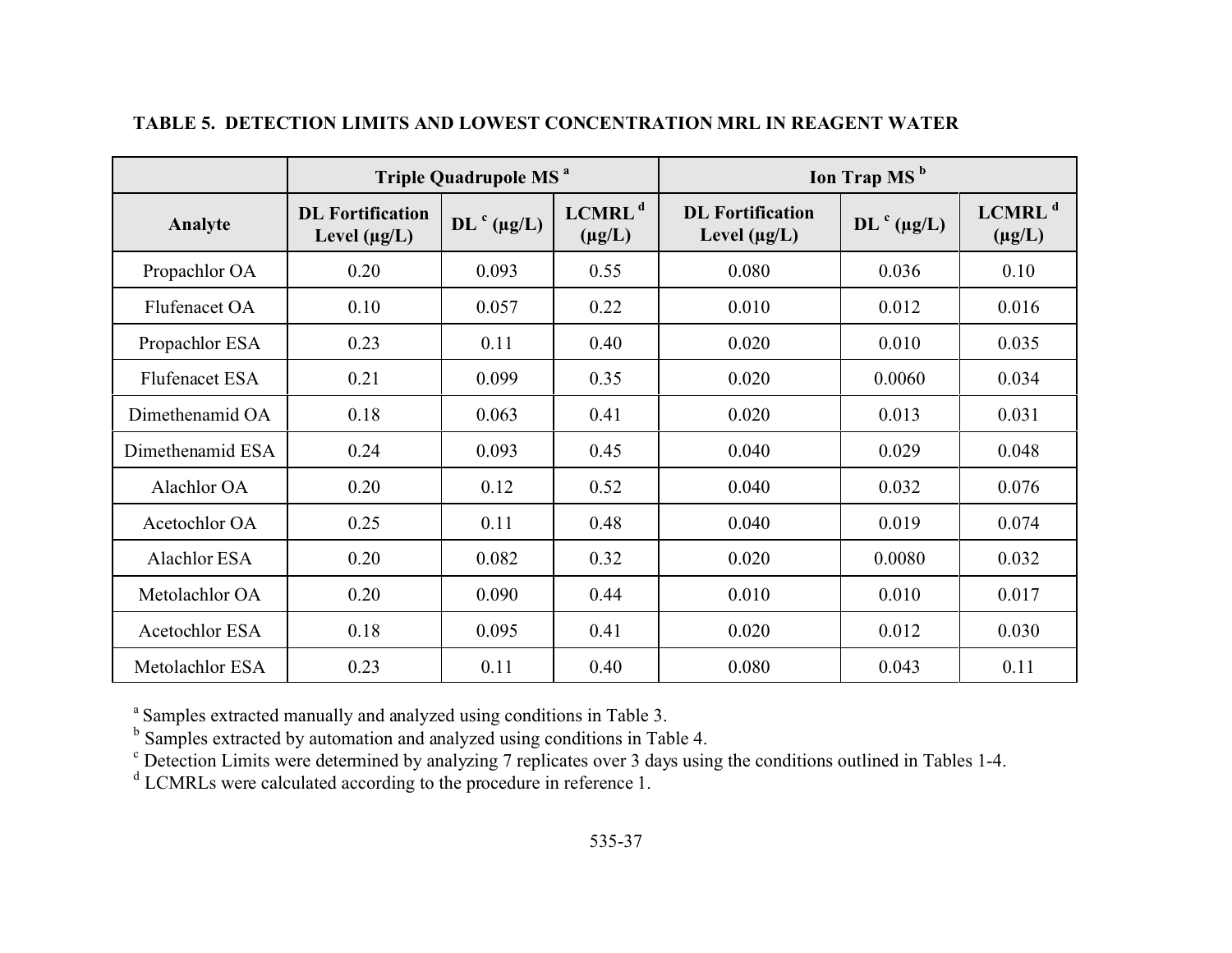|                       | Triple Quadrupole MS <sup>a</sup>         |                             |        |                                    | Ion Trap MS <sup>b</sup>    |        |
|-----------------------|-------------------------------------------|-----------------------------|--------|------------------------------------|-----------------------------|--------|
| Analyte               | <b>Fortification</b><br>Level $(\mu g/L)$ | Mean $%$<br><b>Recovery</b> | RSD(%) | Fortification<br>Level $(\mu g/L)$ | Mean $%$<br><b>Recovery</b> | RSD(%) |
| Propachlor OA         | 0.50                                      | 89                          | 7.5    | 0.16                               | 98                          | 3.9    |
| Flufenacet OA         | 0.26                                      | 88                          | 6.3    | 0.020                              | 103                         | 15     |
| Propachlor ESA        | 0.59                                      | 89                          | 11     | 0.040                              | 103                         | 14     |
| <b>Flufenacet ESA</b> | 0.54                                      | 88                          | 9.3    | 0.040                              | 108                         | 14     |
| Dimethenamid OA       | 0.45                                      | 74                          | 12     | 0.040                              | 98                          | 16     |
| Dimethenamid ESA      | 0.59                                      | 78                          | 15     | 0.080                              | 98                          | 7.7    |
| Alachlor OA           | 0.50                                      | 76                          | 3.9    | 0.080                              | 93                          | 17     |
| Acetochlor OA         | 0.62                                      | 82                          | 4.7    | 0.080                              | 99                          | 15     |
| Alachlor ESA          | 0.51                                      | 83                          | 7.2    | 0.040                              | 108                         | 13     |
| Metolachlor OA        | 0.49                                      | 77                          | 6.0    | 0.020                              | 91                          | 16     |
| Acetochlor ESA        | 0.44                                      | 84                          | 5.8    | 0.040                              | 103                         | 13     |
| Metolachlor ESA       | 0.58                                      | 87                          | 7.0    | 0.16                               | 101                         | 10     |
| Dimethachlor (SUR)    | 1.8                                       | 94                          | 7.8    | 0.48                               | 108                         | 7.6    |

# **TABLE 6. PRECISION AND ACCURACY OF LOW LEVEL FORTIFIED REAGENT WATER**

<sup>a</sup> Samples (N=7) extracted manually and analyzed using conditions in Table 3.<br><sup>b</sup> Samples (N=7) extracted by automation and analyzed using conditions in Table 4.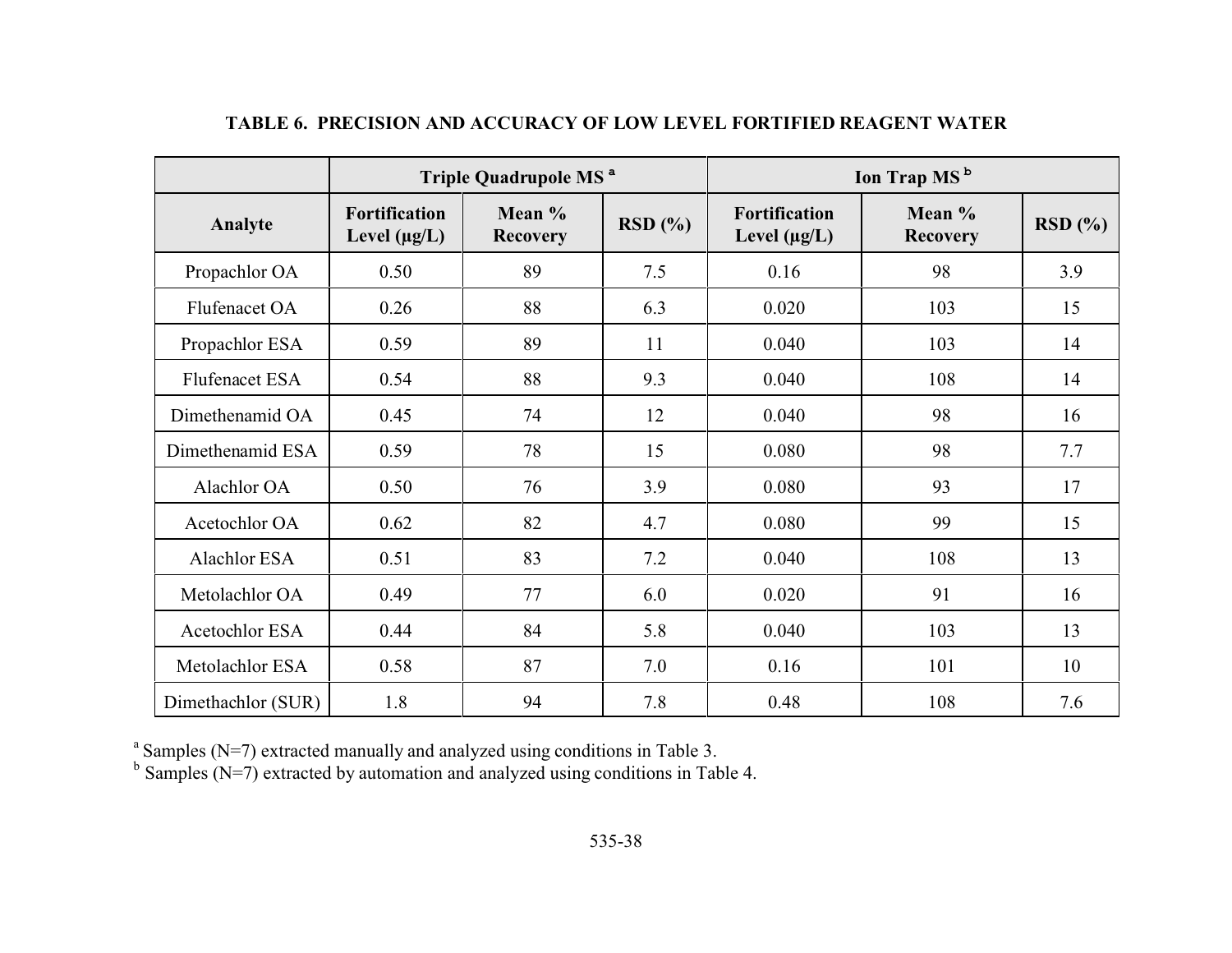|                       | Triple Quadrupole MS <sup>a</sup>  |                             |        | Ion Trap MS <sup>b</sup>           |                             |        |
|-----------------------|------------------------------------|-----------------------------|--------|------------------------------------|-----------------------------|--------|
| Analyte               | Fortification<br>Level $(\mu g/L)$ | Mean $%$<br><b>Recovery</b> | RSD(%) | Fortification<br>Level $(\mu g/L)$ | Mean $%$<br><b>Recovery</b> | RSD(%) |
| Propachlor OA         | 2.0                                | 89                          | 5.8    | 0.80                               | 102                         | 3.6    |
| Flufenacet OA         | 1.0                                | 90                          | 4.2    | 0.10                               | 106                         | 3.2    |
| Propachlor ESA        | 2.3                                | 100                         | 1.8    | 0.20                               | 106                         | 3.9    |
| <b>Flufenacet ESA</b> | 2.1                                | 98                          | 1.4    | 0.20                               | 104                         | 3.5    |
| Dimethenamid OA       | 1.8                                | 85                          | 3.3    | 0.20                               | 96                          | 7.1    |
| Dimethenamid ESA      | 2.4                                | 94                          | 3.1    | 0.40                               | 108                         | 6.0    |
| Alachlor OA           | 2.0                                | 80                          | 6.2    | 0.40                               | 80                          | 9.9    |
| Acetochlor OA         | 2.5                                | 82                          | 4.6    | 0.40                               | 88                          | 9.9    |
| Alachlor ESA          | 2.0                                | 92                          | 2.4    | 0.20                               | 100                         | 5.3    |
| Metolachlor OA        | 2.0                                | 85                          | 6.5    | 0.10                               | 91                          | 12     |
| Acetochlor ESA        | 1.7                                | 96                          | 3.3    | 0.20                               | 108                         | 7.7    |
| Metolachlor ESA       | 2.3                                | 94                          | 2.8    | 0.80                               | 104                         | 9.4    |
| Dimethachlor (SUR)    | 1.8                                | 95                          | 1.6    | 0.48                               | 100                         | 5.6    |

# **TABLE 7. PRECISION AND ACCURACY OF HIGH LEVEL FORTIFIED REAGENT WATER**

 $a<sup>a</sup>$  Samples (N=7) extracted manually and analyzed using conditions in Table 3.

 $b$  Samples (N=6) extracted by automation and analyzed using conditions in Table 4.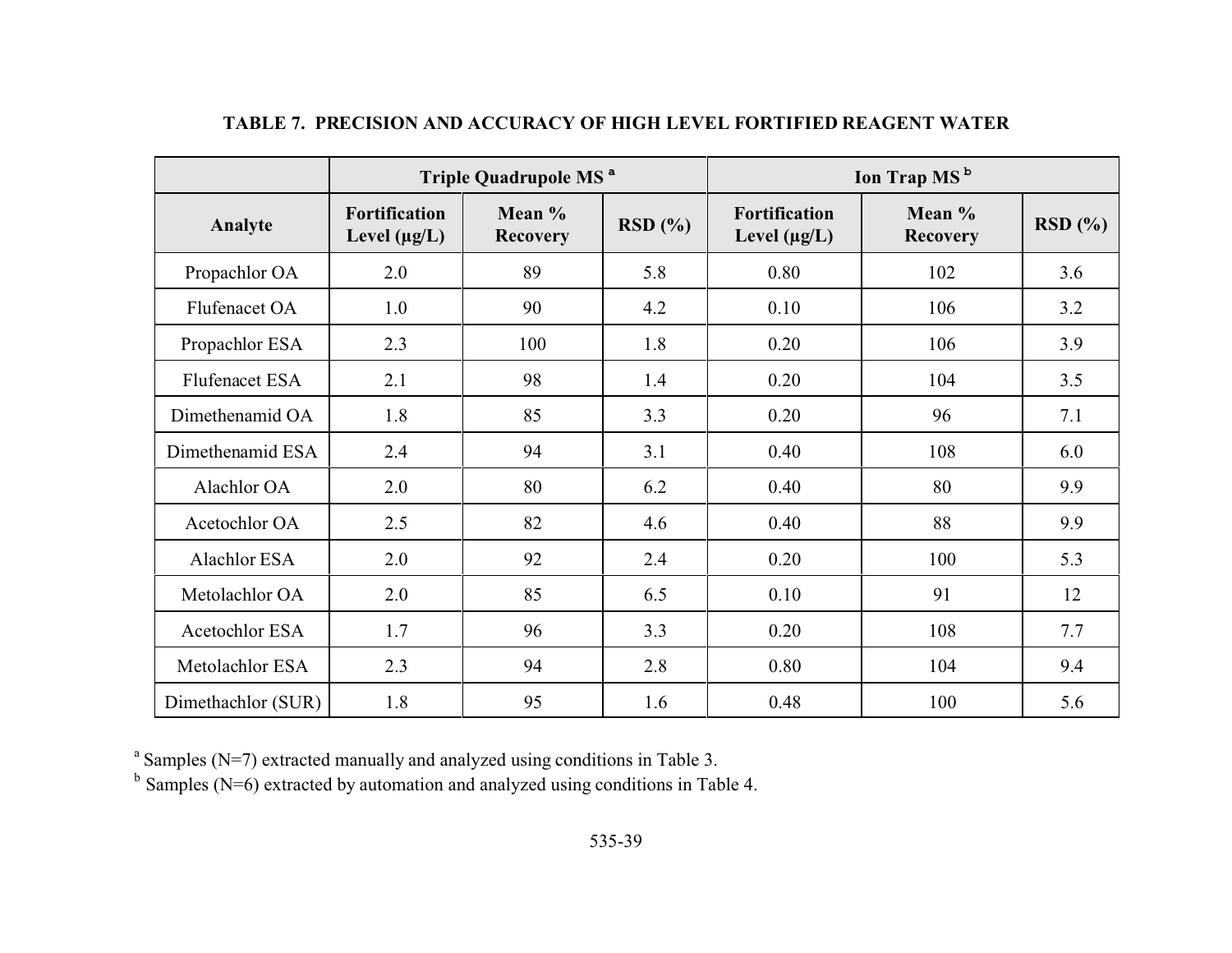|                       | Triple Quadrupole MS <sup>b</sup>         |                           |        |                                    | Ion Trap MS <sup>c</sup>  |        |
|-----------------------|-------------------------------------------|---------------------------|--------|------------------------------------|---------------------------|--------|
| Analyte               | <b>Fortification</b><br>Level $(\mu g/L)$ | Mean %<br><b>Recovery</b> | RSD(%) | Fortification<br>Level $(\mu g/L)$ | Mean %<br><b>Recovery</b> | RSD(%) |
| Propachlor OA         | 1.5                                       | 63                        | 1.4    | 0.80                               | 132                       | 12     |
| Flufenacet OA         | 0.78                                      | 68                        | 2.0    | 0.10                               | 158                       | 14     |
| Propachlor ESA        | 1.8                                       | 81                        | 2.4    | 0.20                               | 93                        | 6.0    |
| <b>Flufenacet ESA</b> | 1.6                                       | 85                        | 1.7    | 0.20                               | 103                       | 1.8    |
| Dimethenamid OA       | 1.4                                       | 73                        | 1.4    | 0.20                               | 99                        | 8.8    |
| Dimethenamid ESA      | 1.8                                       | 82                        | 2.4    | 0.40                               | 106                       | 3.3    |
| Alachlor OA           | 1.5                                       | 84                        | 1.8    | 0.40                               | 97                        | 11     |
| Acetochlor OA         | 1.9                                       | 83                        | 1.8    | 0.40                               | 103                       | 10     |
| Alachlor ESA          | 1.5                                       | 80                        | 2.0    | 0.20                               | 119                       | 4.3    |
| Metolachlor OA        | 1.5                                       | 69                        | 2.7    | 0.10                               | 89                        | 4.7    |
| Acetochlor ESA        | 1.3                                       | 80                        | 1.9    | 0.20                               | 117                       | 2.9    |
| Metolachlor ESA       | 1.7                                       | 72                        | 3.8    | 0.80                               | 106                       | 2.0    |
| Dimethachlor (SUR)    | 1.8                                       | 81                        | 1.2    | 0.48                               | 100                       | 5.6    |

# **TABLE 8. PRECISION AND ACCURACY IN CHLORINATED SURFACE WATER** <sup>a</sup>

 $^{\text{a}}$  TOC = 1.6 mg/L and hardness = 120 mg/L.

<sup>b</sup> Samples (N=6) extracted manually and analyzed using conditions in Table 3.<br><sup>c</sup> Samples (N=4) extracted by automation and analyzed using conditions in Table 4.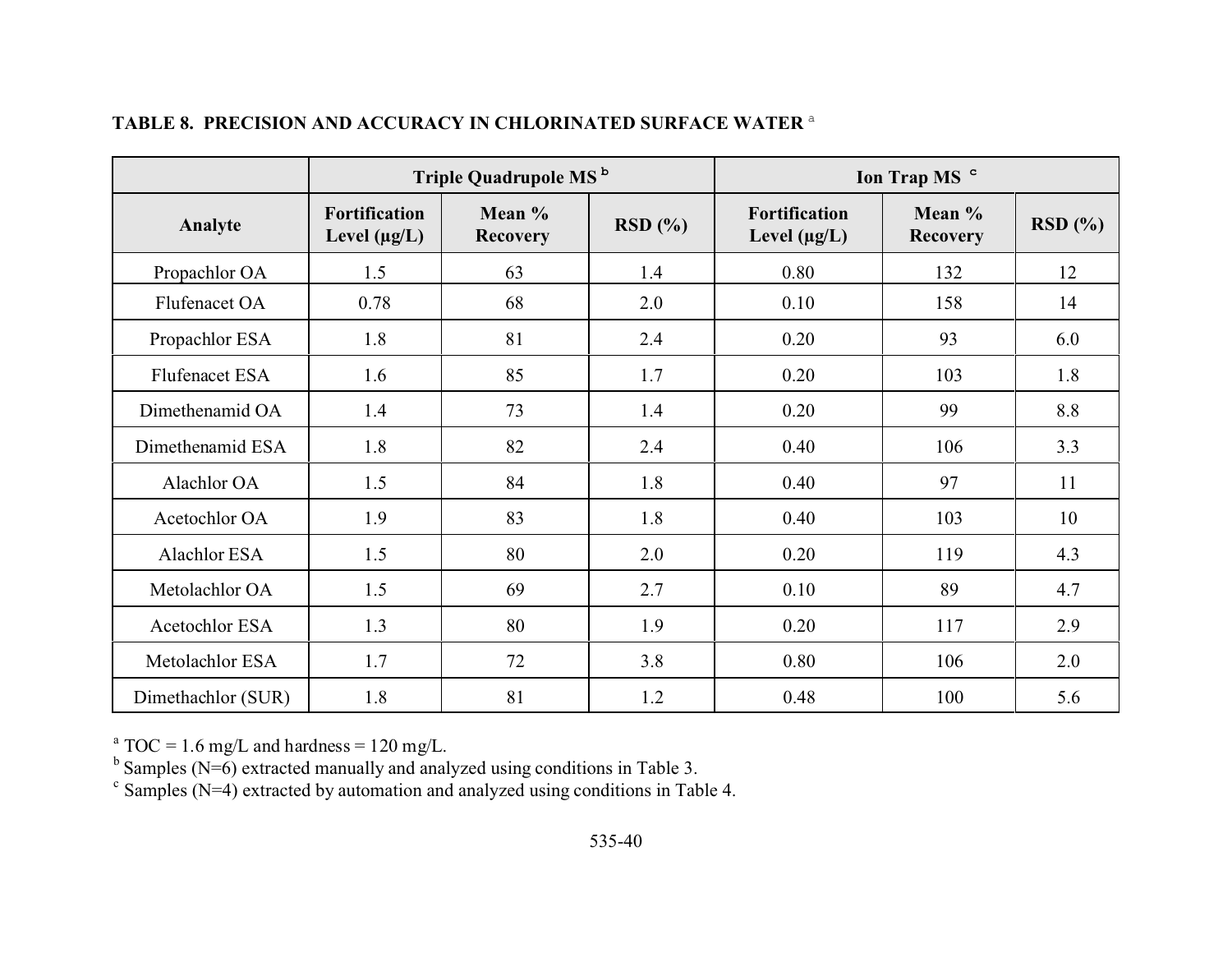|                    | Triple Quadrupole MS <sup>b</sup>         |                             |        |                                           | Ion Trap MS <sup>c</sup>  |        |
|--------------------|-------------------------------------------|-----------------------------|--------|-------------------------------------------|---------------------------|--------|
| Analyte            | <b>Fortification</b><br>Level $(\mu g/L)$ | Mean $%$<br><b>Recovery</b> | RSD(%) | <b>Fortification</b><br>Level $(\mu g/L)$ | Mean %<br><b>Recovery</b> | RSD(%) |
| Propachlor OA      | 1.5                                       | 33                          | 4.0    | 0.80                                      | 75                        | 11.6   |
| Flufenacet OA      | 0.78                                      | 42                          | 4.5    | 0.10                                      | 96                        | 10.1   |
| Propachlor ESA     | 1.8                                       | 87                          | 2.4    | 0.20                                      | 71                        | 6.5    |
| Flufenacet ESA     | 1.6                                       | 91                          | 2.7    | 0.20                                      | 84                        | 8.8    |
| Dimethenamid OA    | 1.4                                       | 60                          | 2.4    | 0.20                                      | 83                        | 6.1    |
| Dimethenamid ESA   | 1.8                                       | 82                          | 3.0    | 0.40                                      | 73                        | 4.2    |
| Alachlor OA        | 1.5                                       | 63                          | 3.0    | 0.40                                      | 88                        | 4.5    |
| Acetochlor OA      | 1.9                                       | 64                          | 3.1    | 0.40                                      | 73                        | 8.6    |
| Alachlor ESA       | 1.5                                       | 87                          | 2.9    | 0.20                                      | 74                        | 9.4    |
| Metolachlor OA     | 1.5                                       | 67                          | 3.8    | 0.10                                      | 122                       | 2.5    |
| Acetochlor ESA     | 1.3                                       | 89                          | 2.8    | 0.20                                      | 84                        | 6.6    |
| Metolachlor ESA    | 1.7                                       | 77                          | 3.0    | 0.80                                      | 109                       | 5.6    |
| Dimethachlor (SUR) | 1.8                                       | 83                          | 2.4    | 0.48                                      | 86                        | 4.1    |

# **TABLE 9. PRECISION AND ACCURACY IN HIGH TOC CHLORINATED SURFACE WATER** <sup>a</sup>

 $^{\circ}$  TOC = 8.6 mg/L.

<sup>b</sup> Samples (N=7) extracted manually and analyzed using conditions in Table 3.<br><sup>c</sup> Samples (N=4) extracted by automation and analyzed using conditions in Table 4.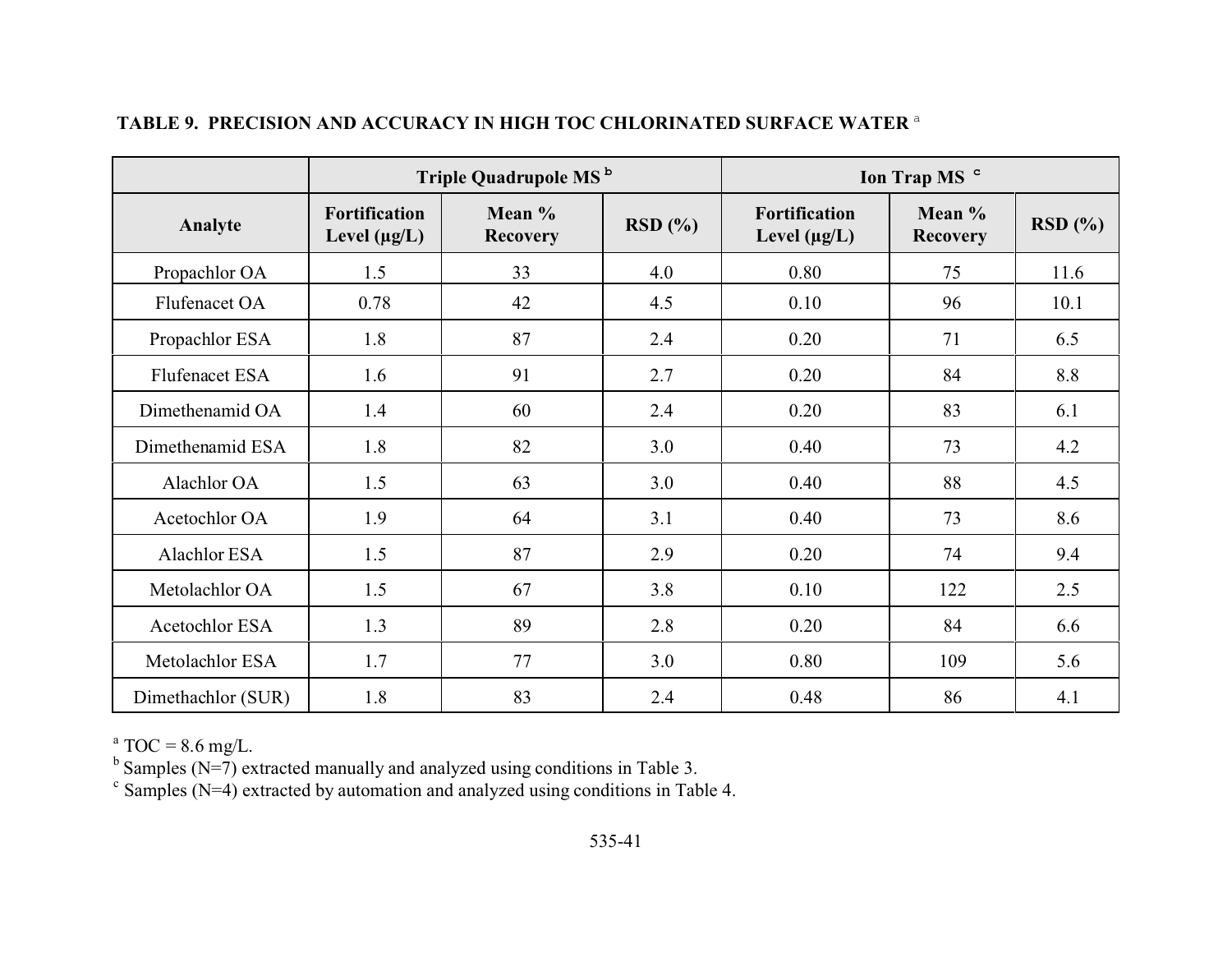|                  |                                           | Day 0                     |        | Day 7                     |         | Day 14                    |        |
|------------------|-------------------------------------------|---------------------------|--------|---------------------------|---------|---------------------------|--------|
| Analyte          | <b>Fortification</b><br>Level $(\mu g/L)$ | Mean %<br><b>Recovery</b> | RSD(%) | Mean %<br><b>Recovery</b> | $%$ RSD | Mean %<br><b>Recovery</b> | RSD(%) |
| Propachlor OA    | 0.80                                      | 95                        | 3.7    | 112                       | 6.3     | 107                       | 10     |
| Flufenacet OA    | 0.10                                      | 116                       | 2.4    | 128                       | 4.5     | 128                       | 8.2    |
| Propachlor ESA   | 0.20                                      | 106                       | 3.6    | 112                       | 5.0     | 102                       | 9.4    |
| Flufenacet ESA   | 0.20                                      | 101                       | 4.9    | 112                       | 6.2     | 107                       | 7.9    |
| Dimethenamid OA  | 0.20                                      | 105                       | 1.8    | 107                       | 6.0     | 108                       | 4.9    |
| Dimethenamid ESA | 0.40                                      | 105                       | 1.3    | 108                       | 4.3     | 100                       | 5.8    |
| Alachlor OA      | 0.40                                      | 94                        | 5.3    | 102                       | 5.9     | 100                       | 10     |
| Acetochlor OA    | 0.40                                      | 100                       | 4.1    | 103                       | 4.8     | 96                        | 8.3    |
| Alachlor ESA     | 0.20                                      | 89                        | 4.9    | 105                       | 1.9     | 93                        | 3.3    |
| Metolachlor OA   | 0.10                                      | 91                        | 4.1    | 96                        | 5.6     | 90                        | 4.5    |
| Acetochlor ESA   | 0.20                                      | 91                        | 5.0    | 104                       | 6.9     | 82                        | 5.9    |
| Metolachlor ESA  | 0.80                                      | 97                        | 4.9    | 104                       | 4.5     | 97                        | 4.7    |

TABLE 10. SAMPLE HOLDING TIME DATA (N=7) FOR CHLORINATED GROUND WATER SAMPLES <sup>a, b</sup>

 $^{\text{a}}$  TOC = 1.6 mg/L and hardness =360 mg/L.

<sup>b</sup> Samples dechlorinated, extracted by automation and analyzed using ion trap conditions in Table 4.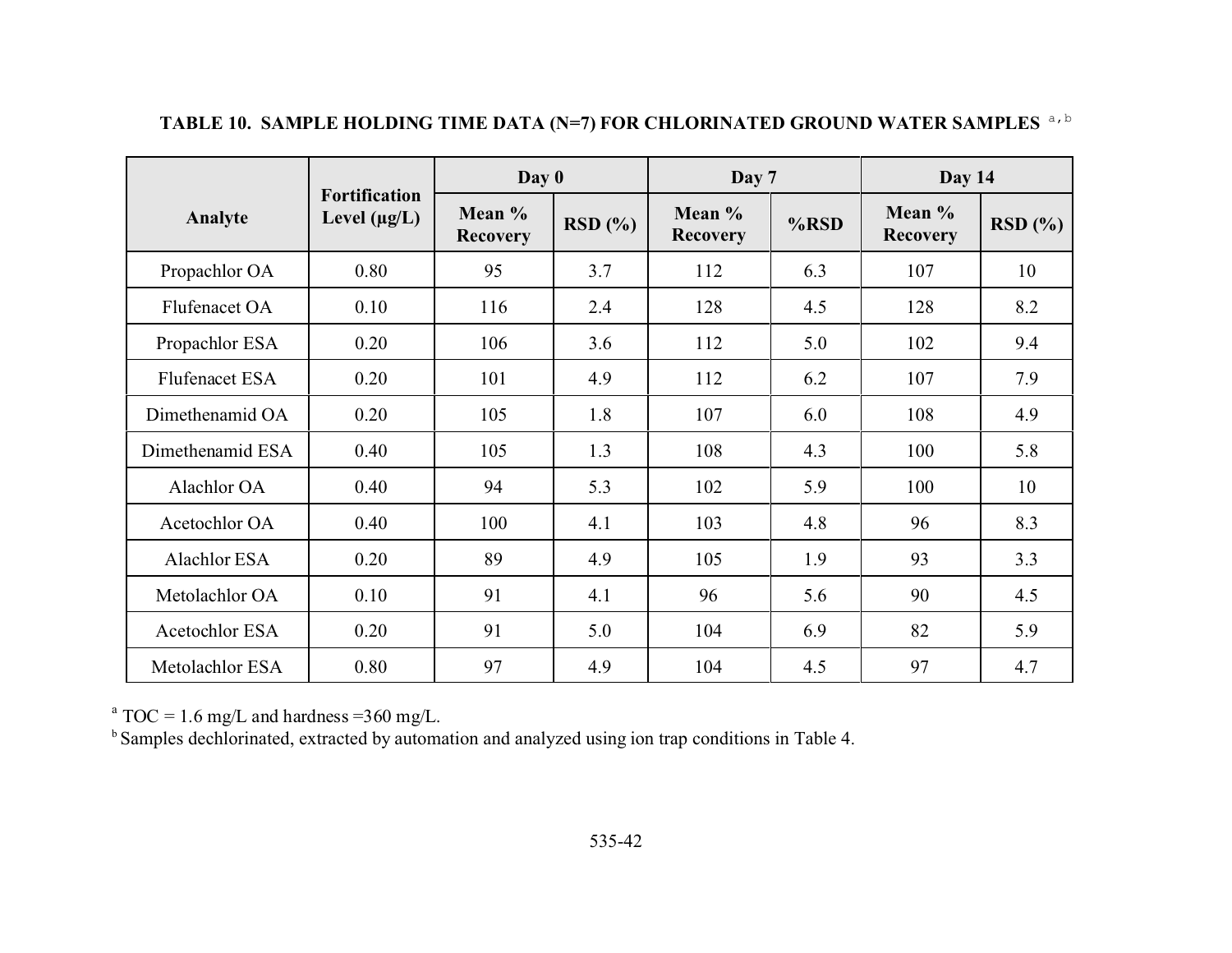|                       |                                           | Day 0        |                   | Day 7        |                   | Day 14          |                   | Day 21       |                   | Day 28       |                   |
|-----------------------|-------------------------------------------|--------------|-------------------|--------------|-------------------|-----------------|-------------------|--------------|-------------------|--------------|-------------------|
| Analyte               | <b>Fortification</b><br>Level $(\mu g/L)$ | Mean<br>%Rec | <b>RSD</b><br>(%) | Mean<br>%Rec | <b>RSD</b><br>(%) | Mean<br>%Rec    | <b>RSD</b><br>(%) | Mean<br>%Rec | <b>RSD</b><br>(%) | Mean<br>%Rec | <b>RSD</b><br>(%) |
| Propachlor OA         | 0.80                                      | 95           | 3.7               | 98           | 4.7               | 99              | 5.5               | 100          | 5.0               | 95           | 6.1               |
| Flufenacet OA         | 0.10                                      | 116          | 2.4               | 112          | 4.6               | 121             | 3.9               | 114          | 3.0               | 112          | 4.4               |
| Propachlor ESA        | 0.20                                      | 106          | 3.6               | 93           | 4.5               | 95 <sup>c</sup> | 4.3               | $92^{\circ}$ | 7.7               | 100          | 6.0               |
| <b>Flufenacet ESA</b> | 0.20                                      | 101          | 4.9               | 102          | 6.6               | 107             | 4.2               | 97           | 7.4               | 100          | 5.5               |
| Dimethenamid OA       | 0.20                                      | 105          | 1.8               | 98           | 3.7               | 111             | 1.8               | 103          | 4.6               | 106          | 6.6               |
| Dimethenamid ESA      | 0.40                                      | 105          | 1.3               | 102          | 6.3               | 102             | 3.4               | 97           | 7.6               | 95           | 4.4               |
| Alachlor OA           | 0.40                                      | 94           | 5.3               | 86           | 7.3               | 101             | 7.2               | 100          | 9.8               | 104          | 11.4              |
| Acetochlor OA         | 0.40                                      | 100          | 4.1               | 86           | 11.1              | 112             | 5.7               | 97           | 8.9               | 102          | 8.8               |
| Alachlor ESA          | 0.20                                      | 89           | 4.9               | 100          | 6.4               | 105             | 5.1               | 94           | 6.4               | 106          | 4.3               |
| Metolachlor OA        | 0.10                                      | 91           | 4.1               | 81           | 5.7               | 103             | 2.7               | 92           | 4.0               | 101          | 7.6               |
| Acetochlor ESA        | 0.20                                      | 91           | 5.0               | 92           | 6.1               | 97              | 5.5               | 93           | 3.9               | 88           | 4.7               |
| Metolachlor ESA       | 0.80                                      | 97           | 4.9               | 102          | 4.9               | 107             | 4.6               | 98           | 3.1               | 98           | 5.3               |
| Dimethachlor (SUR)    | 0.48                                      | 102          | 3.9               | 94           | 5.8               | 103             | 6.7               | 101          | 6.3               | 103          | 6.1               |

**TABLE 11. EXTRACT HOLDING TIME DATA (N=7) FOR CHLORINATED GROUND WATER SAMPLES** a,b

 $^{\text{a}}$  TOC = 1.6 mg/L and hardness =360 mg/L.

<sup>b</sup> Samples dechlorinated, extracted by automation and analyzed using ion trap conditions in Table 4.

 $\degree$  N=6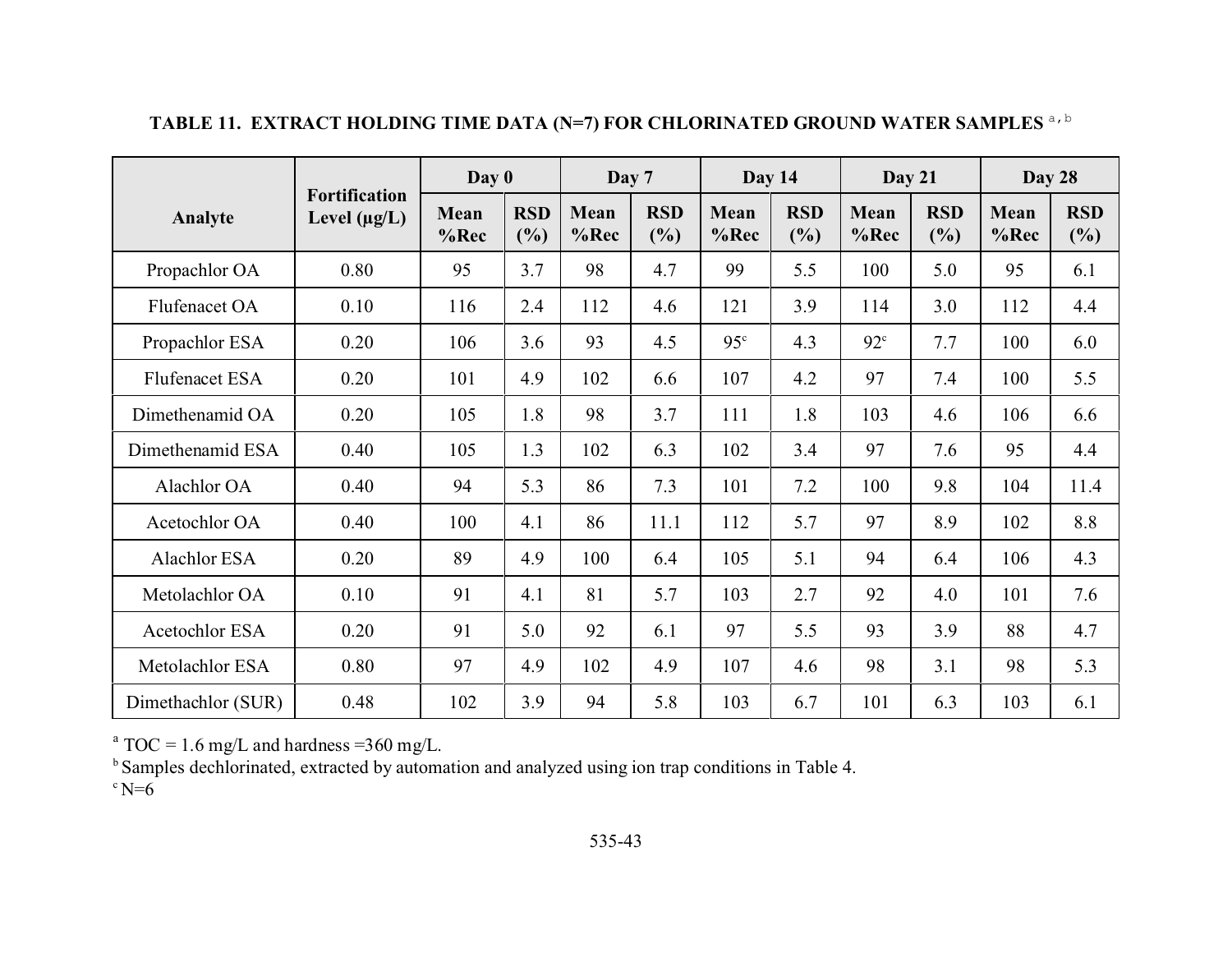# **TABLE 12. INITIAL DEMONSTRATION OF CAPABILITY (IDC) REQUIREMENTS**

| <b>Method</b><br>Reference | Requirement                                       | <b>Specification and Frequency</b>                                                                                                                                                                                                                        | <b>Acceptance Criteria</b>                                                                                                                                                                                                                      |  |  |
|----------------------------|---------------------------------------------------|-----------------------------------------------------------------------------------------------------------------------------------------------------------------------------------------------------------------------------------------------------------|-------------------------------------------------------------------------------------------------------------------------------------------------------------------------------------------------------------------------------------------------|--|--|
| Sect. 9.2.1                | Initial Demonstration of<br>Low System Background | Analyze LRB prior to any other IDC steps, or<br>anytime a new lot of SPE materials or<br>reagents are used.                                                                                                                                               | Demonstrate that all target analytes are<br>$\leq$ 1/3 the MRL and that possible<br>interferences from reagents, extraction<br>media and glassware do not prevent the<br>identification and quantitation of target<br>analytes.                 |  |  |
| Sect. 9.2.2                | Initial Demonstration of<br>Precision (IDP)       | Analyze 4-7 replicate LFBs/CCCs fortified at<br>midrange concentration                                                                                                                                                                                    | %RSD must be $< 20\%$ .                                                                                                                                                                                                                         |  |  |
| Sect. 9.2.3                | Initial Demonstration of<br>Accuracy (IDA)        | Calculate average recovery for replicates used<br>in IDP                                                                                                                                                                                                  | Mean recovery $\pm 30\%$ of true value.                                                                                                                                                                                                         |  |  |
| Sect. 9.2.4                | Minimum Reporting Level<br>(MRL) Confirmation     | Fortify, extract and analyze 7 replicate LFBs<br>at the proposed MRL. Use the equation<br>provided to verify the MRL. Repeat after<br>major instrument or operational changes.                                                                            | See Section 9.2.4 for confirmation<br>criteria.                                                                                                                                                                                                 |  |  |
| Sect. 9.2.5                | Detection Limit (DL)<br>Determination (optional)  | Over a period of three days, prepare a<br>minimum of 7 replicate LFBs fortified at a<br>concentration estimated to be near the DL.<br>Analyze the replicates through all steps of the<br>analysis. Calculate the DL using the equation<br>in Sect. 9.2.5. | Data from DL replicates are not required<br>to meet method precision and accuracy<br>criteria. If the DL replicates are fortified<br>at a low enough concentration, it is likely<br>that they will not meet precision and<br>accuracy criteria. |  |  |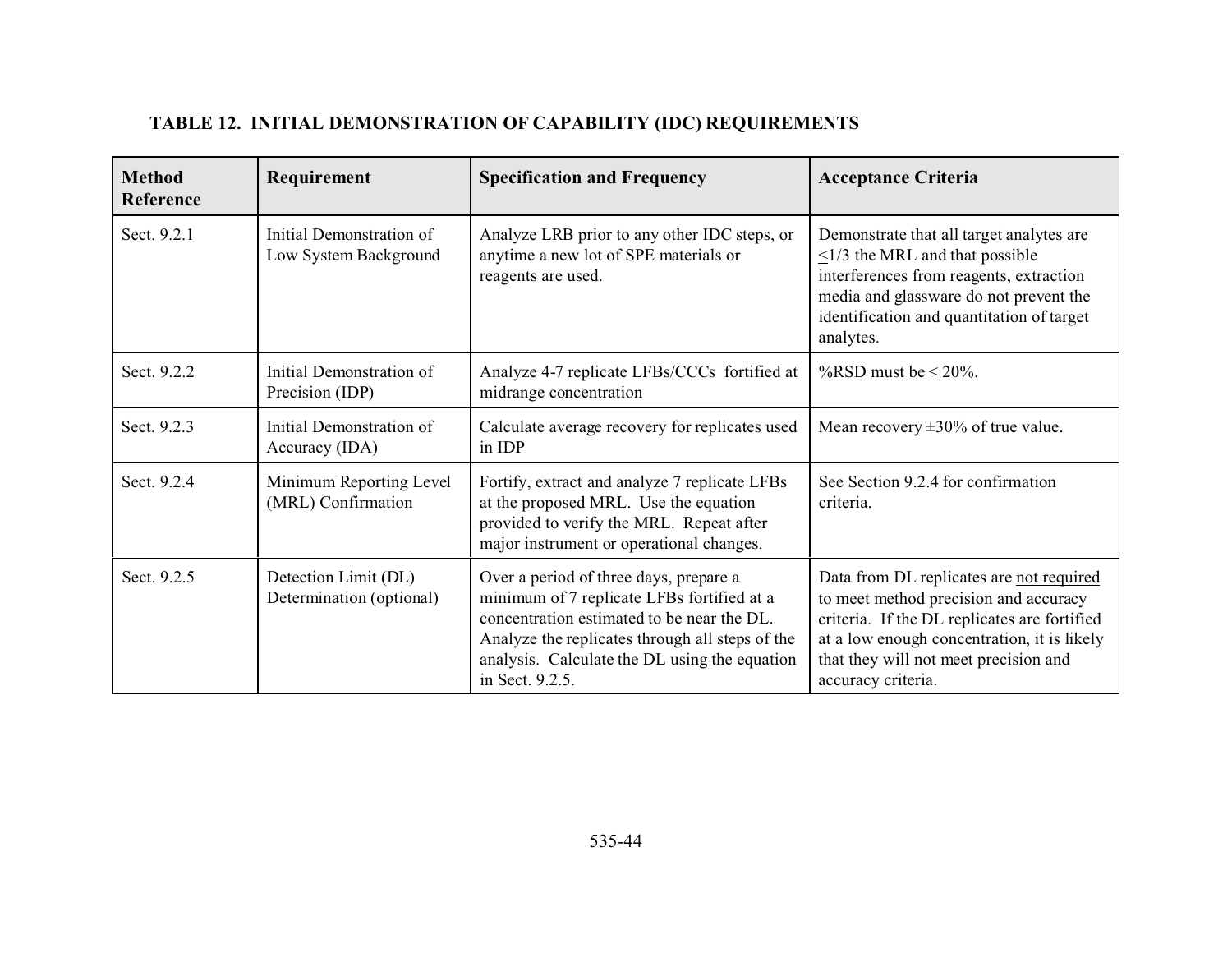# **TABLE 13. QUALITY CONTROL REQUIREMENTS (SUMMARY)**

| <b>Method</b><br>Reference  | Requirement                                            | <b>Specification and Frequency</b>                                                                                                                                                                                                                                         | <b>Acceptance Criteria</b>                                                                                                                                                                                                                                        |
|-----------------------------|--------------------------------------------------------|----------------------------------------------------------------------------------------------------------------------------------------------------------------------------------------------------------------------------------------------------------------------------|-------------------------------------------------------------------------------------------------------------------------------------------------------------------------------------------------------------------------------------------------------------------|
| Sect. 8.1 -<br>Sect 8.4     | Sample Collection,<br>Preservation and<br>Holding Time | 14 days, protected from light, with addition<br>of ammonium chloride.                                                                                                                                                                                                      | Iced or refrigerated at 10 $^{\circ}$ C or less for up to 48 hours<br>to allow time for shipping; refrigerated at $6^{\circ}$ C or less<br>after arrival at the laboratory.                                                                                       |
| Sect. 8.4                   | <b>Extract Holding</b>                                 | 28 days                                                                                                                                                                                                                                                                    | Stored at $4^{\circ}$ C or less in amber vials.                                                                                                                                                                                                                   |
| Sect. 9.3                   | Laboratory Reagent<br>Blank (LRB)                      | Include a LRB with each extraction batch<br>(up to 20 samples). Analyze prior to<br>analyzing samples and determine to be free<br>from interferences.                                                                                                                      | Demonstrate that all target analytes are below 1/3 the<br>MRL, and that possible interference from reagents and<br>glassware do not prevent the identification and<br>quantitation of target analytes.                                                            |
| Sect. 9.4 and<br>Sect. 10.3 | Continuing<br><b>Calibration Check</b><br>(CCC)        | Verify initial calibration by analyzing a low<br>level (at the MRL or below) CCC prior to<br>analyzing samples. CCCs are then injected<br>after every 10 samples and after the last<br>sample, rotating concentrations to cover the<br>calibrated range of the instrument. | Recovery for each analyte must be within 70-130% of<br>the true value for all but the lowest level of calibration.<br>The lowest calibration level CCC must be within<br>50-150% of the true value.                                                               |
| Sect. 9.5                   | Laboratory Fortified<br>Blank (LFB)                    | Analyze at least one LFB daily or one for<br>each extraction batch of up to 20 field<br>samples. Rotate the fortified concentration<br>between low, medium and high amounts.                                                                                               | Results of LFB analyses must be 70-130% of the true<br>value for each analyte and surrogate for all fortified<br>concentrations greater than the lowest CAL point.<br>Results of LFBs corresponding to the lowest CAL point<br>must be 50-150% of the true value. |
| Sect. 9.6                   | Internal Standard (IS)                                 | Butachlor ESA is added to all standards<br>and extracts.                                                                                                                                                                                                                   | Peak area counts of the IS in LFBs, LRBs and sample<br>extracts must be within 50-150% of the average peak<br>area in the initial calibration.                                                                                                                    |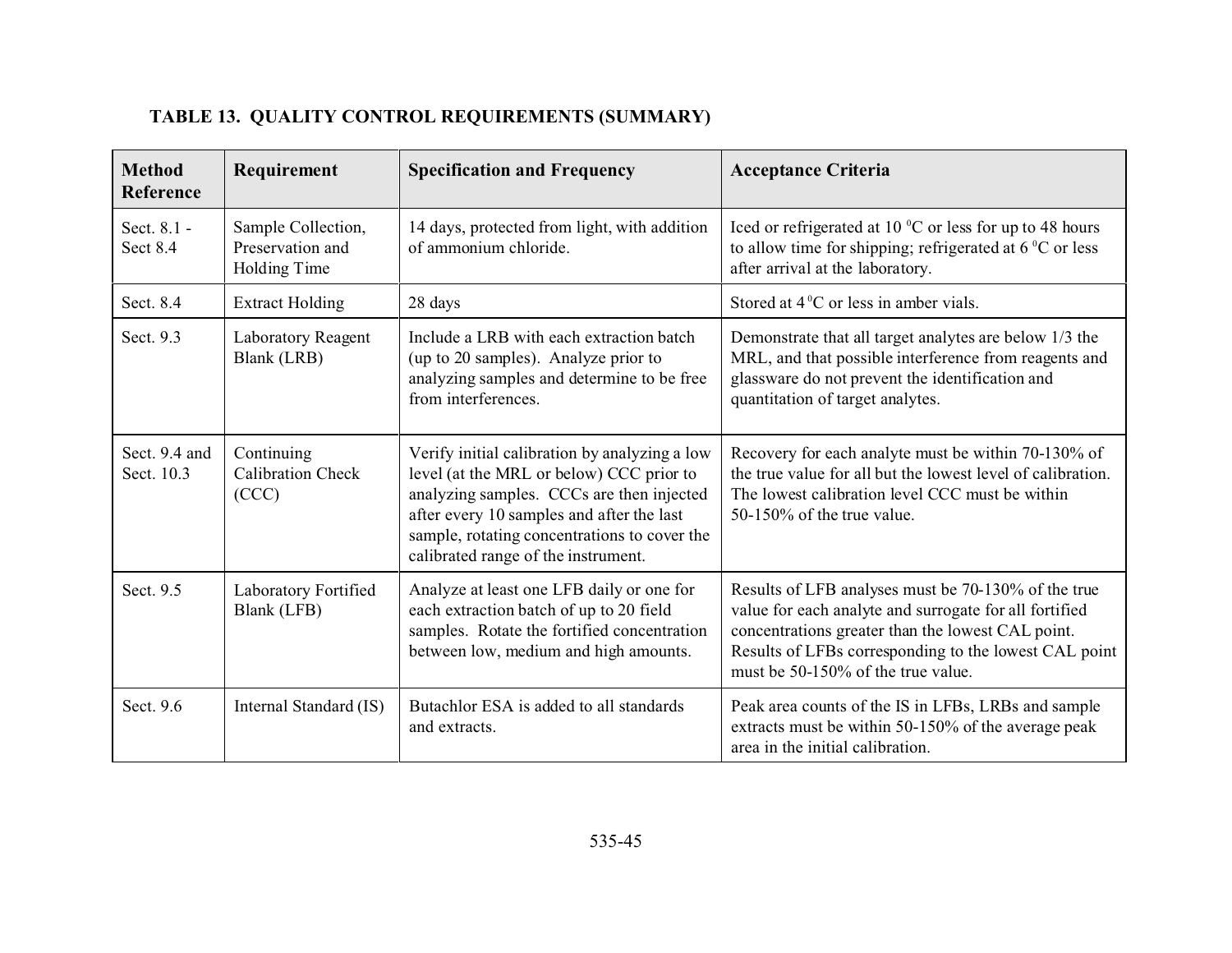| <b>Method</b><br><b>Reference</b> | Requirement                                                                                | <b>Specification and Frequency</b>                                                                                                                                                | <b>Acceptance Criteria</b>                                                                                                                                                                                                   |  |  |  |
|-----------------------------------|--------------------------------------------------------------------------------------------|-----------------------------------------------------------------------------------------------------------------------------------------------------------------------------------|------------------------------------------------------------------------------------------------------------------------------------------------------------------------------------------------------------------------------|--|--|--|
| Sect. 9.7                         | Surrogate Standards<br>(SUR)                                                               | The surrogate, dimethachlor ESA, is added<br>to all calibration standards, samples, LFBs,<br>LFSMs, LFSMDs, FDs, and LRBs.                                                        | Surrogate recovery must be within 70-130% of the true<br>value.<br>Samples that fail criteria, must be reported as suspect<br>due to surrogate recovery or potential matrix effect.                                          |  |  |  |
| Sect. 9.8                         | Laboratory Fortified<br>Sample Matrix<br>(LFSM)                                            | Analyze one LFSM per extraction batch<br>(20 field samples or less) fortified with<br>method analytes at a concentration $\geq$ the<br>native concentration.                      | Recoveries not within 60-140% (50-150% at the MRL)<br>of the fortified amount may indicate a matrix effect.                                                                                                                  |  |  |  |
| Sect. 9.9                         | Field Duplicates (FD)<br>or Laboratory<br>Fortified Sample<br>Matrix Duplicates<br>(LFSMD) | Analyze 1 FD for each 20 samples, or 1 per<br>extraction batch, whichever is greater. See<br>the referenced section for a discussion of<br>when LFSMDs should be analyzed.        | RPDs should be within $0-30\%$ .                                                                                                                                                                                             |  |  |  |
| Sect. 9.10                        | <b>Resolution Check</b>                                                                    | Monitor once for every 24 hour analysis<br>period.                                                                                                                                | Alachlor ESA and acetochlor ESA that are not baseline<br>resolved must have a resolution of 1.0 or greater using<br>the equation in Sect. 9.10.                                                                              |  |  |  |
| Sect. 9.11                        | <b>Quality Control</b><br>Sample (if available)                                            | Analyze at least quarterly or when<br>preparing new standards, as well as during<br>the IDC.                                                                                      | If analyzed as a calibration sample, CCC criteria apply.<br>If analyzed as an LFB, those criteria apply.                                                                                                                     |  |  |  |
| Sect. 10.2                        | <b>Initial Calibration</b>                                                                 | Use internal standard calibration technique<br>to generate an average RF, or first or<br>second order calibration curve for each<br>analyte. Use a minimum of 5 CAL<br>standards. | When each calibration standard is calculated using the<br>calibration curve, the results should be 70-130% of the<br>true value for all but the lowest standard. The lowest<br>standard should be 50-150% of the true value. |  |  |  |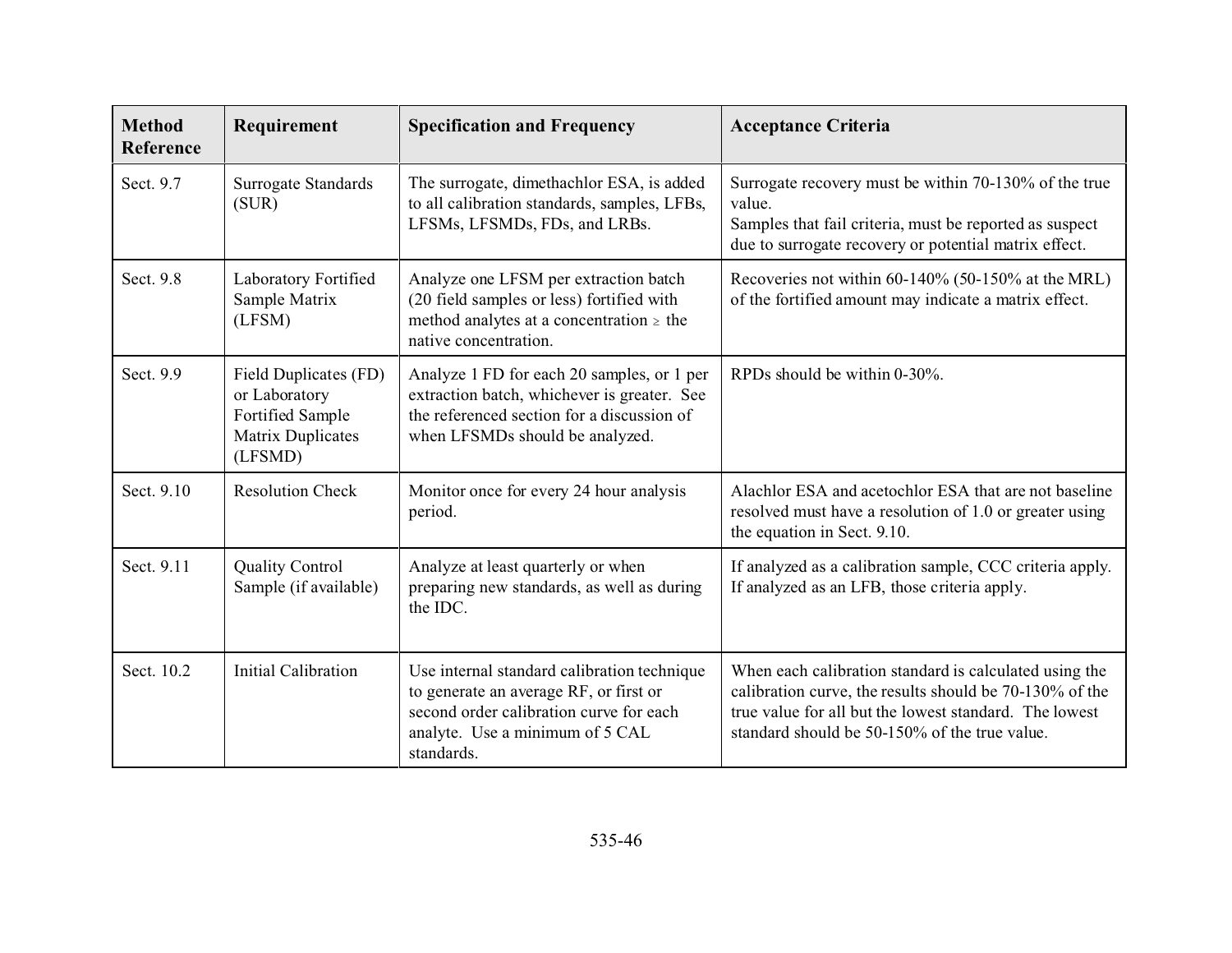

Figure 1. Ion trap LC/MS/MS chromatogram of a standard containing the target analytes at the concentrations listed in Table 10. Note there some of the analytes (SUR, 5, and 6) have two partially resolved peaks due to steroisomers.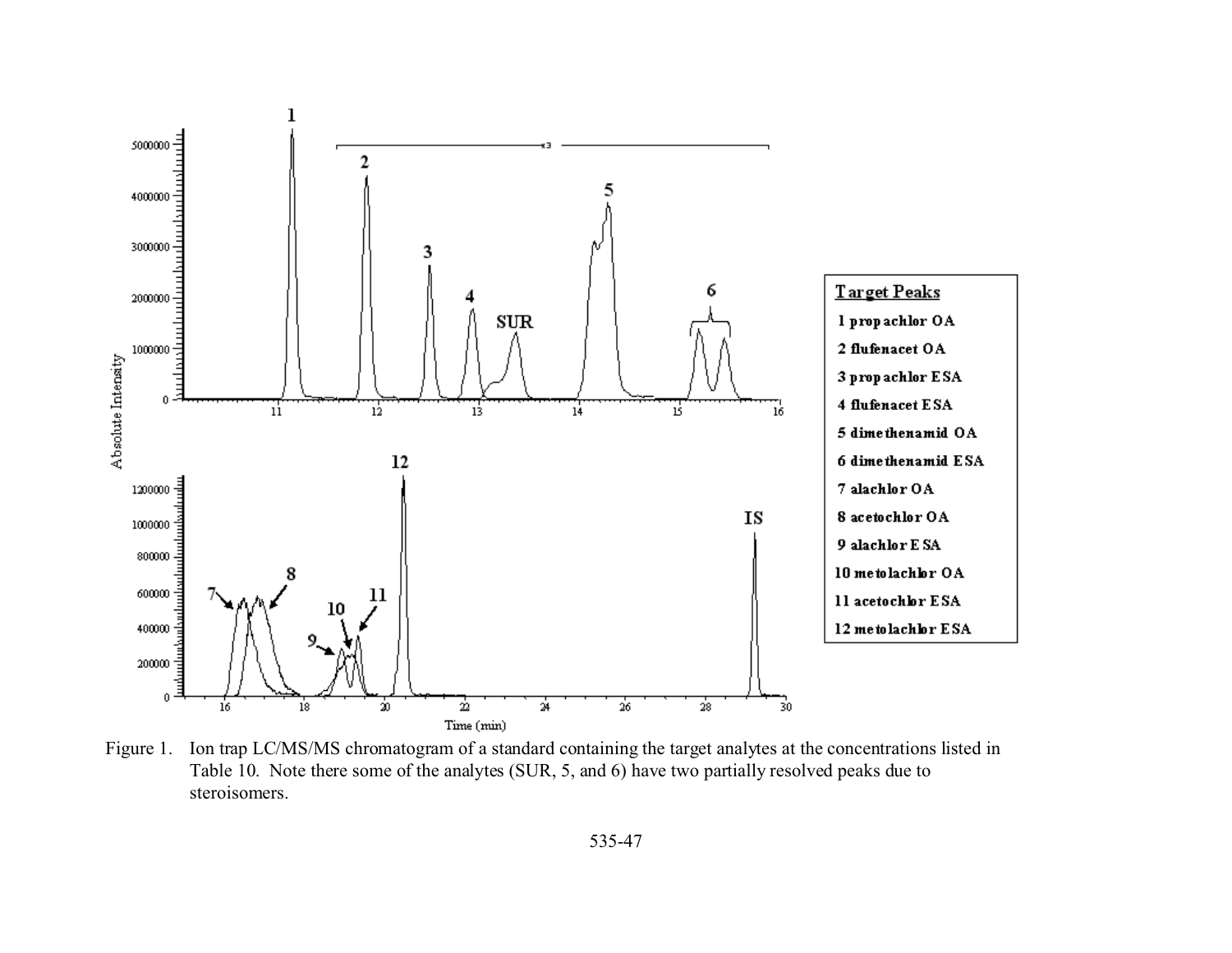### **METHOD 535 APPENDIX A**

# **A.1 SCOPE AND APPLICATION**

This appendix is intended to be used to synthesize butachlor ESA, which is the suggested internal standard (IS) used in Method 535. During method development, the following directions, adapted from Feng,<sup>a</sup> were used to synthesis the IS; however, these directions are not intended to be restrictive. The following steps may be modified provided the MS/MS mass spectrum matches that provided in Figure A1 and that no contaminant peaks are present which could interfere in the quantitation of the target analytes.

# **A.2 SAFETY**

- A.2.1 The toxicity or carcinogenicity of each reagent used in this appendix has not been precisely defined; each chemical reagent should be treated as a potential health hazard, and exposure to these chemicals should be minimized. The laboratory is responsible for maintaining a current awareness file of OSHA regulations regarding the safe handling of the chemicals specified in this appendix. A reference file of MSDSs should also be made available to all personnel involved in the chemical analysis.
- A.2.2 Pure standard materials and stock standards should be handled with suitable protection to skin and eyes. Care should be taken not to breathe the vapors or ingest the materials.
- A.2.3 At a minimum, the refluxing, acidification and separatory funnel extractions should be performed in a chemical hood.
- **A.3 EQUIPMENT AND SUPPLIES** (Brand names and/or catalog numbers are included for illustration only, and do not imply endorsement of the product.)
	- A.3.1 GLASSWARE All glassware must be meticulously cleaned. Wash glassware with detergent and tap water, rinse with tap water, followed by reagent water. A final rinse with solvents may be needed. In place of a solvent rinse, non-volumetric glassware can be heated in a muffle furnace at  $400\degree$ C for 2 hours. Volumetric glassware should not be heated above  $120^{\circ}$ C.
	- A.3.2 GRADUATED CYLINDERS Various sizes.
	- A.3.3 BALANCE Analytical, capable of accurately weighing to 0.0001 g.
	- A.3.4 DISPOSABLE PIPETTES Various sizes, used to transfer solutions.

a Feng, P.C.C. (1991) *Pestic. Biochem. Physiol.* **40**, 136-142.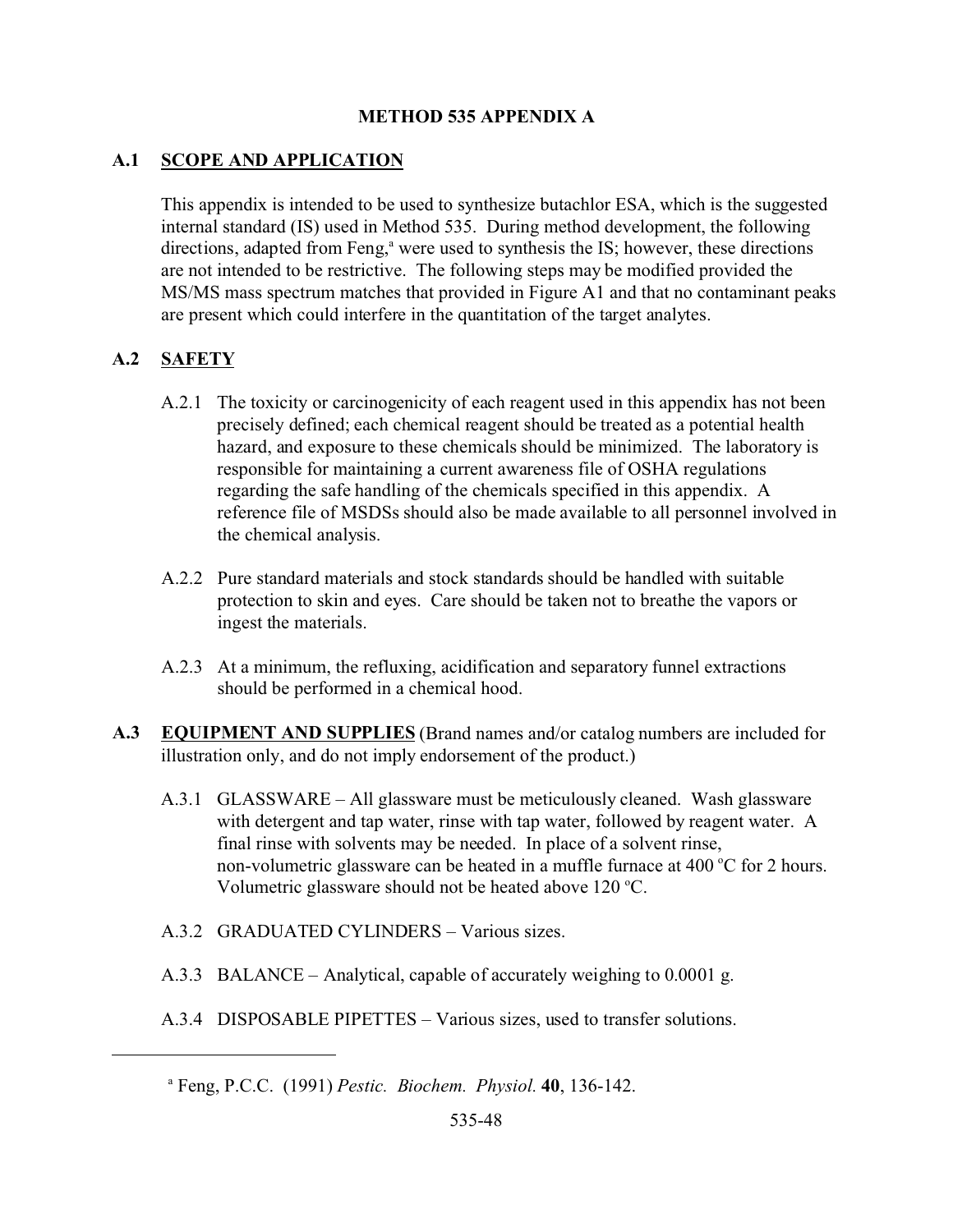#### A.3.5 DRYING OF THE PRODUCT

- A.3.5.1 VACUUM DESICCATOR To dry the synthesized product (Fisher Cat.# 08-632 or equivalent).
- A.3.5.2 FREEZE DRYER (OPTIONAL) To dry the synthesized product (Labconco, Freeze Dry System/Freezone 4.5, Cat. # 77510-00N or equivalent).
- A.3.6 ROUND BOTTOM OR FLAT BOTTOM FLASK 50-mL pyrex flask (or equivalent) to contain and reflux the reactants.
- A.3.7 FRIEDRICH CONDENSER 250 mL, used to prevent evaporation losses during refluxing (Kimble-Kontes Cat.# 456250-0022 or equivalent).
- A.3.8 SEPARATORY FUNNEL 60 mL, used in the liquid-liquid extraction of the synthesized IS after refluxing.
- A.3.9 HEATING MANTLE Sized to fit and heat a 50-mL flask to 85-95 °C.
- A.3.10 EXTRACT CONCENTRATION SYSTEM Synthesized product is concentrated by blowdown with nitrogen using a water bath set at 60-65 °C (Meyer N-EVAP, model 111, Organomation Associates, Inc. or equivalent).

#### **A.4 REAGENTS AND GASES**

- A.4.1 BUTACHLOR  $(C_{17}H_{26}CINO_2, CAS\#: 23184-66-9)$  Reactant in IS synthesis (Supelco, Cat. #PS-348 or equivalent).
- A.4.2 ETHANOL (C<sub>2</sub>H<sub>6</sub>O, CAS#: 64-17-5) >190 proof (Sigma Cat.# E7148 or equivalent).
- A.4.3 BOILING CHIPS (CAS#: 1344-28-1) Used in refluxing step (Fisher Cat.# B365, or equivalent). A stir bar and stir plate can be used in place of the boiling chips, if preferred.
- A.4.4 SODIUM SULFITE  $(Na_2SO_3, CAS\#: 7757-83-7) -$  Reactant in IS synthesis (Fisher Cat.# S-447 or equivalent).
- A.4.5 SULFURIC ACID  $(H_2SO_4, CAS\#: 7664-93-9) Used$  to acidify synthesized IS before extracting (Fisher Cat.# A300-500 or equivalent).
- A.4.6 METHYLENE CHLORIDE  $(CH_2Cl_2, CAS#: 75-09-2)$  Extraction solvent (Fisher Cat.# D151 or equivalent).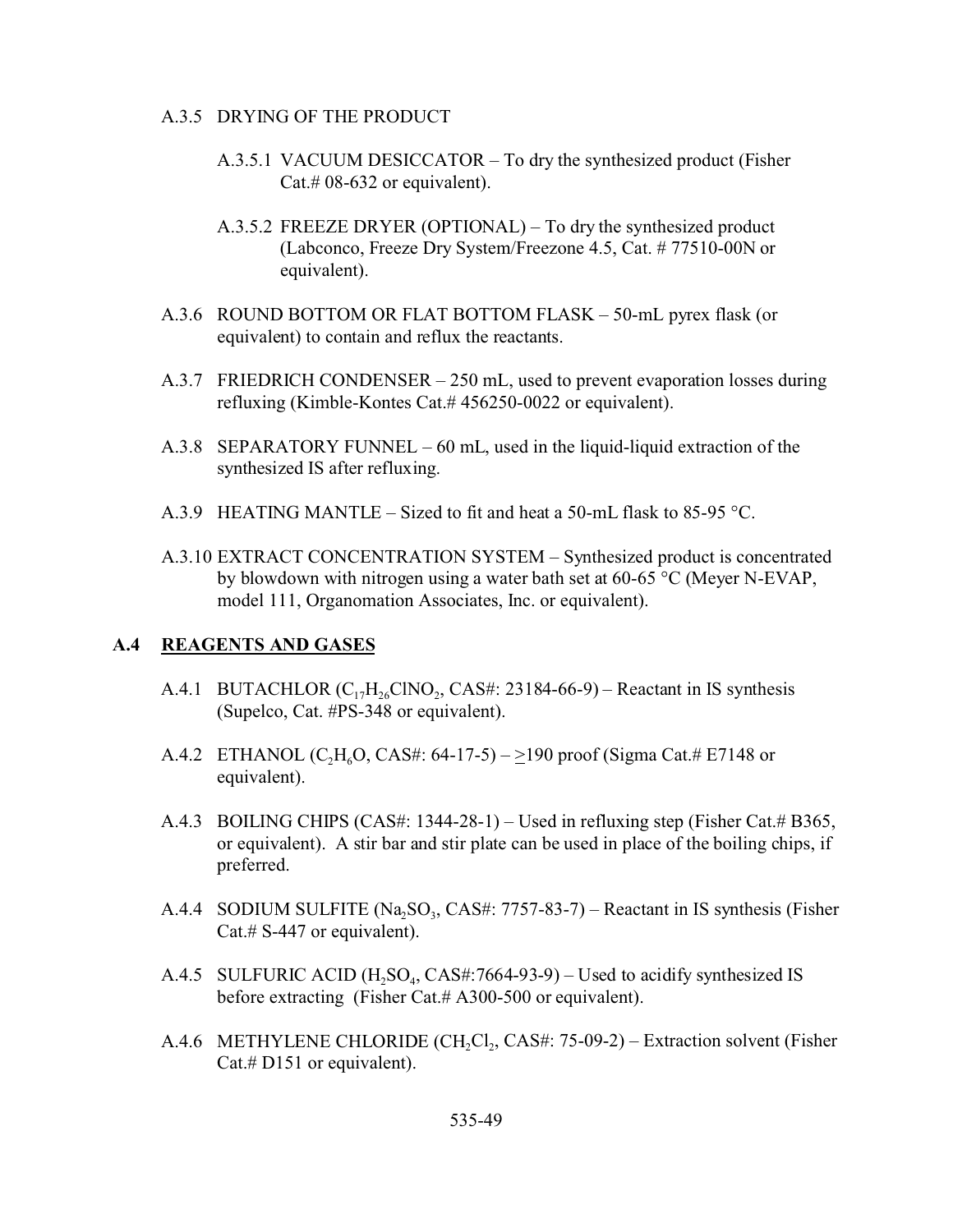- A.4.7 NITROGEN Used to evaporate the methylene chloride (Ultra High Purity or equivalent).
- A.4.8 REAGENT WATER Purified water which does not contain any measurable quantities of any target analytes.

### **A.5 SYNTHESIS OF BUTACHLOR ESA**

- A.5.1 Add 13.5 mL of reagent water to a 50-mL round-bottom flask with a few boiling chips.
- A.5.2 Add 1.5 mL of ethanol to the flask.
- A.5.3 Add 0.5g of butachlor and 3g of sodium sulfite to the flask containing the ethanol and water. Not all the butachlor and sodium sulfite will be soluble and the solution may look cloudy.
- A.5.4 Gently heat and reflux the solution overnight (~20 hours). The solution will become clear during the refluxing.
- A.5.5 After refluxing, allow the solution to cool. Add 2 mL of concentrated sulfuric acid to the round-bottom flask containing the refluxed and cooled solution. At this point the solution will become milky white in appearance.
- A.5.6 Transfer the reaction solution to a 60-mL separatory funnel with a disposable pipette. Wash the round-bottom flask with several milliliters of reagent water and transfer the washes to the separatory funnel.
- A.5.7 Add 20 mL of methylene chloride to the separatory funnel. Shake the funnel for approximately 2 minutes with frequent venting. A milky white emulsion will form. Allow the phases to separate for approximately 24 hours. The emulsion should separate into 2 phases: a methylene chloride phase and a water phase. If the emulsion has not cleared, allow the phases to stand longer until separation is complete.
- A.5.8 Obtain the dry weight of the collection apparatus (beaker, tube, etc.) and collect the bottom layer (methylene chloride layer) of the separatory funnel. Discard the water fraction.
- A.5.9 Evaporate the methylene chloride to dryness in a nitrogen evaporator at room temperature. After evaporation the residue will appear viscous. Weigh the residue.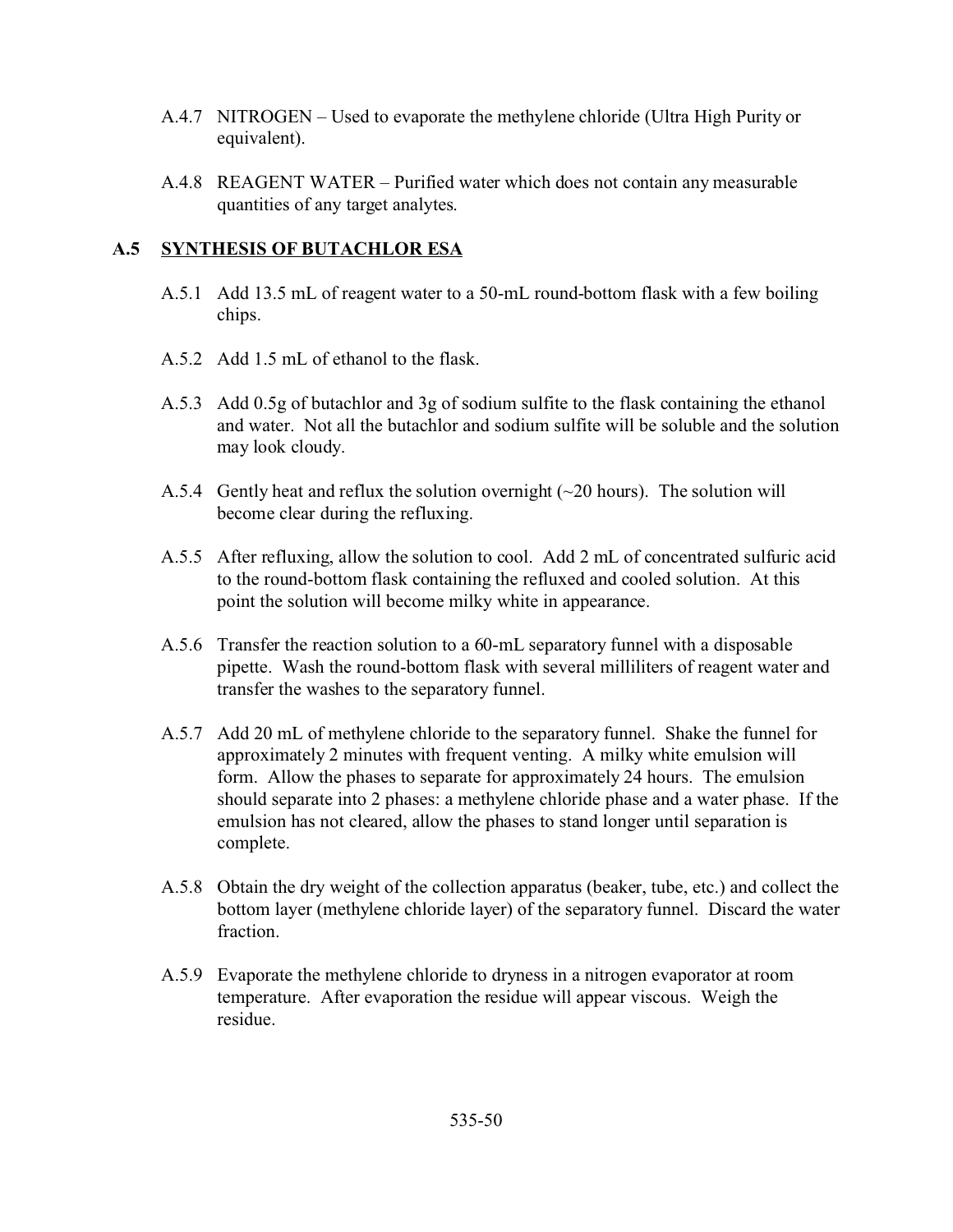A.5.10 Place the residue in a vacuum desiccator. Dry the product until a constant weight is achieved. This may take several weeks. Other methods of evaporation (such as freeze drying) are also acceptable.

# **A.6 VERIFICATION OF BUTACHLOR ESA**

- A.6.1 Follow the procedure in Sect. 7.2.1 of Method 535 to prepare an IS PDS solution of the IS near a concentration of 10 µg/mL in methanol.
- A.6.2 Using the IS PDS, prepare a "calibration standard" containing only the synthesized IS at an appropriate concentration. During method development, the IS concentration in standards and extracts was 80 µg/L.
- A.6.3 Tune the LC/MS using the procedures outline in Section 10.2.1.1 and 10.2.1.2 of Method 535.
- A.6.4 Initially, perform a full scan LC/MS run to locate the IS peak and verify the molecular weight (butachlor ESA MW=357). Set the MS to scan at least 200-400 daltons in the negative ion ESI mode.
- A.6.5 Inject an aliquot of the "calibration standard" into the LC/MS using the suggested LC parameters outlined in Section 17, Table 1 of Method 535. Other LC conditions may be used at the discretion of the analyst. If other LC conditions are used, more emphasis will have to be placed on the interpretation of the mass spectra since the IS retention time will not match the retention time demonstrated in Method 535.
- A.6.6 Locate the chromatographic peak containing the [M-H]- ion at *m/z* 356. Note the retention time. In addition, carefully observe the whole chromatogram and verify that no other peaks (contaminants) are present which will interfere in the analysis of the other target analytes. Since the final analysis is MS/MS, the main concern at this point should be whether any potential contaminants are present in large enough quantities to cause suppression in the electrospray source. A suggested guideline is: if the contaminant is present at 10x the IS level, it may cause suppression of a co-eluting target analyte. If such a contaminant is present, further purification of the synthesized IS may be necessary. Figure A1-A and A1-B demonstrate the relative purity of the synthesized standard. A full scan mass spectra of synthesized butachlor ESA is demonstrated in Figure A1-C.
- A.6.7 Optimize the LC/MS/MS using the procedures outlined in Section 10.2.1.3 of Method 535 Confirm the identity of the synthesized IS with LC/MS/MS by scanning all products ions produced by fragmentation of *m/z* 356. Suggested MS/MS parameters are found in Tables 3 or 4 of Method 535. Obtain a full scan MS/MS by scanning the product ions over a mass range of 75-357 daltons, if possible. (Ion trap instruments may not be able to scan this large of a mass range.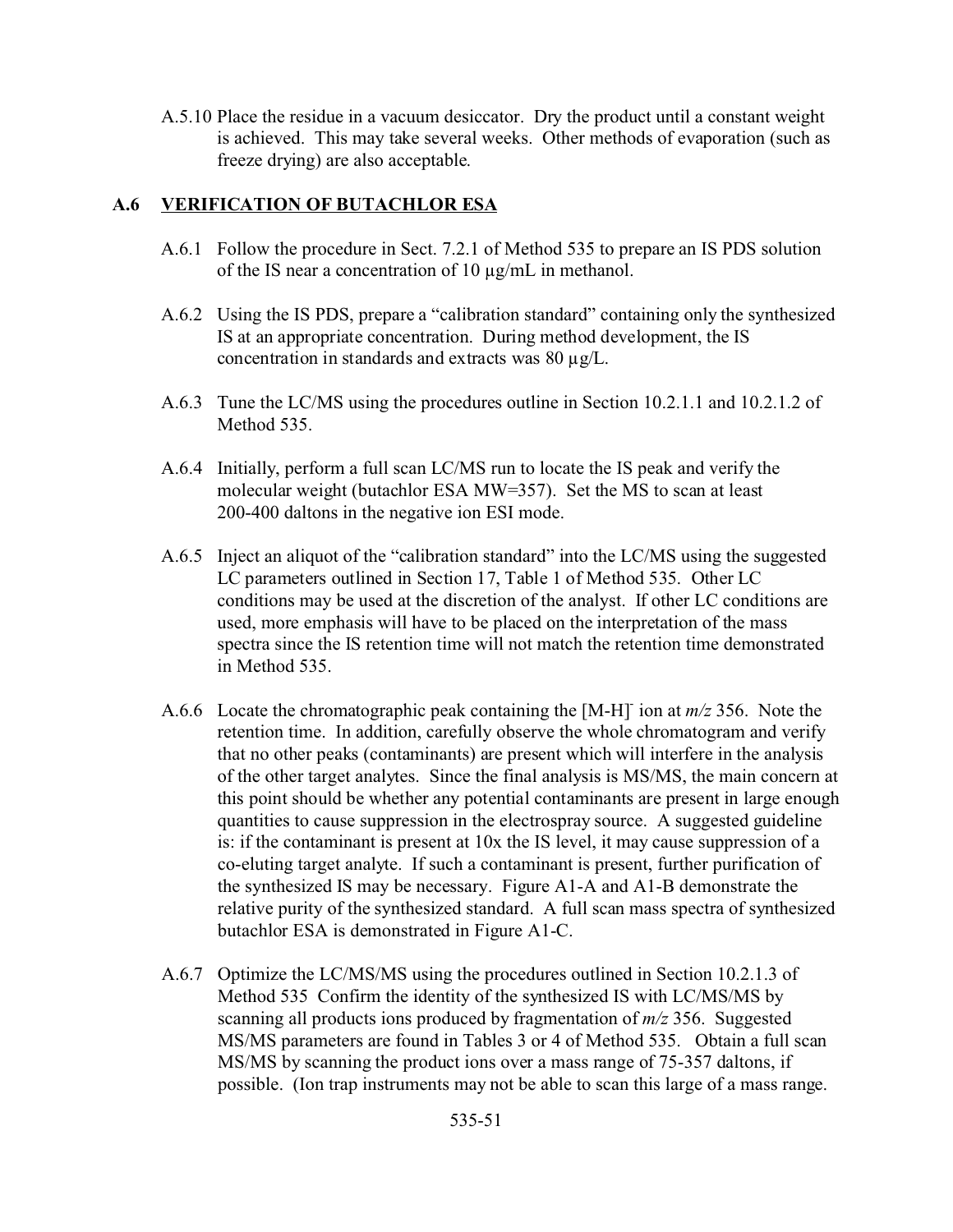In that case, use the lowest starting mass the ion trap will allow.) A product ion mass spectra of synthesized butachlor ESA is demonstrated in Figure A2 using an ion trap instrument. MS/MS fragmentation and relative abundances can vary significantly between instruments and depends heavily on various instrument settings. At a minimum, *m/z* 121 must be present in the synthesized IS and if a triple quadrupole instrument is used, *m/z* 80 must be present. Other ions present in Figure A2 should be used, at the discretion of the analyst, to further verify the synthesis of the IS.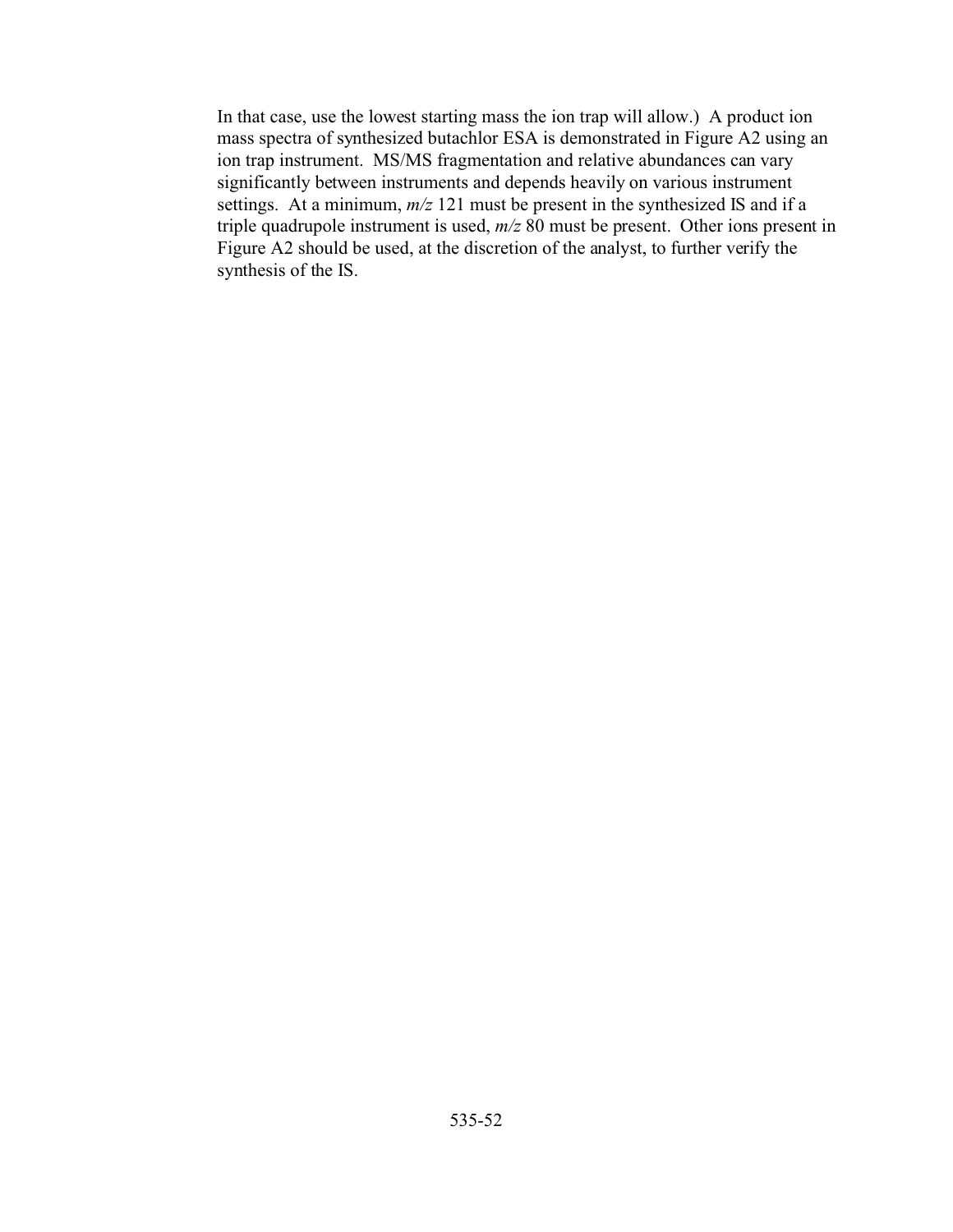

Figure A1. LC/MS analysis of synthesized butachlor ESA demonstrating relative purity and confirmation of the molecular weight using an ion trap mass spectrometer.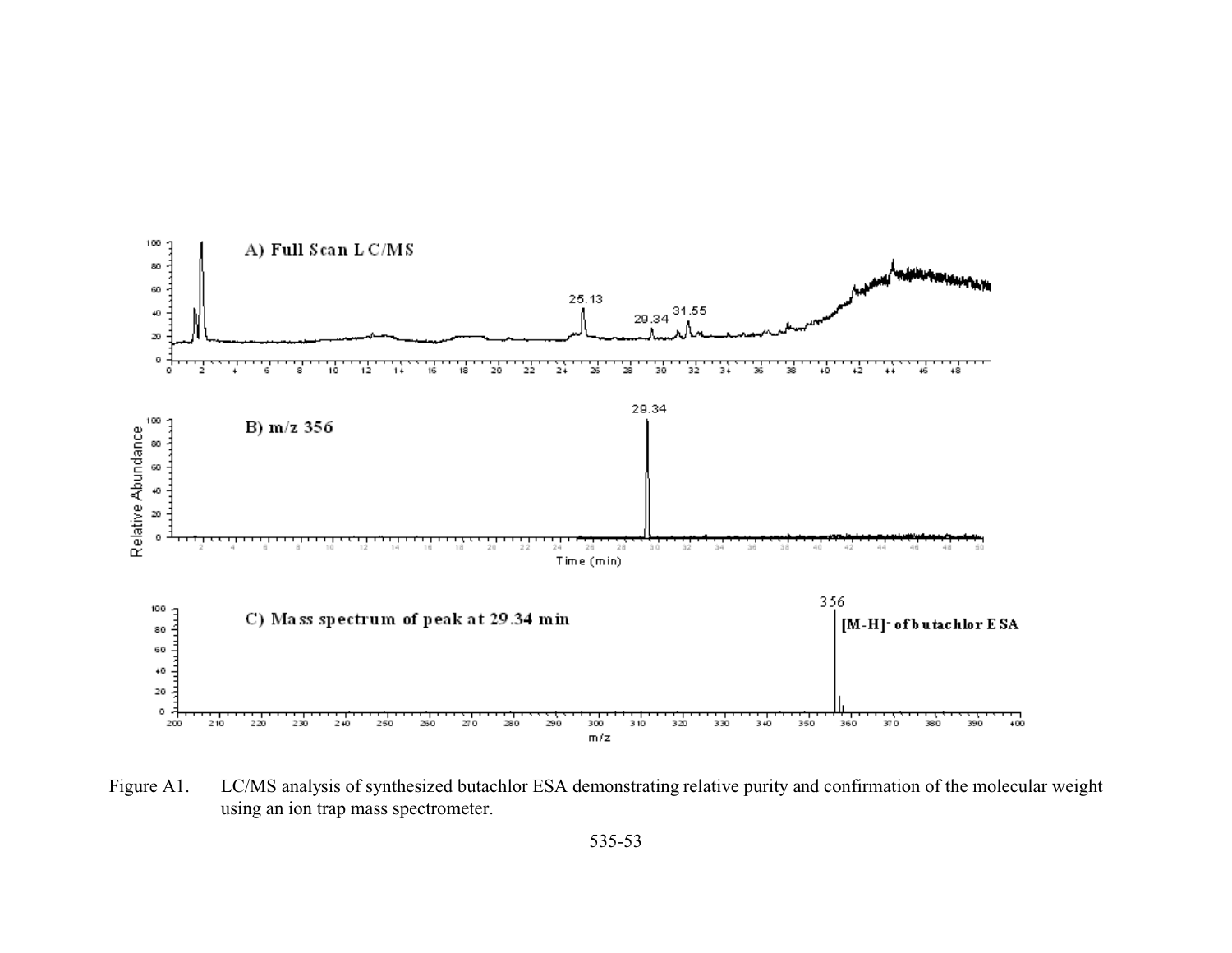

Figure A2. Product ion mass spectrum of  $m/z$  356 used for confirmation of synthesized butachlor ESA using an ion trap mass spectrometer.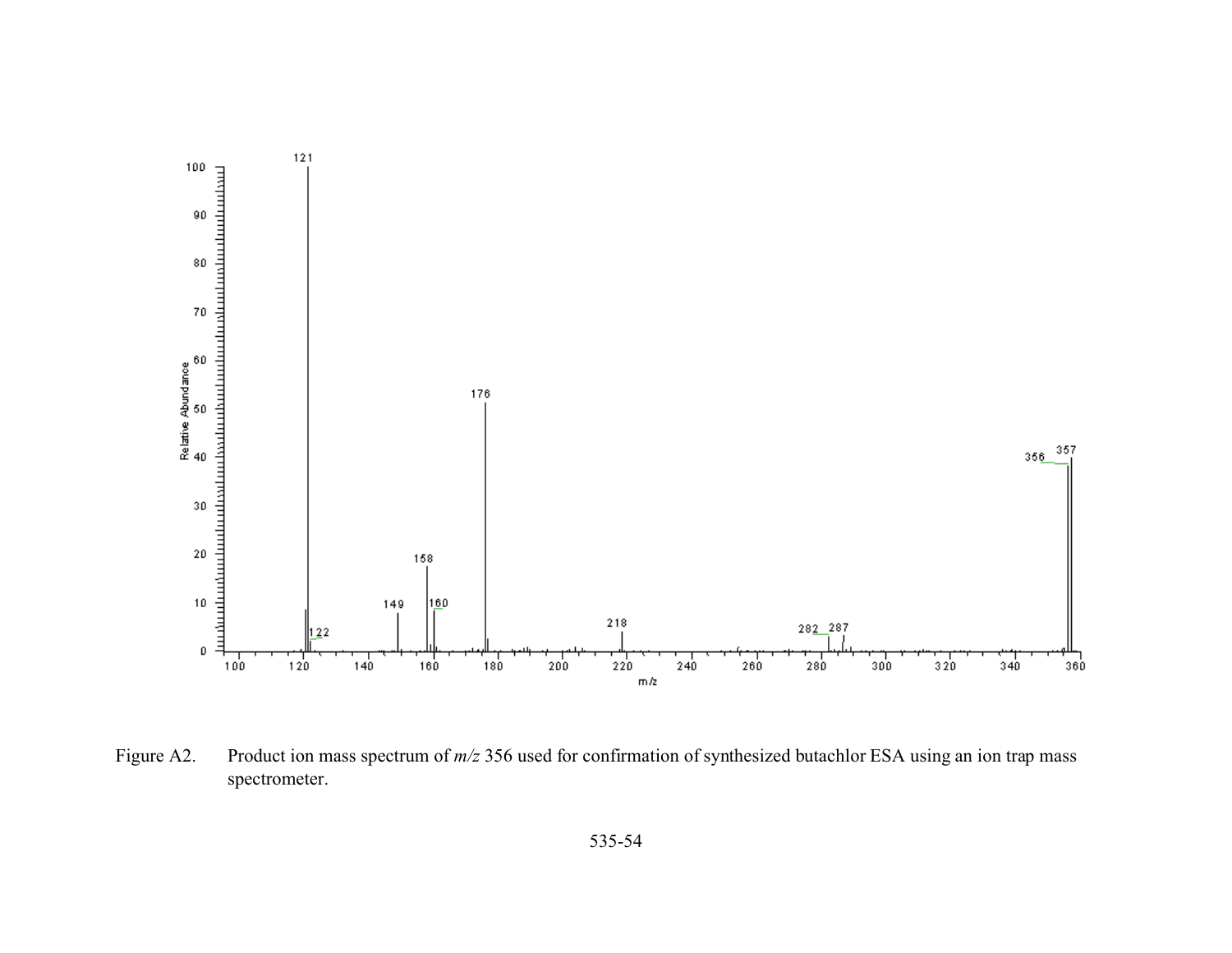#### **Method 535 APPENDIX B**

### **B.1 SCOPE AND APPLICATION**

This appendix is intended to be used to synthesize dimethachlor ESA which is the suggested surrogate (SUR) standard used in Method 535. During method development, the following directions, adapted from Feng,<sup>a</sup> were used to synthesis the SUR; however, these directions are not intended to be restrictive. The following steps may be modified provided the MS/MS mass spectrum matches that provided below and that no contaminant peaks are present which could interfere in the quantitation of the target analytes.

## **B.2 SAFETY**

- B.2.1 The toxicity or carcinogenicity of each reagent used in this appendix has not been precisely defined; each chemical reagent should be treated as a potential health hazard, and exposure to these chemicals should be minimized. The laboratory is responsible for maintaining a current awareness file of OSHA regulations regarding the safe handling of the chemicals specified in this appendix. A reference file of MSDSs should also be made available to all personnel involved in the chemical analysis.
- B.2.2 Pure standard materials and stock standards of these compounds should be handled with suitable protection to skin and eyes. Care should be taken not to breathe the vapors or ingest the materials.
- B.2.3 At a minimum, the refluxing, acidification and separatory funnel extractions should be performed in a chemical hood.
- **B.3 EQUIPMENT AND SUPPLIES** (Brand names and/or catalog numbers are included for illustration only, and do not imply endorsement of the product.)
	- B.3.1 GLASSWARE All glassware must be meticulously cleaned. Wash glassware with detergent and tap water, rinse with tap water, followed by reagent water. A final rinse with solvents may be needed. In place of a solvent rinse, non-volumetric glassware can be heated in a muffle furnace at  $400^{\circ}$ C for 2 hours. Volumetric glassware should not be heated above  $120^{\circ}$ C.
	- B.3.2 GRADUATED CYLINDERS Various sizes.
	- B.3.3 BALANCE Analytical, capable of accurately weighing to 0.0001 g.

a Feng, P.C.C. (1991) *Pestic. Biochem. Physiol.* **40**, 136-142.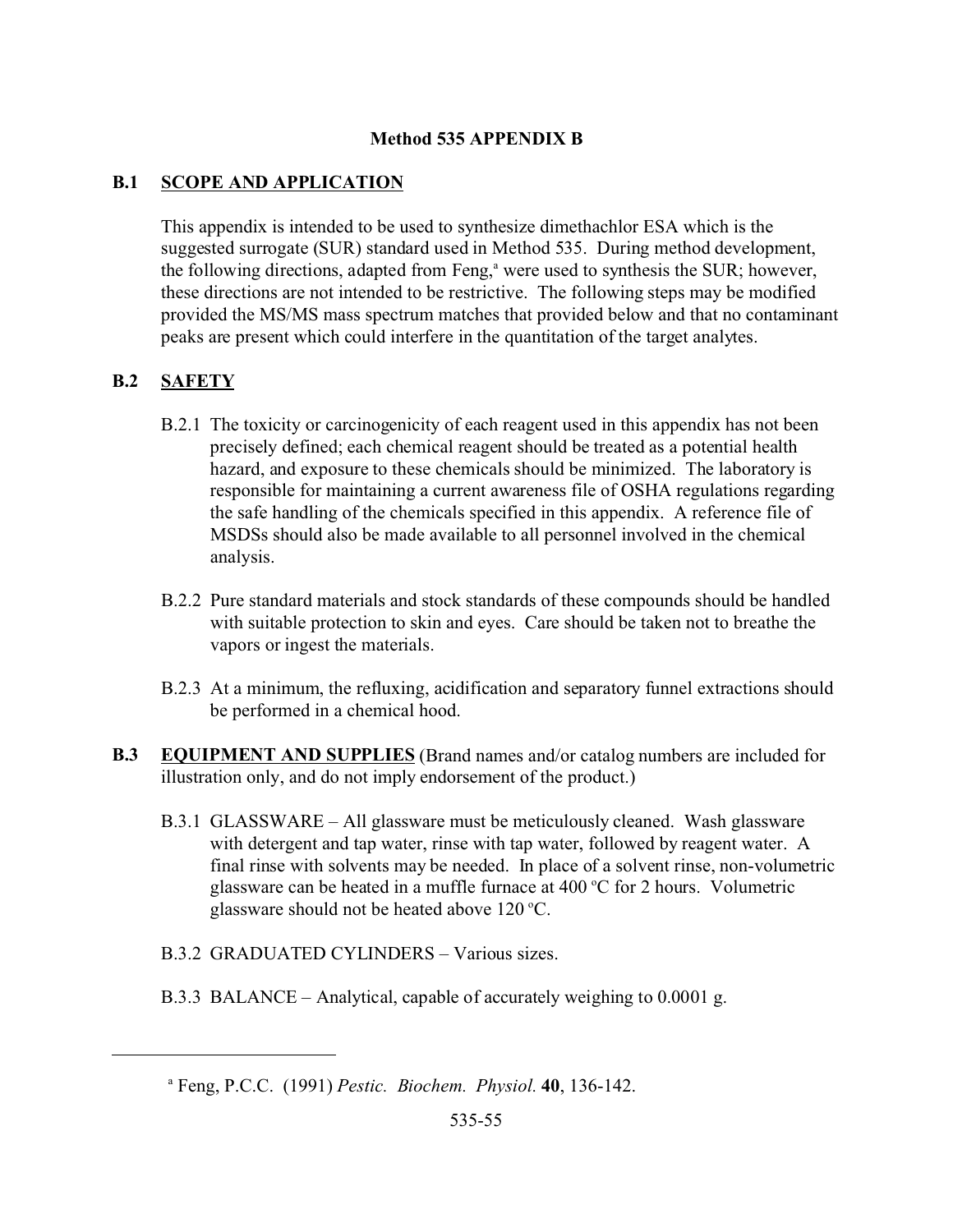- B.3.4 DISPOSABLE PIPETTES Various sizes, used to transfer solutions.
- B.3.5 CONICAL COLLECTION TUBES –15 mL and 50 mL, or other glassware suitable for collection of the eluent from the solid phase cartridge after extraction of the synthesized SUR.
- B.3.6 SOLID PHASE EXTRACTION (SPE) APPARATUS USING CARTRIDGES
	- B.3.6.1 SPE CARTRIDGES 5.0 g, 20 mL SPE cartridges containing a nonporous graphitized carbon sorbent phase (Supelclean ENVI-Carb SPE cartridges, Supelco Catalog No. 57129 or equivalent).
	- B.3.6.2 VACUUM EXTRACTION MANIFOLD A manual vacuum manifold (Supelco Cat. No. 57030 and 57275 or equivalent) for cartridge extractions.
	- B.3.6.3 LABORATORY OR ASPIRATOR VACUUM SYSTEM Sufficient capacity to maintain a vacuum of approximately 25 cm (10 in) of mercury.
- B.3.7 DRYING OF THE PRODUCT
	- B.3.7.1 VACUUM DESICCATOR To dry the synthesized product (Fisher Cat.# 08-632 or equivalent).
- B.3.8 ROUND BOTTOM OR FLAT BOTTOM FLASK 50-mL pyrex flask (or equivalent) to contain and reflux the reactants.
- B.3.9 FRIEDRICH CONDENSER 250 mL, used to prevent evaporation losses during refluxing (Kimble-Kontes Cat.# 456250-0022 or equivalent).
- B.3.10 HEATING MANTLE Sized to fit and heat a 50-mL flask to 85-95 °C.
- B.3.11 EXTRACT CONCENTRATION SYSTEM Extracts are concentrated by blowdown with nitrogen using a water bath set at 60-65 °C (Meyer N-EVAP, model 111, Organomation Associates, Inc. or equivalent).

#### **B.4 REAGENTS AND GASES**

- B.4.1 DIMETHACHLOR  $(C_{13}H_{18}CINO_2, CAS\#: 50563-36-5)$  Reactant in SUR synthesis (Sigma-Aldrich, Cat. #45447 or equivalent).
- B.4.2 ETHANOL (C<sub>2</sub>H<sub>6</sub>O, CAS#: 64-17-5) >190 proof (Sigma Cat.#E7148 or equivalent).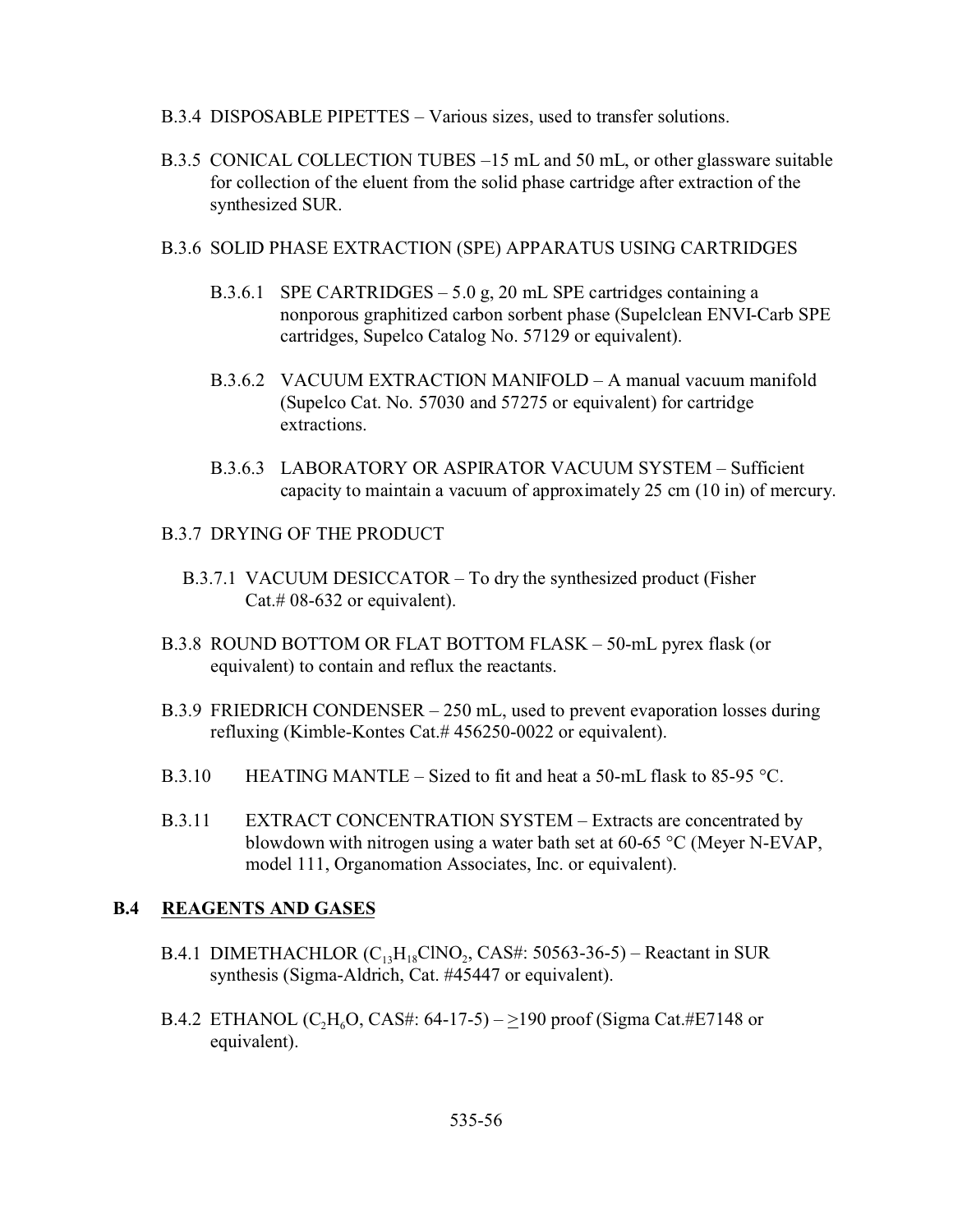- B.4.3 METHANOL (CH<sub>3</sub>OH, CAS#:  $67-56-1$ ) High purity, demonstrated to be free of target analytes and interferences (Fisher Optima grade or equivalent).
- B.4.4 AMMONIUM ACETATE (NH<sub>4</sub>C<sub>2</sub>H<sub>3</sub>O<sub>2</sub>, CAS#: 631-61-8) High purity, demonstrated to be free of analytes and interferences (Sigma-Aldrich ACS grade or equivalent).
- B.4.5 10 mM AMMONIUM ACETATE/METHANOL To prepare 1L, add 0.7708 g ammonium acetate to 1L of methanol. During method development, this solution was shown to be stable for at least 18 days.
- B.4.6 BOILING CHIPS (CAS#: 1344-28-1) Used in refluxing step (Fisher Cat.# B365, or equivalent). A stir bar and stir plate can be used in place of the boiling chips, if preferred.
- B.4.7 SODIUM SULFITE  $(Na_2SO_3, CAS\#: 7757-83-7) -$ Reactant in SUR synthesis (Fisher Cat.# S-447 or equivalent).
- B.4.8 NITROGEN Used to evaporate the methylene chloride (Ultra High Purity or equivalent).
- B.4.9 REAGENT WATER Purified water which does not contain any measurable quantities of any target analytes.

#### **B.5 SYNTHESIS OF DIMETHACHLOR ESA**

- B.5.1 Add 13.5 mL of reagent water to a 50-mL round-bottom flask with a few boiling chips.
- B.5.2 Add 1.5 mL of ethanol to the flask.
- B.5.3 Add 0.25 g of dimethachlor and 1.5 g of sodium sulfite to the flask containing the ethanol and water.
- B.5.4 Gently heat and reflux the solution overnight  $(\sim 20 \text{ hours})$ .
- B.5.5 Allow the refluxed solution to cool. Divide the 15-mL refluxed solution into two approximately equal portions. Prepare two SPE cartridges according to the procedure in Section B.5.6.1 and extract each portion on the cartridges according to the procedure in Section B5.6.2.
- B.5.6 MANUAL CARTRIDGE SPE PROCEDURE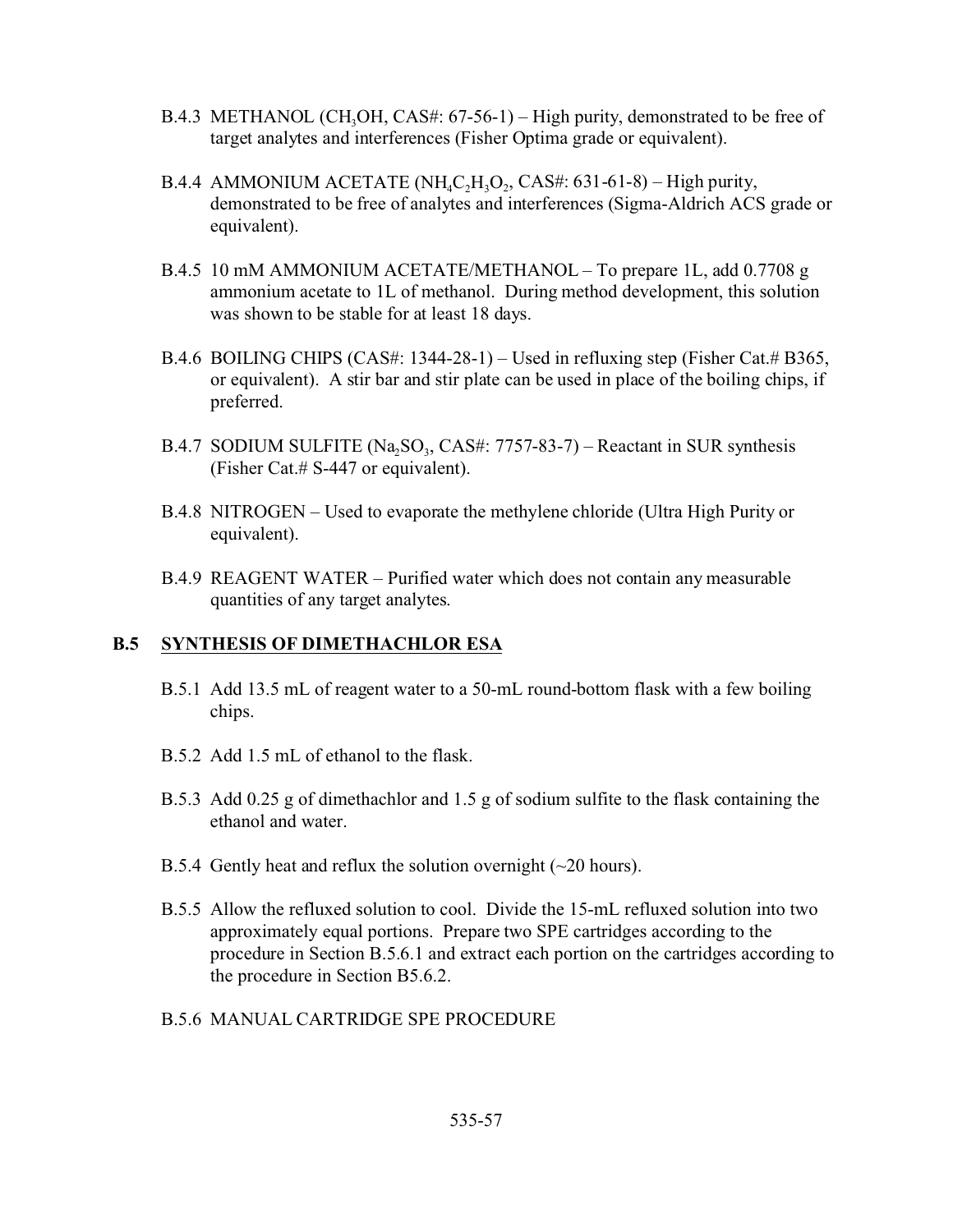- B.5.6.1 CARTRIDGE CLEAN-UP AND CONDITIONING DO NOT allow cartridge packing material to go dry during any of the conditioning steps. Rinse each cartridge with 60 mL of 10 mM ammonium acetate/methanol (Sect. B.4.5). Next, rinse each cartridge with 120 mL of reagent water, without allowing the water to drop below the top edge of the packing. If the cartridge goes dry during the conditioning phase, the conditioning must be started over. Leave a small layer of reagent water on the top of the cartridge. Begin adding the synthesized SUR solution to the cartridge.
- B.5.6.2 SAMPLE EXTRACTON Adjust the vacuum so that the approximate flow rate is 5 mL/min. Do not allow the cartridge to go dry before all the solution has passed through. After all of the solution has passed through the cartridge, rinse the cartridge with 50 mL of reagent water and draw air or nitrogen through the cartridge for 5 min at high vacuum (10-15 in. Hg).

Note: If the reagent water rinse is not performed, substantial residual sodium sulfite remaining in the cartridge will be eluted with the SUR. Sodium sulfite is not soluble in methanol thus a white precipitate will be observed. In this case, the extract will have to be taken to dryness, reconstituted in reagent water and re-extracted according to Section B.5.6.

- B.5.6.3 CARTRIDGE ELUTION Lift the extraction manifold top and insert a rack with two 50-mL collection tubes into the extraction tank to collect the extracts as they are eluted from the cartridge. Elute the analytes from the cartridge with 50 mL of 10 mM ammonium acetate/methanol at a low vacuum ( $\sim$ 5 mL/min), such that the solvent exits the cartridge in a dropwise fashion.
- B.5.7 EXTRACT CONCENTRATION Concentrate the extracts under a gentle stream of nitrogen in heated water bath (60-65 °C) to 3-5 mL each. Weigh a 15-mL collection tube. Transfer the two extracts to the weighed 15-mL collection tube rinsing with 2-3 mL of 10 mM ammonium acetate/methanol. Evaporate the extract to dryness. Due to the amount of water (from the cartridges) in the extracts, the evaporation process will take in excess of 24 hours. After evaporation the clear residue will appear viscous. Weigh the residue.
- B.5.8 Place the residue in a vacuum desiccator. Periodically weigh the residue. Continue drying until constant weight is achieved. This may take several weeks.

#### **B.6 VERIFICATION OF DIMETHACHLOR ESA**

B.6.1 Follow the procedure in Section 7.2.2 of the method to prepare a SUR PDS solution of the SUR near a concentration of 24 µg/mL in methanol.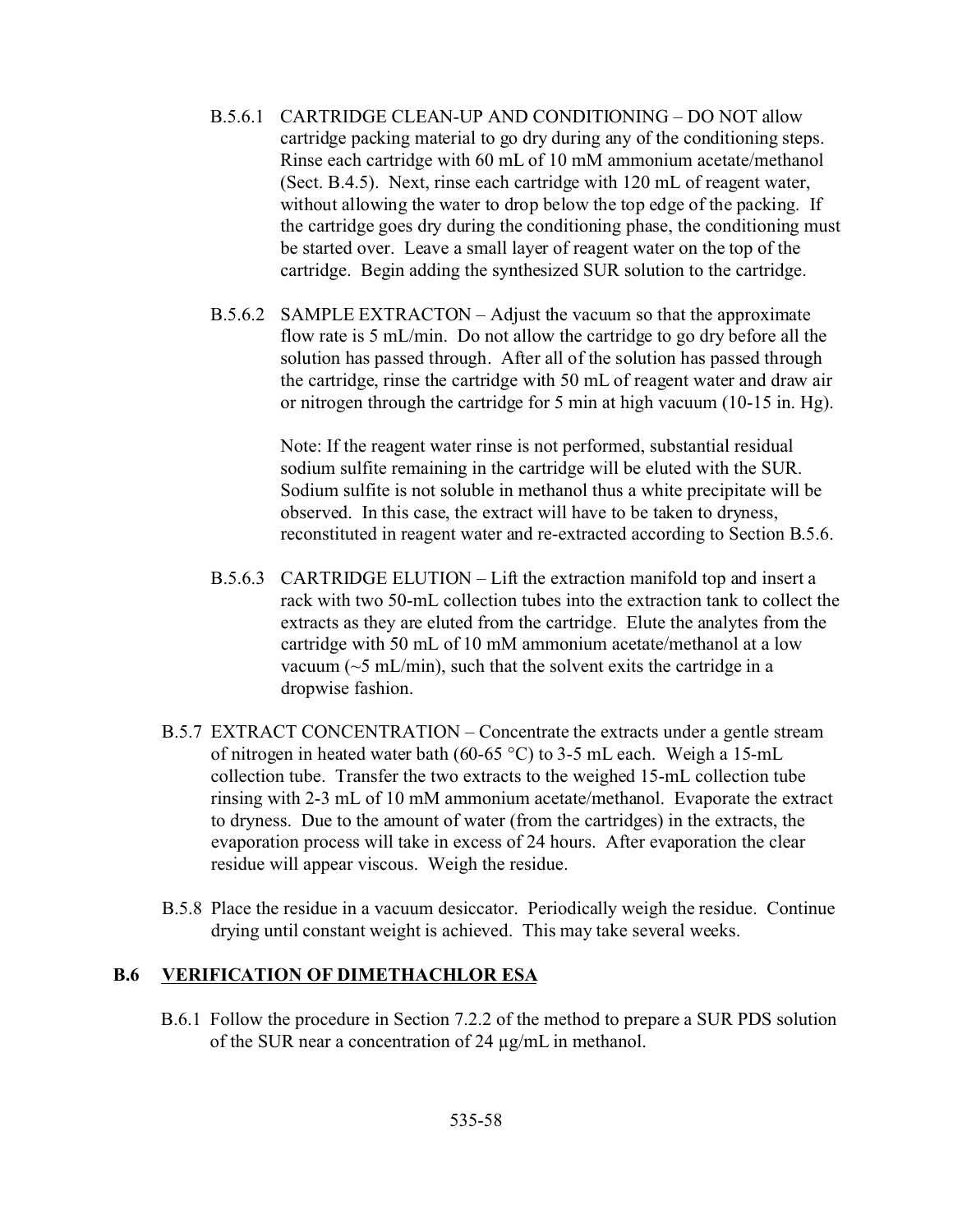- B.6.2 Using the SUR PDS, prepare a "calibration standard" containing only the synthesized SUR at an appropriate concentration. During method development, the SUR concentration in standards and extracts was 120 µg/L.
- B.6.3 Tune the LC/MS using the procedures outline in Section 10.2.1.1 and 10.2.1.2 of Method 535.
- B.6.4 Initially, perform a full scan LC/MS run to locate the SUR peak and verify the molecular weight (dimethachlor ESA MW=301). Set the MS to scan at least 200-400 daltons in the negative ion ESI mode.
- B.6.5 Inject an aliquot of the "calibration standard" into the LC/MS using the suggested LC parameters outlined in Section 17, Table 1 of the Method 535. Other LC conditions may be used at the discretion of the analyst. If other LC conditions are used, more emphasis will have be placed on the interpretation of the mass spectra since the SUR retention time will not match the retention time demonstrated in Method 535.
- B.6.6 Locate a chromatographic peak containing an [M-H]- at *m/z* 300. Note the retention time. In addition, carefully observe the whole chromatogram and verify that no other peaks (contaminants) are present which will interfere in the analysis of the other target analytes. Since the final analysis is MS/MS, the main concern at this point should be whether any potential contaminants are present in large enough quantities to cause suppression in the electrospray source. A suggested guideline is, if the contaminant is present at 10x the SUR level, it may cause suppression of a co-eluting target analyte. If such a contaminant is present, further purification of the synthesized SUR may be necessary. Figure B1-A and B1-B demonstrate the relative purity of the synthesized standard. A full scan mass spectra of synthesized dimethachlor ESA is demonstrated in Figure B1-C.
- B.6.7 Optimize the LC/MS/MS using the procedures outlined in Section 10.2.1.3 of Method 535. Confirm the identity of the synthesized SUR with LC/MS/MS by scanning all products ions produced by fragmentation of *m/z* 300. Suggested MS/MS parameters are found in Tables 3 or 4 of the Method 535. Obtain a full scan MS/MS by scanning the product ions over a mass range of 75-305 daltons, if possible. (Ion trap instruments may not be able to scan this large of a mass range. In that case, use the lowest mass the ion trap will allow.) A product ion mass spectra of synthesized dimethachlor ESA is demonstrated in Figure B2 using a triple quadrupole instrument. MS/MS fragmentation and relative abundances can vary significantly between instruments and depends heavily on various instrument settings. At a minimum, *m/z* 121 must be present in the synthesized SUR and if a triple quadrupole instrument is used, *m/z* 80 must be present. Other ions present in Figure B2 should be used, at the discretion of the analyst, to further verify the synthesis of the SUR. Note: *m/z* 212 was not observed in the ion trap product ion mass spectrum of dimethachlor ESA.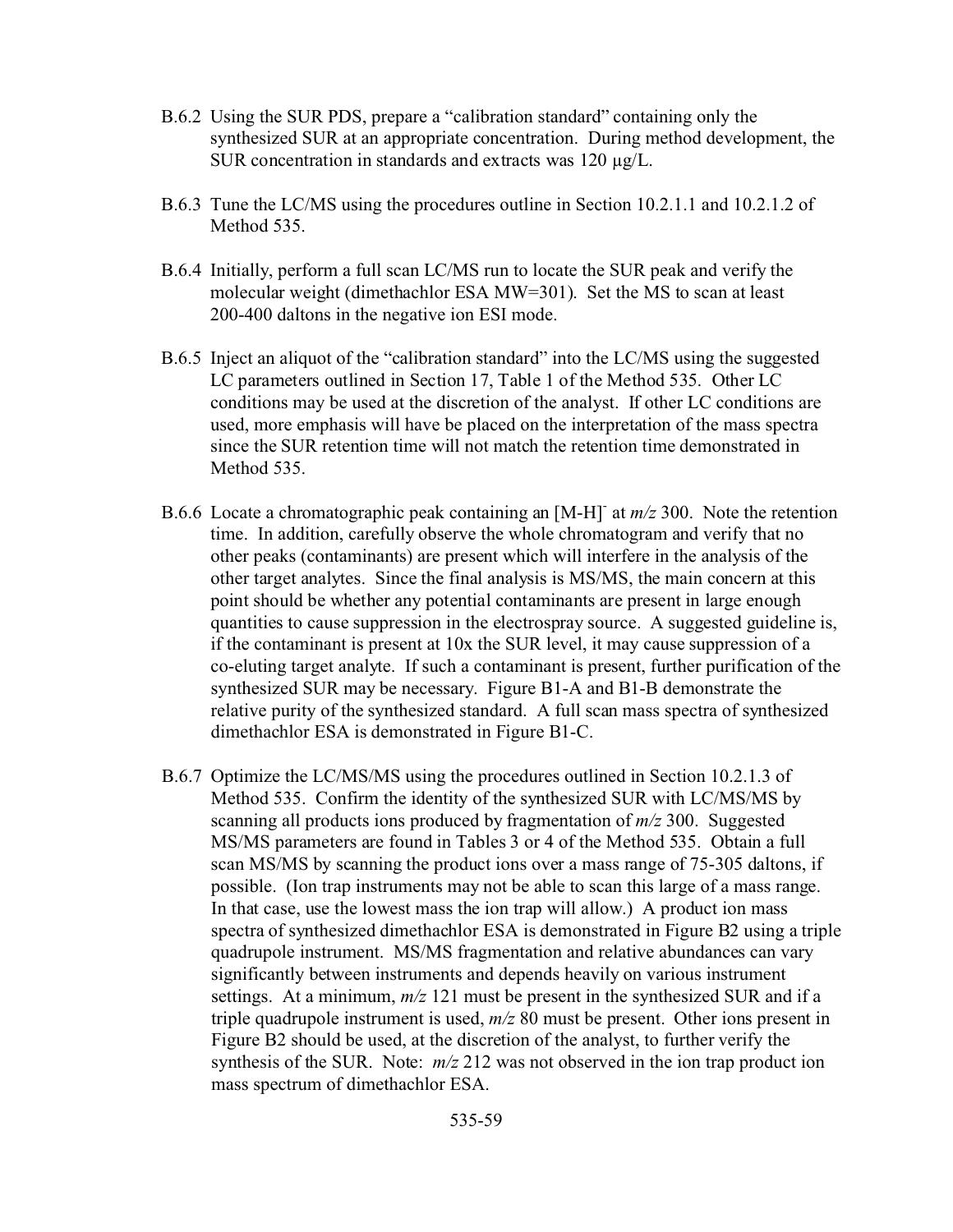

Figure B1. LC/MS ananlysis of synthesized dimethachlor ESA demonstrating purity and confirmation of the molecular weight using a triple quadrupole mass spectrometer.